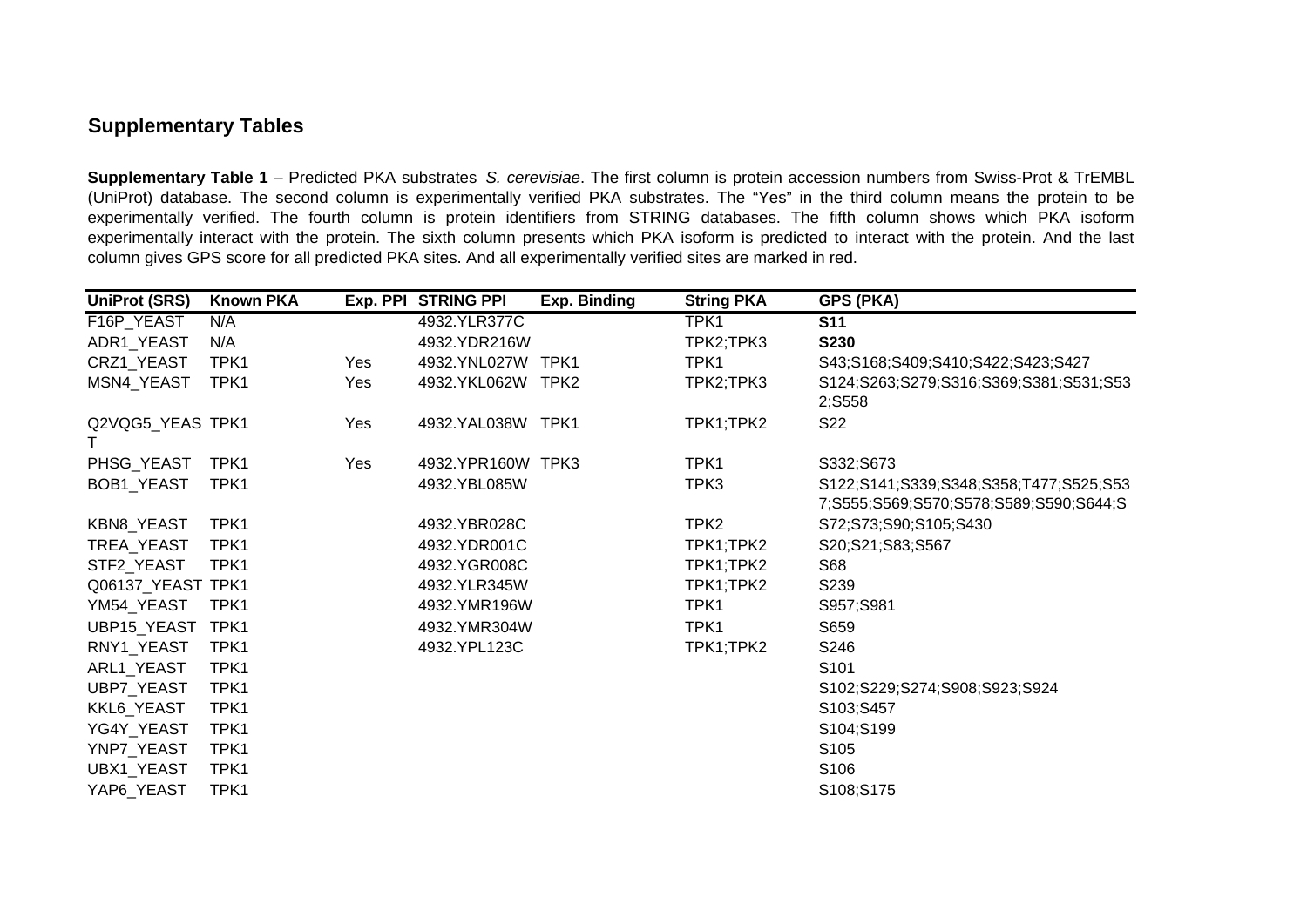| YKG1_YEAST                  | TPK1 | S <sub>109</sub> |
|-----------------------------|------|------------------|
| YP33_YEAST                  | TPK1 | S <sub>11</sub>  |
| SPC42_YEAST TPK1            |      | S11;S12;S        |
| SEC2_YEAST                  | TPK1 | S11;S440;        |
| SKO1_YEAST                  | TPK1 | S11;S54;S        |
| SYDM_YEAST                  | TPK1 | S111;S169        |
| YN8N_YEAST                  | TPK1 | S113;S147        |
| NSR1_YEAST                  | TPK1 | S116;S117        |
| HAS1_YEAST                  | TPK1 | S <sub>12</sub>  |
| UBX4_YEAST                  | TPK1 | S123;S264        |
| PIB2_YEAST                  | TPK1 | S124;S148        |
|                             |      | 4;S366           |
| YNQ6_YEAST                  | TPK1 | S13;S289;        |
| UBP9_YEAST                  | TPK1 | S13;T30;S        |
| SECU_YEAST                  | TPK1 | S132;S139        |
| Q04087_YEAST TPK1           |      | S132;S280        |
| YM60_YEAST                  | TPK1 | S135             |
| YN86_YEAST                  | TPK1 | S136;S146        |
| Q03780_YEAST TPK1           |      | S14;S35;S        |
| HOS4_YEAST                  | TPK1 | S14; T52; S      |
| MSS4 YEAST                  | TPK1 | S140;S200        |
| HSP60_YEAST TPK1            |      | S141             |
| UME6_YEAST                  | TPK1 | S141;S280        |
| YK80_YEAST                  | TPK1 | S142;S170        |
| YK01_YEAST                  | TPK1 | S143;S182        |
| SYG1_YEAST                  | TPK1 | S148;S859        |
| CTI6_YEAST                  | TPK1 | S149;S175        |
|                             |      | 5;S434           |
| PHO4_YEAST                  | TPK1 | S149;S204        |
| YK02_YEAST                  | TPK1 | S153             |
| UBP10_YEAST TPK1            |      | S159;S556        |
| BUD27_YEAST TPK1            |      | S165;S328        |
| $\sim$ $\sim$ $\sim$ $\sim$ |      | 0.10000100       |

S11;S12;S126;S284;S318;S319 S11;S440;S704 S11;S54;S380;S381;S393;S399;S588 S111;S169;S170 S113;S147;S496 S116;S117;S143 S124;S148;S217;S238;S239;S300;S328;S34 4;S366 S13;S289;S325;S336;S339;S340 S13;T30;S52;S67;S245;T719;S747 S132;S280;T323 S136:S146:S147:S209:S295 S14;S35;S50;S74;S199;S254;S758 S14;T52;S129;S299;S462;S698;S1069 S140;S200;S204;T222;S341 S141;S280;S297;S298;S645;S664 S142;S170;S215;S216 S143;S182;S220;S596;S786;S873;S874 S148;S859;S860 S149;S175;S216;S267;S374;S382;S394;S42 5;S434 S149;S204;S211;S242;S243;S254 S159;S556;S585 GLO3\_YEAST TPK1 S166;S182;S217;S237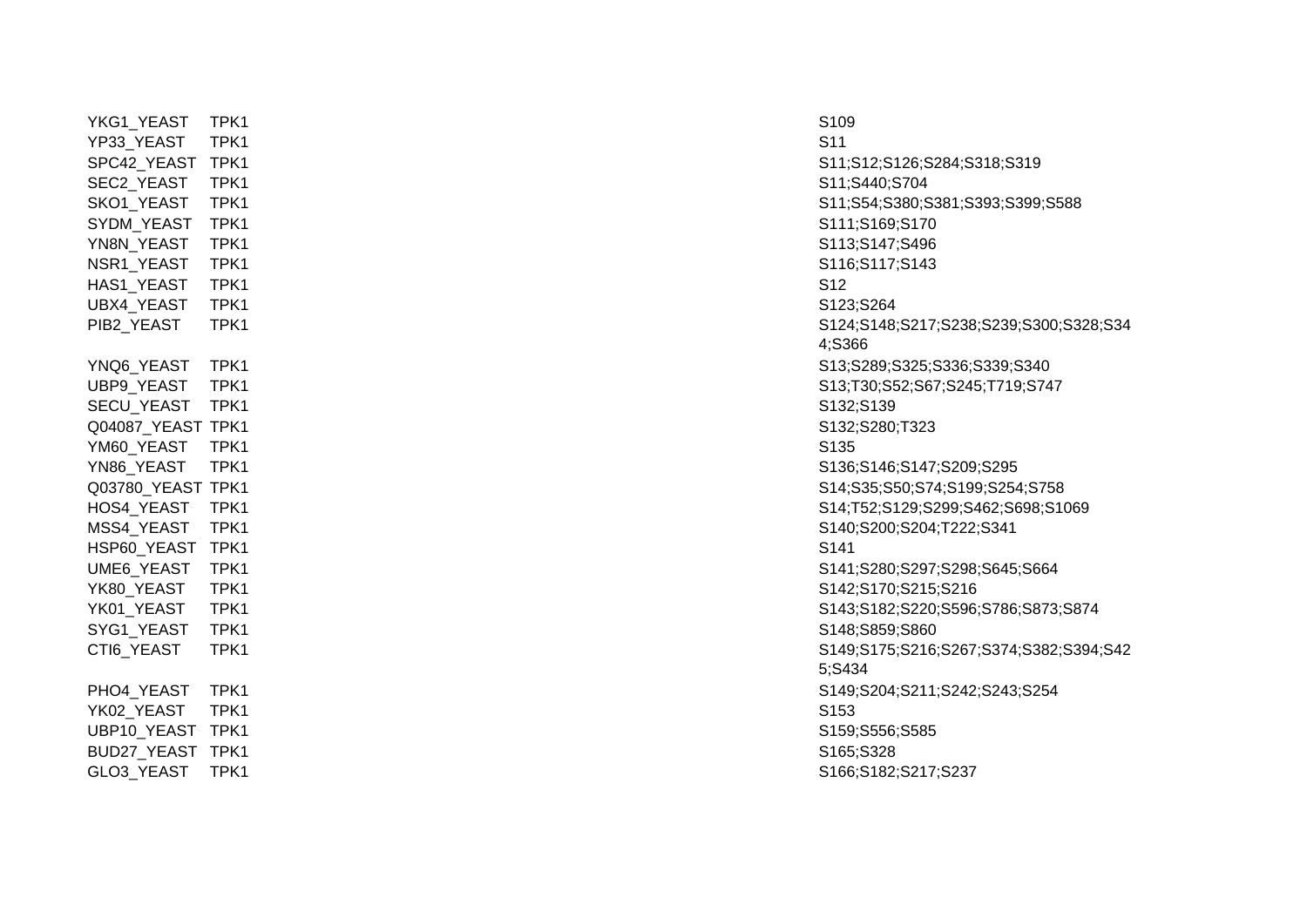| YJI4_YEAST        | TPK1 | S166;S197              |
|-------------------|------|------------------------|
| SIS1_YEAST        | TPK1 | 9;S783;S8<br>S171;T248 |
| RSP5_YEAST        | TPK1 | S177;T761              |
| Q12199_YEAST TPK1 |      | S181;S325              |
| SSF2_YEAST        | TPK1 | S182                   |
|                   |      |                        |
| GZF3_YEAST        | TPK1 | S182;S227              |
| YFK8_YEAST        | TPK1 | S185                   |
| ALR1_YEAST        | TPK1 | S19;S170;              |
| LAH1_YEAST        | TPK1 | S19;S210;              |
| ALR2_YEAST        | TPK1 | S19;S42;S<br>847       |
| RL8A_YEAST        | TPK1 | S194                   |
| LEO1_YEAST        | TPK1 | S198;S315              |
| KPR1_YEAST        | TPK1 | S199;S218              |
| <b>BUD6_YEAST</b> | TPK1 | S20;S143;              |
| RRP5_YEAST        | TPK1 | S20;S25;S              |
| HBS1_YEAST        | TPK1 | S206                   |
| FHP_YEAST         | TPK1 | S210                   |
| SYF2_YEAST        | TPK1 | S211                   |
| YMD7_YEAST        | TPK1 | S216;S234              |
| BBC1_YEAST        | TPK1 | S221;S565              |
| PNPP_YEAST        | TPK1 | S225                   |
| Q05905_YEAST TPK1 |      | S228                   |
| KICH_YEAST        | TPK1 | S23;S24;S              |
| YKA8_YEAST        | TPK1 | S23;S24;S              |
| Q07824_YEAST TPK1 |      | S23;S24;S              |
| YB42_YEAST        | TPK1 | S237                   |
| DBP4_YEAST        | TPK1 | S239;S428              |
| YG5S_YEAST        | TPK1 | S24;S95                |
| MPD1_YEAST        | TPK1 | S242                   |
| ECM3_YEAST        | TPK1 | S254;S312              |
| YEB5_YEAST        | TPK1 | S261;S459              |

YJI4\_YEAST TPK1 TPK1 S166;S197;S199;S200;S201;T222;S615;S74 9;S783;S803;S838;S1022 S19;S170;S185;S214;S255;T615 S19:S210:S224 ALR2\_YEAST TPK1 S19;S42;S184;T211;S232;S307;T614;S846;T 847S198;S315;S339 S20;S143;S177;S185;S253;S347;S596 S20;S25;S88 S216:S234:S274 S221;S565;S631;S647;T894 S23;S24;S25;S30;S36;S37;S45;S85;S198 S23;S24;S58 S23;S24;S580 S239;S428;S602 S254;S312;S349;S350 S261;S459;S531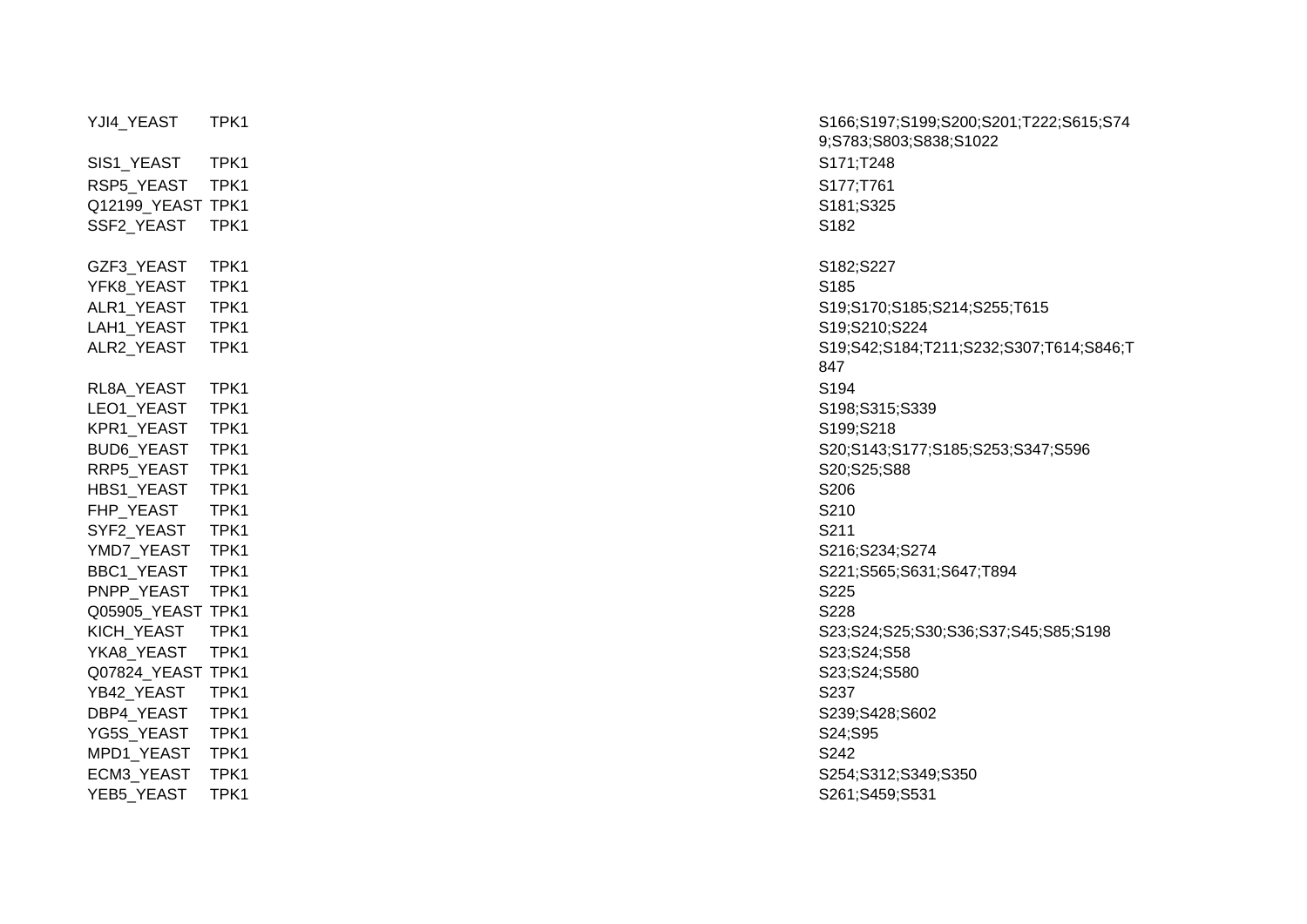$\overline{Q}06511\_YEAST \ \overline{IPK1} \ \overline{S28;S90}$ ARE2\_YEAST TPK1 S29;S175;S176 Q07442\_YEAST TPK1 S29;S253;S273 FPPS\_YEAST TPK1 S292 Q06148\_YEAST TPK1 S297;S298;S320 YNS2\_YEAST TPK1 S30;S68;S319 EAF7\_YEAST TPK1 S308;S386;S387;S411 AMPM1\_YEAST\_TPK1 S32 YG3A\_YEAST TPK1 S338 S338 MTHR1\_YEAST TPK1 S358;S359;S555 YBY0\_YEAST TPK1 S36:S343:S372:S377 Q08444\_YEAST TPK1 S364 Q12485\_YEAST TPK1 S365 THE STRING TO SAFETY TERM IN THE SAFETY STATE OF THE SAFETY STATE STATE STATE STATE STATE STATE STATE STATE STATE STATE STATE STATE STATE STATE STATE STATE STATE STATE STATE STATE STATE STATE STATE STATE STATE STATE STATE PGM1\_YEAST TPK1 S375 YNM5\_YEAST TPK1 S38;S61;S154 SC160\_YEAST TPK1 S385;S386;S900 Q07897\_YEAST TPK1 S39;S149;S285 Q12234 YEAST TPK1 S401 Q3E7W9\_YEAS TPK1TYB07\_YEAST TPK1 S41 HBT1\_YEAST TPK1 S41;S363;S956;S979 Q06833\_YEAST TPK1 S414;S669;S714;S747 SOL2\_YEAST TPK1 S42;S58

SKT5\_YEAST TPK1 S266;S561;S585;S629;S630 FPS1\_YEAST TPK1 S27;S39;S179;S181;S185;S570 Q06108\_YEAST TPK1 S28;S481;S628;S879;S911;S914;S915;S966 ;S992;S993 YMZ2\_YEAST TPK1 S311;S528;S541;S542;S775 GYP1\_YEAST TPK1 S34;S42;S69;S87;S131;S190;S193;T194;S2 12;S213;S570 SSD1\_YEAST TPK1 S40;S151;S152;S164;S183;T227;S259;S278; S319;S480;S481;S502;S503;S751;S752  $\sim$  1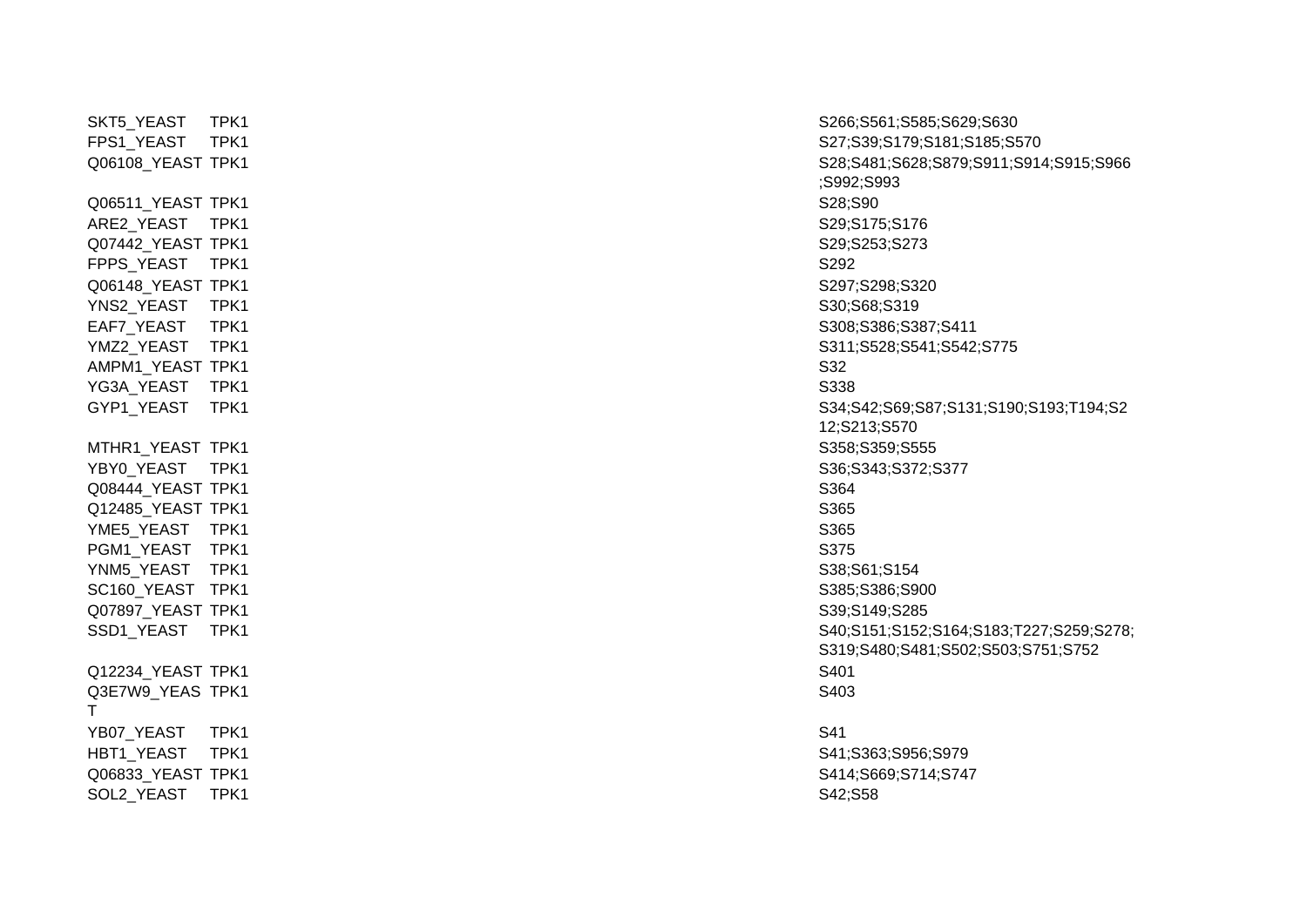SER33\_YEAST TPK1 S43;S242 RMD1\_YEAST TPK1 S44;S47;S71;S374 DPH2\_YEAST TPK1 S440 UTP7\_YEAST TPK1 S457 CDC68\_YEAST TPK1 S459;S460;S765 ATG21\_YEAST TPK1 S46;S237 ORM2\_YEAST TPK1 S46:S47;S48 PTH2\_YEAST TPK1 S47 Q12162\_YEAST TPK1 S47 SRPR\_YEAST \_\_TPK1 S47:S200;S361 O13528\_YEAST\_TPK1 S47;S365 YH07\_YEAST TPK1 S475;S476;S512 Q06247\_YEAST TPK1 S477 BSP1\_YEAST TPK1 S480 Q12172\_YEAST\_TPK1 S5;T711 S5;T711 Q12100\_YEAST TPK1 S50;S51;S54;T77 LKHA4\_YEAST TPK1 S51 ORM1\_YEAST TPK1 S51;S52;S53 NMD4\_YEAST TPK1 S54 SYDC\_YEAST TPK1 S545 YHR7\_YEAST TPK1 S55;S203;S534;S535 K6PF2\_YEAST TPK1 S554;S633 XPP\_YEAST TPK1 S56;S68;S69 MCM3\_YEAST TPK1 S560;S790;T791 IF43\_YEAST TPK1 S58:S59 UTR1\_YEAST TPK1 S58:S67;S94:S95 SAS10\_YEAST TPK1 S6;S300;T415;S508

ARP8\_YEAST TPK1 S624

PXL1\_YEAST TPK1 TRX1 S43;S63;S106;S128;S135;S354;S405 AVT4\_YEAST TPK1 S48;S101;S118;S119;S180;S435 AVT3\_YEAST TPK1 S53;S55;S58;S59;S119;S172;S174 YBV8\_YEAST TPK1 S57;S570;S667;S669;S790 VHS3\_YEAST TPK1 S6;T56;S117;S118;S181;S221;S223;S245;S 385;S420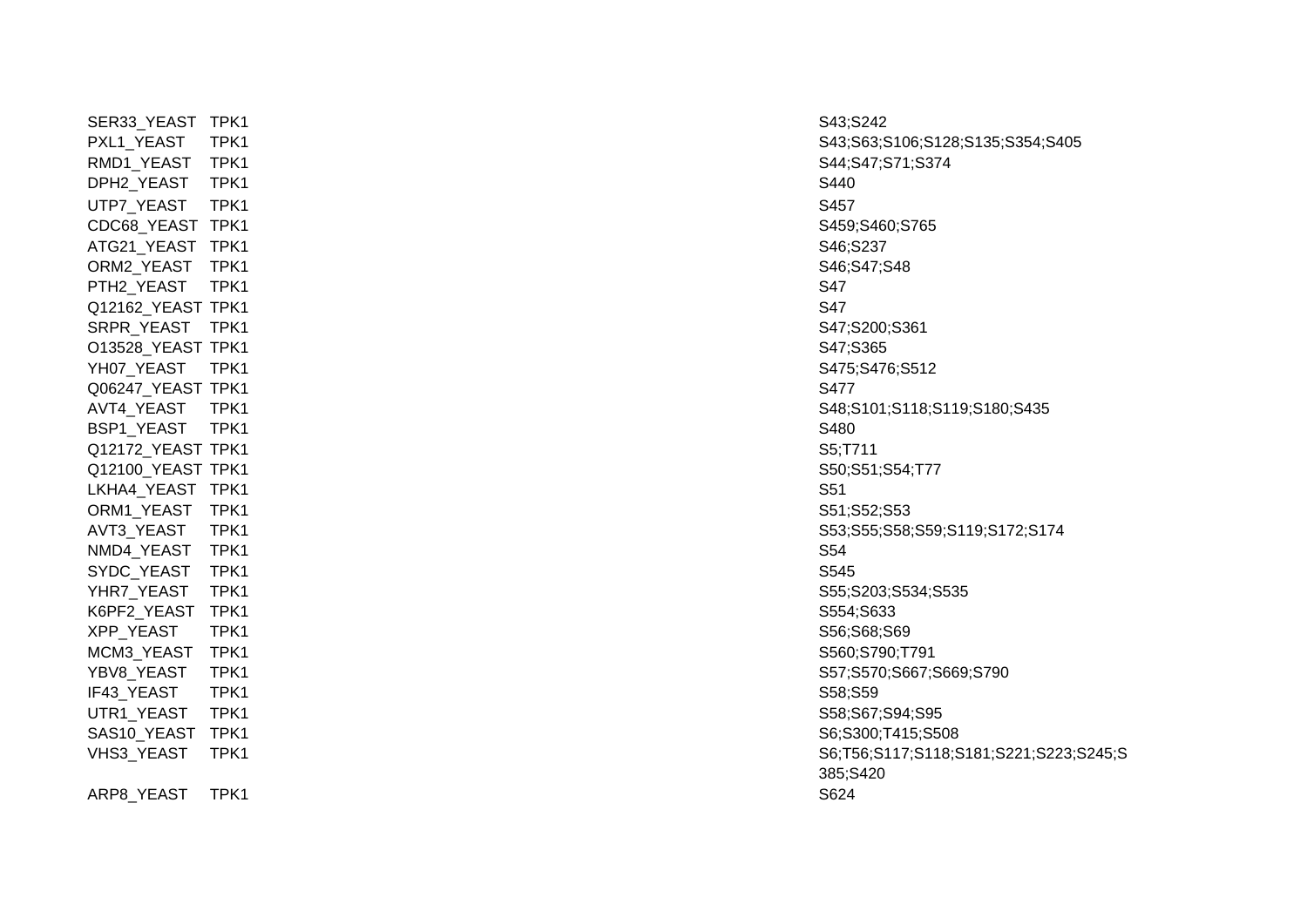|                       |      | 316;S325   |
|-----------------------|------|------------|
| YHQ5_YEAST            | TPK1 | S65;S66;   |
| SMP2_YEAST            | TPK1 | S677;S69   |
| MLF3_YEAST            | TPK1 | S69;S74;   |
| ENT4_YEAST            | TPK1 | S69;T164   |
| ELF1_YEAST            | TPK1 | S7;S43     |
| DRS1_YEAST            | TPK1 | S739       |
| Q12416_YEAST TPK1     |      | S78;S169   |
| Q08229_YEAST TPK1     |      | S81;S112   |
| BUD3_YEAST            | TPK1 | S819;S91   |
| CHA4_YEAST            | TPK1 | S83        |
| IVY1_YEAST            | TPK1 | S84;S85;   |
| NPY1_YEAST            | TPK1 | S86;S380   |
| GIC2 YEAST            | TPK1 | S86;S88;   |
|                       |      | 45         |
| OSH3_YEAST            | TPK1 | S87;S88;   |
| YJH0_YEAST            | TPK1 | S9;S346;   |
| CDC54_YEAST TPK1      |      | S97;S670   |
| YNT6_YEAST            | TPK1 | S98;S190   |
| Q2VQC3 YEAS TPK1<br>Τ |      | S98;S205   |
| LCP5_YEAST            | TPK1 | S99;S184   |
| YG4I_YEAST            | TPK1 | T164       |
| YCQ6_YEAST            | TPK1 | T18;S74;   |
| PUF4_YEAST            | TPK1 | T205;S24   |
| UBP6_YEAST            | TPK1 | T323       |
| G4P1_YEAST            | TPK1 | T358       |
| IMA1_YEAST            | TPK1 | <b>T38</b> |
| ENT5_YEAST            | TPK1 | T41;S257   |
| PUS3_YEAST            | TPK1 | T43;S68;   |
| RMS1_YEAST            | TPK1 | T480       |
| PSA4_YEAST            | TPK1 | T53;S116   |
| ACOX_YEAST            | TPK1 | T6;S134    |

VHS2\_YEAST TPK1 S64;S65;S88;S159;S172;S174;S277;S303;S 316;S325 S65;S66;S114 S677;S692;S769;S773;S774;S788;S823 S69;S74;S92;T121;S156;S157;S306;S329 S69;T164;S182 S78:S169:T170 S81;S112;S205;S422 S819;S911;S1050;S1254 S84;S85;S239;S419 S86;S88;S96;S97;S180;S213;S219;S312;S3 45S87;S88;S209;S504 S9;S346;S383;S810;T869 S97;S670;T792 S98;S205 S99;S184;S253;T287 T18;S74;S112 T205;S241;S300;S860 T43;S68;S237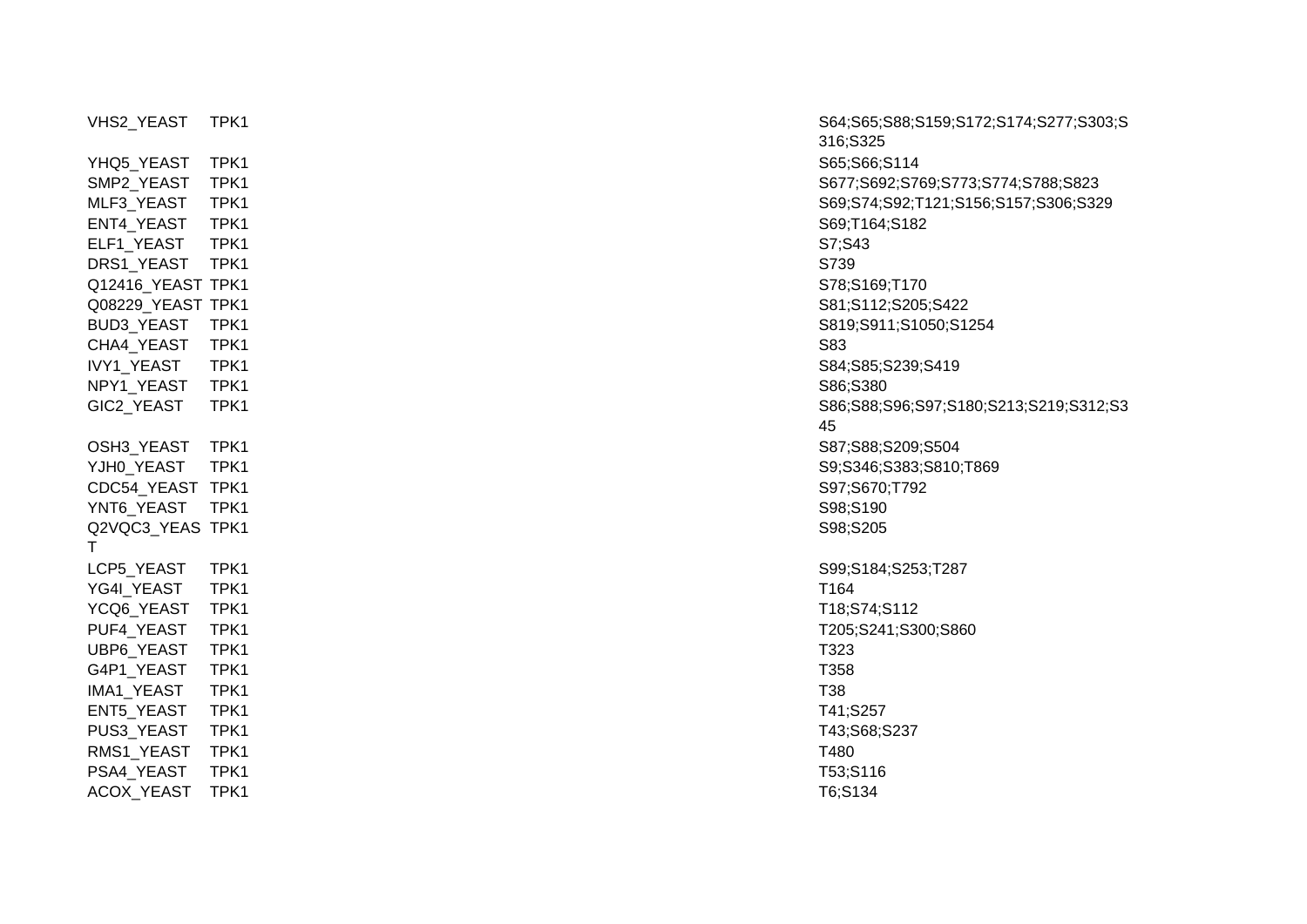| STM1_YEAST        | TPK1 |     |              |      |                  | T90 |
|-------------------|------|-----|--------------|------|------------------|-----|
| PPID_YEAST        | TPK1 | Yes |              | TPK3 |                  |     |
| SDS22_YEAST       | TPK1 |     | 4932.YKL193C |      | TPK <sub>2</sub> |     |
| GYS2_YEAST        | TPK1 |     | 4932.YLR258W |      | TPK1;TPK2        |     |
| AB140_YEAST       | TPK1 |     |              |      |                  |     |
| AP1G1_YEAST TPK1  |      |     |              |      |                  |     |
| APM2_YEAST        | TPK1 |     |              |      |                  |     |
| AROF_YEAST        | TPK1 |     |              |      |                  |     |
| BET3_YEAST        | TPK1 |     |              |      |                  |     |
| BFR1_YEAST        | TPK1 |     |              |      |                  |     |
| CCHL_YEAST        | TPK1 |     |              |      |                  |     |
| CNS1_YEAST        | TPK1 |     |              |      |                  |     |
| CPNSH_YEAST TPK1  |      |     |              |      |                  |     |
| CYC7_YEAST        | TPK1 |     |              |      |                  |     |
| DBP2_YEAST        | TPK1 |     |              |      |                  |     |
| DON1_YEAST        | TPK1 |     |              |      |                  |     |
| EF1A_YEAST        | TPK1 |     |              |      |                  |     |
| FOX2_YEAST        | TPK1 |     |              |      |                  |     |
| GCH1_YEAST        | TPK1 |     |              |      |                  |     |
| GSF2_YEAST        | TPK1 |     |              |      |                  |     |
| HSV2_YEAST        | TPK1 |     |              |      |                  |     |
| IF31_YEAST        | TPK1 |     |              |      |                  |     |
| NAP1_YEAST        | TPK1 |     |              |      |                  |     |
| PHR_YEAST         | TPK1 |     |              |      |                  |     |
| Q06525_YEAST TPK1 |      |     |              |      |                  |     |
| Q12191_YEAST TPK1 |      |     |              |      |                  |     |
| Q12497_YEAST TPK1 |      |     |              |      |                  |     |
| Q3E779_YEAST TPK1 |      |     |              |      |                  |     |
| RGM1_YEAST        | TPK1 |     |              |      |                  |     |
| RPN2_YEAST        | TPK1 |     |              |      |                  |     |
| RUXG_YEAST        | TPK1 |     |              |      |                  |     |
| TFS2_YEAST        | TPK1 |     |              |      |                  |     |
| TRM1_YEAST        | TPK1 |     |              |      |                  |     |
| UBIQ_YEAST        | TPK1 |     |              |      |                  |     |
|                   |      |     |              |      |                  |     |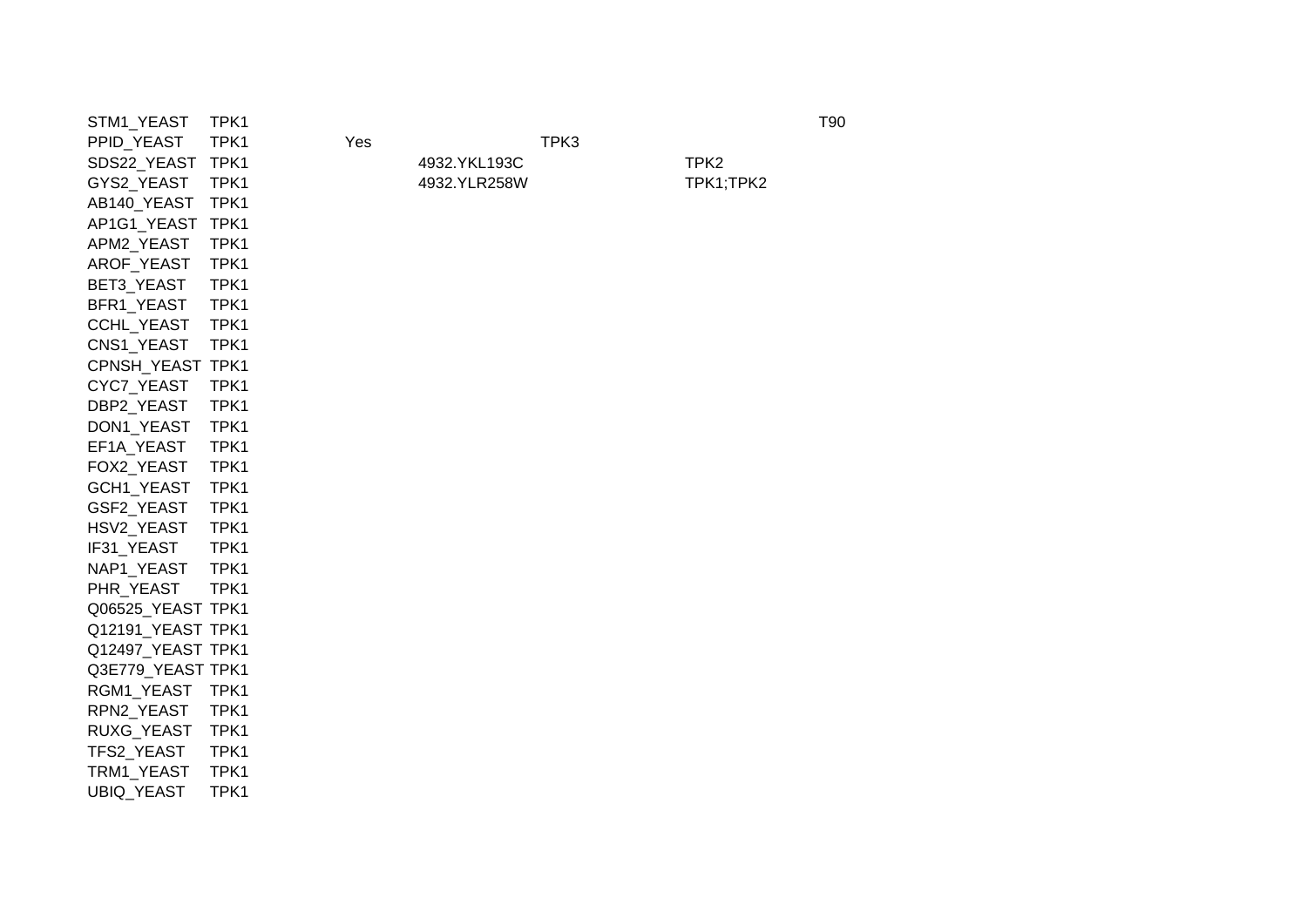| YBF5_YEAST             | TPK1               |              |                |                  |                                                                     |
|------------------------|--------------------|--------------|----------------|------------------|---------------------------------------------------------------------|
| YEK0_YEAST             | TPK1               |              |                |                  |                                                                     |
| YEQ8_YEAST             | TPK1               |              |                |                  |                                                                     |
| YG5L_YEAST             | TPK1               |              |                |                  |                                                                     |
| YGR8_YEAST             | TPK1               |              |                |                  |                                                                     |
| YHB3_YEAST             | TPK1               |              |                |                  |                                                                     |
| YJV8_YEAST             | TPK1               |              |                |                  |                                                                     |
| YKU6_YEAST             | TPK1               |              |                |                  |                                                                     |
| YL022_YEAST            | TPK1               |              |                |                  |                                                                     |
| YM95_YEAST             | TPK1               |              |                |                  |                                                                     |
| YMY9_YEAST             | TPK1               |              |                |                  |                                                                     |
| YNO9_YEAST             | TPK1               |              |                |                  |                                                                     |
| 6P21_YEAST             | TPK1;TPK2          | 4932.YIL107C |                | TPK1             | T157;S644;S656;S667                                                 |
| YAK1_YEAST             | TPK1;TPK2          | 4932.YJL141C |                | TPK <sub>2</sub> | S127;S128;S206;S240;S295                                            |
| SMY1_YEAST             | TPK1;TPK2          |              |                |                  | S11;S189;S190;S275;S300;S575;S615                                   |
| MGA1_YEAST             | TPK1;TPK2          |              |                |                  | S117;T118;S209                                                      |
| STB3_YEAST             | TPK1;TPK2          |              |                |                  | S146;S234;S254;S285;S286;S345;S348;S44                              |
| KAPC_YEAST             | TPK1;TPK2          |              |                |                  | S15;S141                                                            |
| NGL3_YEAST             | TPK1;TPK2          |              |                |                  | S16;S17;S62                                                         |
| YHC4_YEAST             | TPK1;TPK2          |              |                |                  | S367;S429;S470;S525;S607                                            |
| YKM1 YEAST             | TPK1;TPK2          |              |                |                  | S49;S57;S93;S313;S528;S610;S727;S793                                |
| AZF1_YEAST             | TPK1;TPK2          |              |                |                  | S61;S110;S195;S227;S303;T757;S856                                   |
| <b>IDS2 YEAST</b>      | TPK1;TPK2          |              |                |                  | S87;S110;S136;S148;S164;S452                                        |
| Q02831_YEAST TPK1;TPK2 |                    |              |                |                  | S9;S69;S95                                                          |
| YM20_YEAST             | TPK1;TPK2          |              |                |                  | T49;S50;T77;S78;T183;S410;T433;S480;S48                             |
| KAPR_YEAST             | TPK1;TPK2;TPK3 Yes | 4932.YIL033C | TPK1;TPK2;TPK3 | TPK1;TPK2;TPK3   | S74;T144;S145;T380                                                  |
| MBR1_YEAST             | TPK1;TPK2;TPK3     | 4932.YKL093W |                | TPK2;TPK3        | S102;S171;S172;S177;S224;S226;S227;S32                              |
| MBR3_YEAST             | TPK1;TPK2;TPK3     |              |                |                  | S130;T131;S135;S265;S284;S326                                       |
| AVT1_YEAST             | TPK1;TPK2;TPK3     |              |                |                  | S15;S50;S115;S136                                                   |
| YM47_YEAST             | TPK1;TPK2;TPK3     |              |                |                  | S40;S79                                                             |
| YFI7_YEAST             | TPK1;TPK2;TPK3     |              |                |                  | S64;T65;S82;S83;S96;S174;S175                                       |
| MNR2_YEAST             | TPK1;TPK2;TPK3     |              |                |                  | T50;S104;S165;S182;S220;S247;S582;S620;<br>S621;S654;S780;S787;S794 |
| KAPB_YEAST             | TPK1;TPK2;TPK3     |              |                |                  |                                                                     |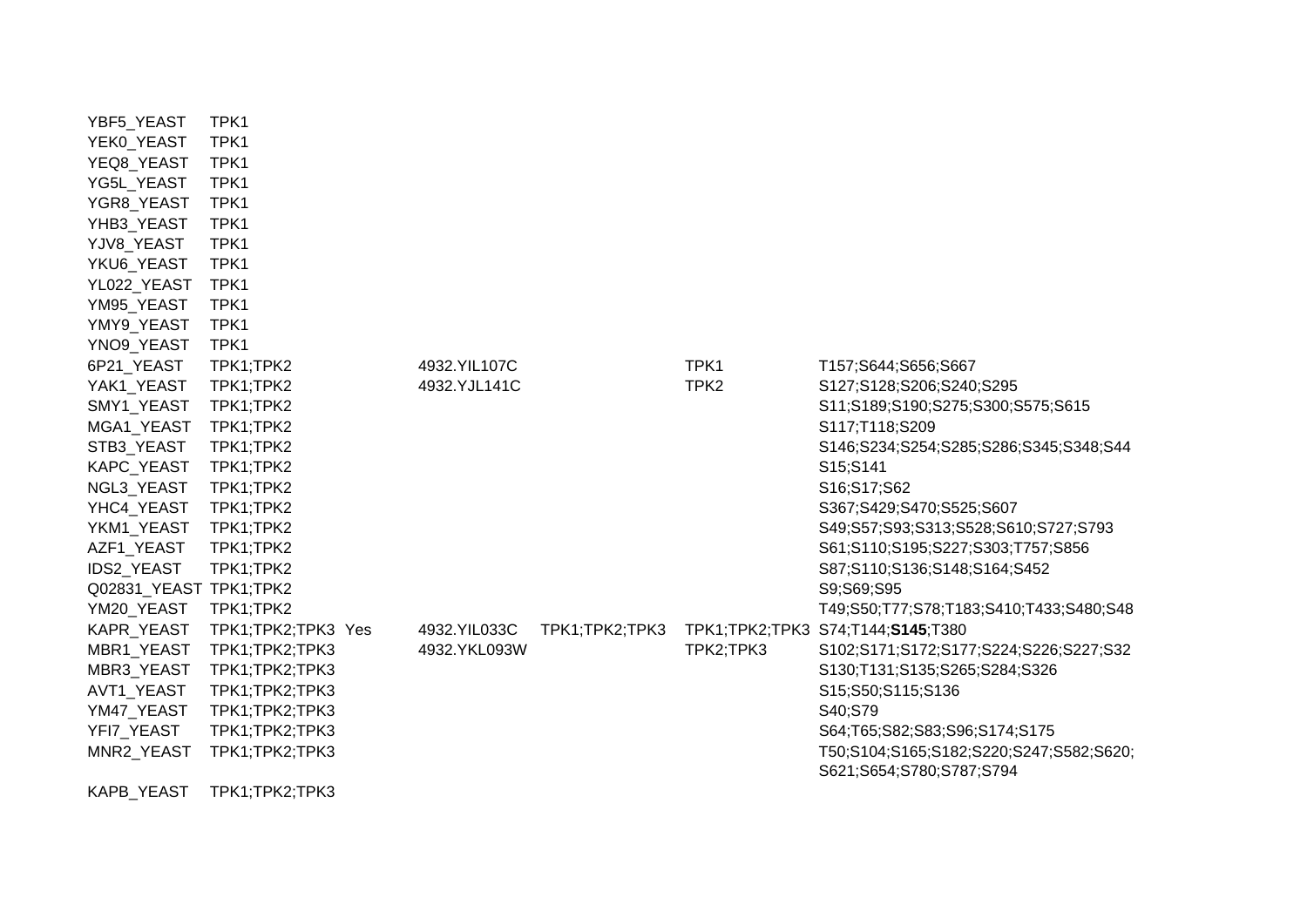| JJJ1_YEAST             | TPK1;TPK3        | Yes | 4932.YNL227C | TPK3 | TPK1;TPK3                | S526                                    |
|------------------------|------------------|-----|--------------|------|--------------------------|-----------------------------------------|
| Q06685_YEAST TPK1;TPK3 |                  |     |              |      |                          | S175;S176;T441;S1121                    |
| KKR1_YEAST             | TPK1;TPK3        |     |              |      |                          | S21;S193;S242;S243;S405;S636;S759;S761  |
| BAG7_YEAST             | TPK1;TPK3        |     |              |      |                          | S22;S23;S311;S352;T402                  |
| YHY2_YEAST             | TPK1;TPK3        |     |              |      |                          | S23;S356                                |
| RGA2_YEAST             | TPK1;TPK3        |     |              |      |                          | S393;S435;S574;S585;S586;S677;S702;S95  |
| STR3_YEAST             | TPK1;TPK3        |     |              |      |                          | S456                                    |
| HSP82_YEAST TPK1;TPK3  |                  |     |              |      |                          | S49;S602                                |
| SNX41_YEAST TPK1;TPK3  |                  |     |              |      |                          | S77;T78;S155;S499;S502;S503             |
| DENR_YEAST             | TPK1;TPK3        |     |              |      |                          | S96                                     |
| CWC25_YEAST TPK1;TPK3  |                  |     |              |      |                          |                                         |
| DHAS_YEAST             | TPK1;TPK3        |     |              |      |                          |                                         |
| Q02786_YEAST TPK1;TPK3 |                  |     |              |      |                          |                                         |
| YP46_YEAST             | TPK1;TPK3        |     |              |      |                          |                                         |
| CLP1_YEAST             | TPK <sub>2</sub> |     |              |      |                          | S328                                    |
| KYNU_YEAST             | TPK <sub>2</sub> |     |              |      |                          | S54;S343                                |
| PPCK_YEAST             | TPK <sub>2</sub> |     |              |      |                          |                                         |
| KCC1_YEAST             | TPK2;TPK3        |     | 4932.YFR014C |      | TPK1;TPK2;TPK3 T289;S379 |                                         |
| KCC2_YEAST             | TPK2;TPK3        |     | 4932.YOL016C |      | TPK1;TPK2;TPK3 S68       |                                         |
| AKL1_YEAST             | TPK2;TPK3        |     |              |      |                          | S12;S148;S427;T428;S439;S518;S884;S936; |
|                        |                  |     |              |      |                          | S1011;S1099                             |
| PUR92_YEAST TPK2;TPK3  |                  |     |              |      |                          |                                         |
| YIF1 YEAST             | TPK2;TPK3        |     |              |      |                          |                                         |
| SSN2_YEAST             | TPK3             |     | 4932.YDR443C |      | TPK1;TPK2                | S352;T416;S608;S1236                    |
| OPI1_YEAST             | TPK3             |     | 4932.YHL020C |      | TPK2;TPK3                | S31                                     |
| VPS27_YEAST TPK3       |                  |     |              |      |                          | S106;S277;S489                          |
| DDP1_YEAST             | TPK3             |     |              |      |                          | S120                                    |
| MAYS_YEAST             | TPK3             |     |              |      |                          | S126                                    |
| ATG29_YEAST            | TPK3             |     |              |      |                          | S136;S164                               |
| RE104_YEAST TPK3       |                  |     |              |      |                          | S150;S172                               |
| DAP2_YEAST             | TPK3             |     |              |      |                          | S160;S374;S457;S458                     |
| PNT1_YEAST             | TPK3             |     |              |      |                          | S162                                    |
| YGH5_YEAST             | TPK3             |     |              |      |                          | S189                                    |
| CDC15_YEAST TPK3       |                  |     |              |      |                          | S19;S112;S596;S907;S928;S932            |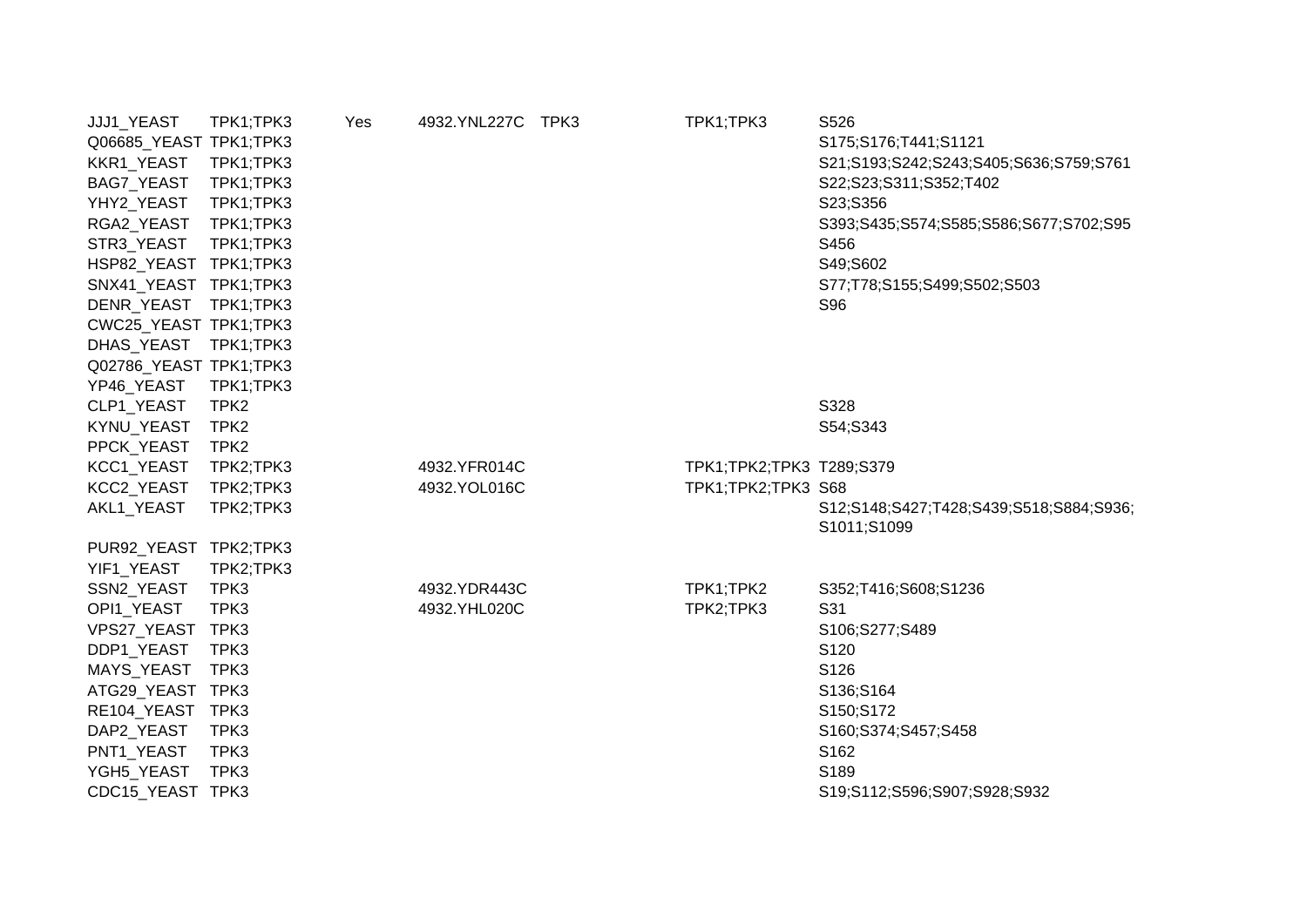| Q12477_YEAST TPK3 |      |     |                   |                | S202;S203;S224                         |
|-------------------|------|-----|-------------------|----------------|----------------------------------------|
|                   | TPK3 |     |                   |                | S204                                   |
| UBP8_YEAST        | TPK3 |     |                   |                | S253                                   |
| SPP1_YEAST        |      |     |                   |                |                                        |
| ZIP1_YEAST        | TPK3 |     |                   |                | S269;S418;T512                         |
| SYSC_YEAST        | TPK3 |     |                   |                | S28                                    |
| KEL1_YEAST        | TPK3 |     |                   |                | S32;S525                               |
| MAK5_YEAST        | TPK3 |     |                   |                | S325;S365;S642                         |
| UBX2_YEAST        | TPK3 |     |                   |                | S327;S489                              |
| ECM7_YEAST        | TPK3 |     |                   |                | S360;S381                              |
| SEC39_YEAST TPK3  |      |     |                   |                | S398;S463                              |
| YIA2_YEAST        | TPK3 |     |                   |                | S40;S252                               |
| ATG1_YEAST        | TPK3 |     |                   |                | S411;S495;S508;S515;S635;S677          |
| KSP1_YEAST        | TPK3 |     |                   |                | S416;S433;S487;S591;S624;S812;S827;S88 |
|                   |      |     |                   |                | 3;S884;S923;S1006                      |
| ALG6_YEAST        | TPK3 |     |                   |                | S471                                   |
| RM07_YEAST        | TPK3 |     |                   |                | S <sub>5</sub>                         |
| MASY_YEAST        | TPK3 |     |                   |                | S502                                   |
| SIT1_YEAST        | TPK3 |     |                   |                | S521                                   |
| RS19A_YEAST TPK3  |      |     |                   |                | S59;S124                               |
| APN1_YEAST        | TPK3 |     |                   |                | T363                                   |
| SSO1_YEAST        | TPK3 | Yes | 4932.YPL232W TPK1 | TPK1           |                                        |
| HOG1_YEAST        | TPK3 |     | 4932.YLR113W      | TPK1;TPK2;TPK3 |                                        |
| ADY1_YEAST        | TPK3 |     |                   |                |                                        |
| APE2_YEAST        | TPK3 |     |                   |                |                                        |
| CCA1_YEAST        | TPK3 |     |                   |                |                                        |
| DCAM_YEAST        | TPK3 |     |                   |                |                                        |
| DOS2_YEAST        | TPK3 |     |                   |                |                                        |
| EFTU_YEAST        | TPK3 |     |                   |                |                                        |
| ERG24_YEAST TPK3  |      |     |                   |                |                                        |
| KIN3_YEAST        | TPK3 |     |                   |                |                                        |
| MRS2_YEAST        | TPK3 |     |                   |                |                                        |
| NOT2_YEAST        | TPK3 |     |                   |                |                                        |
| PDC1_YEAST        | TPK3 |     |                   |                |                                        |

Q6DUF2\_YEAS TPK3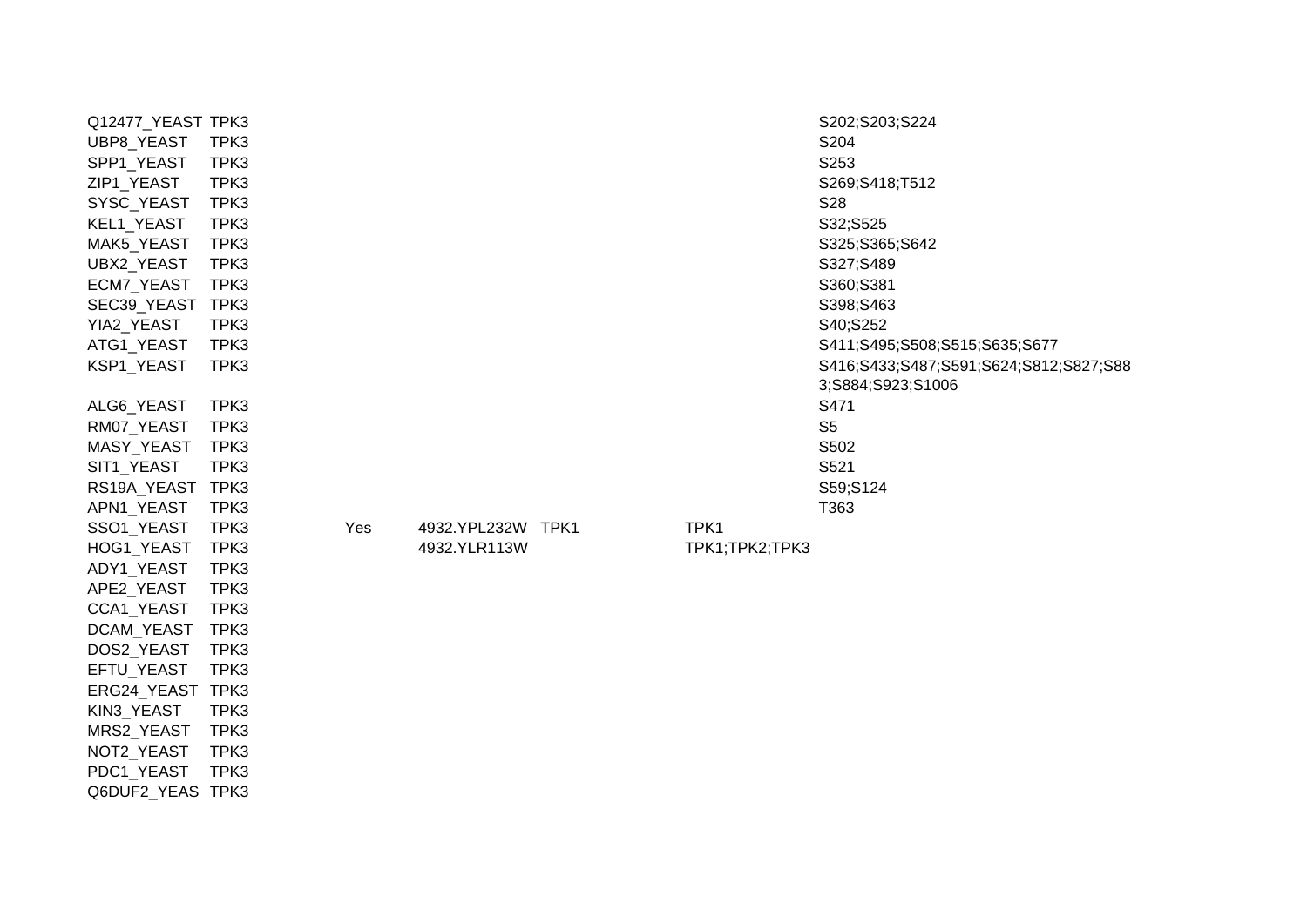| Q8TGK4_YEAS TPK3 |      |     |                          |                             |                               |                                                  |
|------------------|------|-----|--------------------------|-----------------------------|-------------------------------|--------------------------------------------------|
| RLA1_YEAST       | TPK3 |     |                          |                             |                               |                                                  |
| RLA4_YEAST       | TPK3 |     |                          |                             |                               |                                                  |
| SIS2_YEAST       | TPK3 |     |                          |                             |                               |                                                  |
| TRX1_YEAST       | TPK3 |     |                          |                             |                               |                                                  |
| VAM10_YEAST TPK3 |      |     |                          |                             |                               |                                                  |
| YN8P_YEAST       | TPK3 |     |                          |                             |                               |                                                  |
| ZUO1_YEAST       | TPK3 |     |                          |                             |                               |                                                  |
| VPS13_YEAST      |      | Yes |                          | TPK1                        |                               | S115;S135;S136;S584;S1641;S1724;S2445            |
| MGA1_YEAST       |      | Yes | 4932.YGR249W TPK2        |                             | TPK <sub>2</sub>              | S117;T118;S209                                   |
| RAS1_YEAST       |      | Yes | 4932. YOR101W TPK1; TPK2 |                             | TPK1;TPK2;TPK3 S134;S293;S301 |                                                  |
| YM38_YEAST       |      | Yes | 4932.YMR164C TPK2        |                             | TPK <sub>2</sub>              | S <sub>14</sub>                                  |
| TCPA_YEAST       |      | Yes |                          | TPK1                        |                               | S163;S496                                        |
| KKK1_YEAST       |      | Yes | 4932.YKL101W TPK2        |                             | TPK1;TPK2                     | S18;S57;S74;T359;S464;S476;S604;S1029;           |
|                  |      |     |                          |                             |                               | S1234;S1284;S1490                                |
| GAT1_YEAST       |      | Yes | 4932.YFL021W TPK1        |                             | TPK1                          | S181;S274;S275;S360;S361;S399                    |
| K6PF1_YEAST      |      | Yes |                          | TPK3                        |                               | S188;S189                                        |
| Q45TZ5_YEAST     |      | Yes |                          | TPK1;TPK3                   |                               | S189;S190                                        |
| MSN2_YEAST       |      | Yes | 4932.YMR037C             | TPK <sub>2</sub>            | TPK2;TPK3                     | S201;S288;S304;S451;S582;S620;S625;S63           |
| SFL1_YEAST       |      | Yes | 4932.YOR140W TPK2        |                             | TPK2;TPK3                     | S207;S208;S212;S220;S426;S590;S599;S61           |
| SOK2_YEAST       |      | Yes | 4932.YMR016C TPK2        |                             | TPK <sub>2</sub>              | S21;S257;T641                                    |
| RAS2_YEAST       |      | Yes | 4932.YNL098C             | TPK1;TPK2;TPK3              | TPK1;TPK2;TPK3 S213;S234      |                                                  |
| NOT5_YEAST       |      | Yes | 4932.YPR072W TPK2        |                             | TPK <sub>2</sub>              | S232;S256;S464                                   |
| KPYK2_YEAST      |      | Yes | 4932.YOR347C TPK1        |                             | TPK1                          | S24                                              |
| SCH9_YEAST       |      | Yes | 4932.YHR205W TPK1        |                             | TPK1                          | S288;S289;S308                                   |
| CBK1_YEAST       |      | Yes | 4932.YNL161W TPK1        |                             | TPK1                          | S330;S348                                        |
| FET4_YEAST       |      | Yes |                          | TPK1                        |                               | S343                                             |
| FLO8_YEAST       |      | Yes | 4932.YER109C             | TPK <sub>2</sub>            | TPK2;TPK3                     | S349;T458;S462;S497;T498;S587;S608;S66<br>6;S682 |
| GIS1_YEAST       |      | Yes | 4932.YDR096W TPK2        |                             | TPK <sub>2</sub>              | S351;S694;S799                                   |
| ATR_YEAST        |      | Yes | 4932.YBR136W TPK1;TPK2   |                             | TPK1;TPK2                     | S354;T1074;T1137;S2111;S2285                     |
| GLN3_YEAST       |      | Yes | 4932.YER040W TPK1        |                             | TPK1                          | S38;S267;S285;S344;S355;S395;S480;S483           |
|                  |      |     |                          |                             |                               | ;S484;S576;S580;S653;S656;S684                   |
| SOK1_YEAST       |      | Yes |                          | 4932.YDR006C TPK1;TPK2;TPK3 |                               | TPK1;TPK2;TPK3 S38;S39;S92;S258;S527;S608        |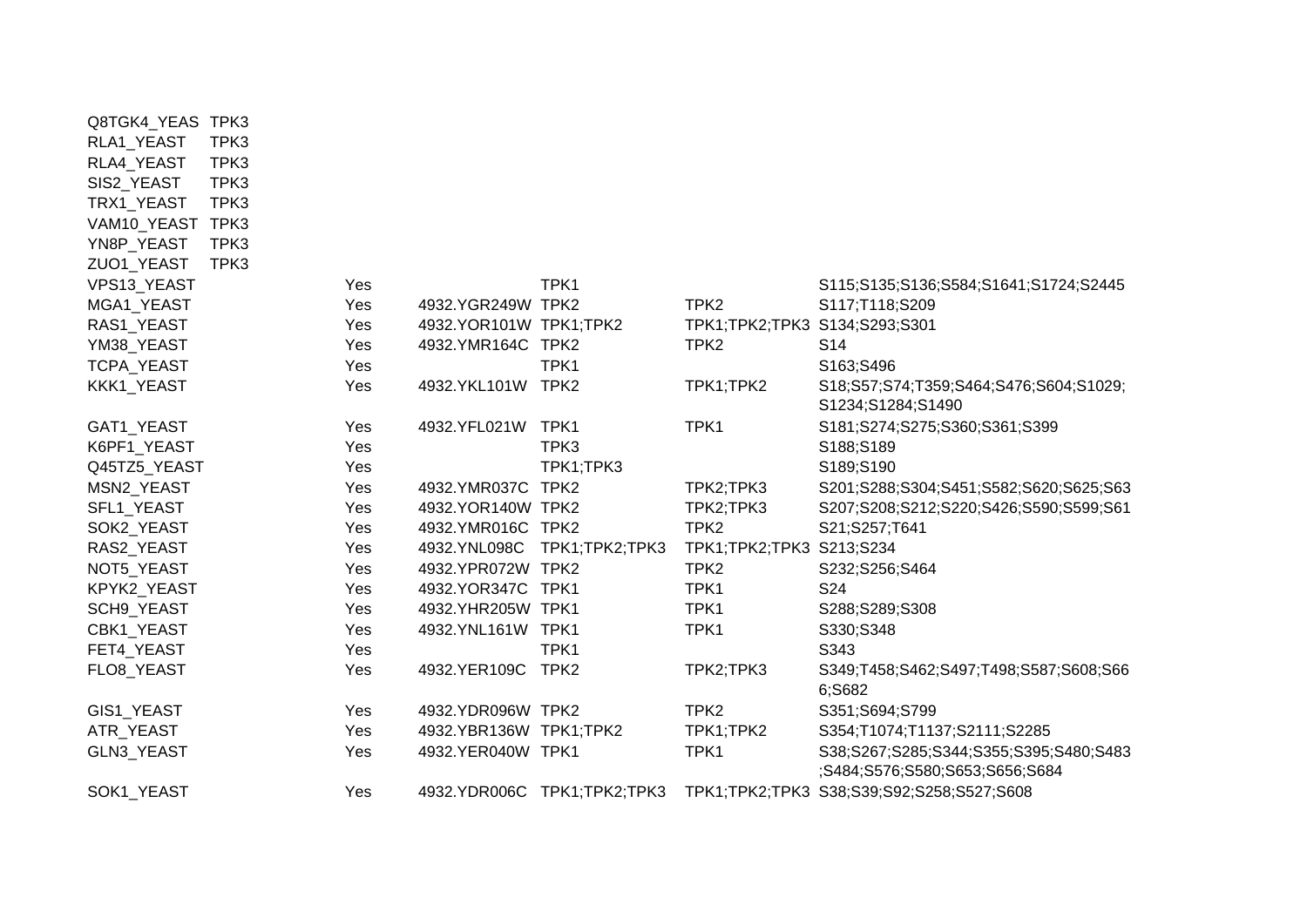| PKH1_YEAST        | Yes | 4932.YDR490C           | TPK3                        | TPK3             | S426;S493;S506;S511;S530;S610;S737;S74                                                                                                                         |
|-------------------|-----|------------------------|-----------------------------|------------------|----------------------------------------------------------------------------------------------------------------------------------------------------------------|
| KC11_YEAST        | Yes |                        | TPK2;TPK3                   |                  | S44;S161;S234;S296;S321                                                                                                                                        |
| CDC27_YEAST       | Yes | 4932.YBL084C           | TPK2;TPK3                   | TPK2;TPK3        | S448                                                                                                                                                           |
| GPR1_YEAST        | Yes | 4932.YDL035C           | TPK <sub>2</sub>            | TPK <sub>2</sub> | S450                                                                                                                                                           |
| CDC20_YEAST       | Yes | 4932.YGL116W TPK1;TPK2 |                             |                  | TPK1;TPK2;TPK3 S51;S52;S62;S88;S417;S602;S603                                                                                                                  |
| PLC1_YEAST        | Yes | 4932.YPL268W           | TPK <sub>2</sub>            | TPK <sub>2</sub> | S523;S602;S785                                                                                                                                                 |
| <b>IRA2 YEAST</b> | Yes | 4932.YOL081W TPK1;TPK2 |                             | TPK1;TPK2        | S547;S630;S631;S882;S884;S1018;S1745;S<br>1752;S2991;S3076                                                                                                     |
| BMH2_YEAST        | Yes | 4932.YDR099W TPK1      |                             | TPK1             | S59                                                                                                                                                            |
| BMH1_YEAST        | Yes | 4932.YER177W TPK1      |                             | TPK1             | S59                                                                                                                                                            |
| RIM15_YEAST       | Yes |                        | 4932.YFL033C TPK1;TPK2;TPK3 |                  | TPK1;TPK2;TPK3 S599;S614;S620;S621;S632;S709;S1004;S1<br>061;S1074;S1094;S1337;S1346;S1366;S141<br>6;S1463;S1464;S1518;S1531;S1542;S1621;<br>S1625;S1626;S1627 |
| CYAA YEAST        | Yes | 4932.YJL005W           | TPK1                        |                  | TPK1;TPK2;TPK3 S60;S71;S168;S178;S212;S234;S296;T475;<br>S483;S487;S1594;T1647                                                                                 |
| ATC1_YEAST        | Yes | 4932.YGL167C TPK1      |                             | TPK1             | S69                                                                                                                                                            |
| ROM2_YEAST        | Yes | 4932.YLR371W TPK1;TPK2 |                             | TPK1;TPK2        | S76;S182;S193;S206;S207;S291;T315;S372;<br>S383;S396;S628;S731                                                                                                 |
| COPB2_YEAST       | Yes |                        | TPK3                        |                  | S766                                                                                                                                                           |
| CDC25_YEAST       | Yes | 4932.YLR310C           | TPK1                        |                  | TPK1;TPK2;TPK3 S77;S135;S142;S150;S151;S168;S174;S442<br>;S535;S596;S609;S825                                                                                  |
| Q06251_YEAST      | Yes | 4932.YLR177W TPK2      |                             | TPK <sub>2</sub> | S84;S96;S179;T235                                                                                                                                              |
| TLG2_YEAST        | Yes | 4932.YOL018C           | TPK1                        | TPK1             | S90;S101                                                                                                                                                       |
| NOT3_YEAST        | Yes | 4932.YIL038C           | TPK1;TPK2                   | TPK1;TPK2        | T158;S159;S324;T418;S501                                                                                                                                       |
| CHK1_YEAST        | Yes | 4932.YBR274W           | TPK <sub>2</sub>            | TPK1;TPK2        | T271;S286                                                                                                                                                      |
| TFC3_YEAST        |     | 4932.YAL001C           |                             | TPK2;TPK3        | S104;S222;S892                                                                                                                                                 |
| CCR4 YEAST        |     | 4932.YAL021C           |                             | TPK <sub>2</sub> | S309                                                                                                                                                           |
| GPB2_YEAST        |     | 4932.YAL056W           |                             | TPK <sub>2</sub> | S245;S457;S668;S822                                                                                                                                            |
| <b>URA7 YEAST</b> |     | 4932.YBL039C           |                             | TPK1;TPK2;TPK3   | S424                                                                                                                                                           |
| MED19_YEAST       |     | 4932.YBL093C           |                             | TPK <sub>2</sub> | S198                                                                                                                                                           |
| TREB_YEAST        |     | 4932.YBR001C           |                             | TPK1             | S52;S78;S112                                                                                                                                                   |
| YBQ2_YEAST        |     | 4932.YBR052C           |                             | TPK1             | S189                                                                                                                                                           |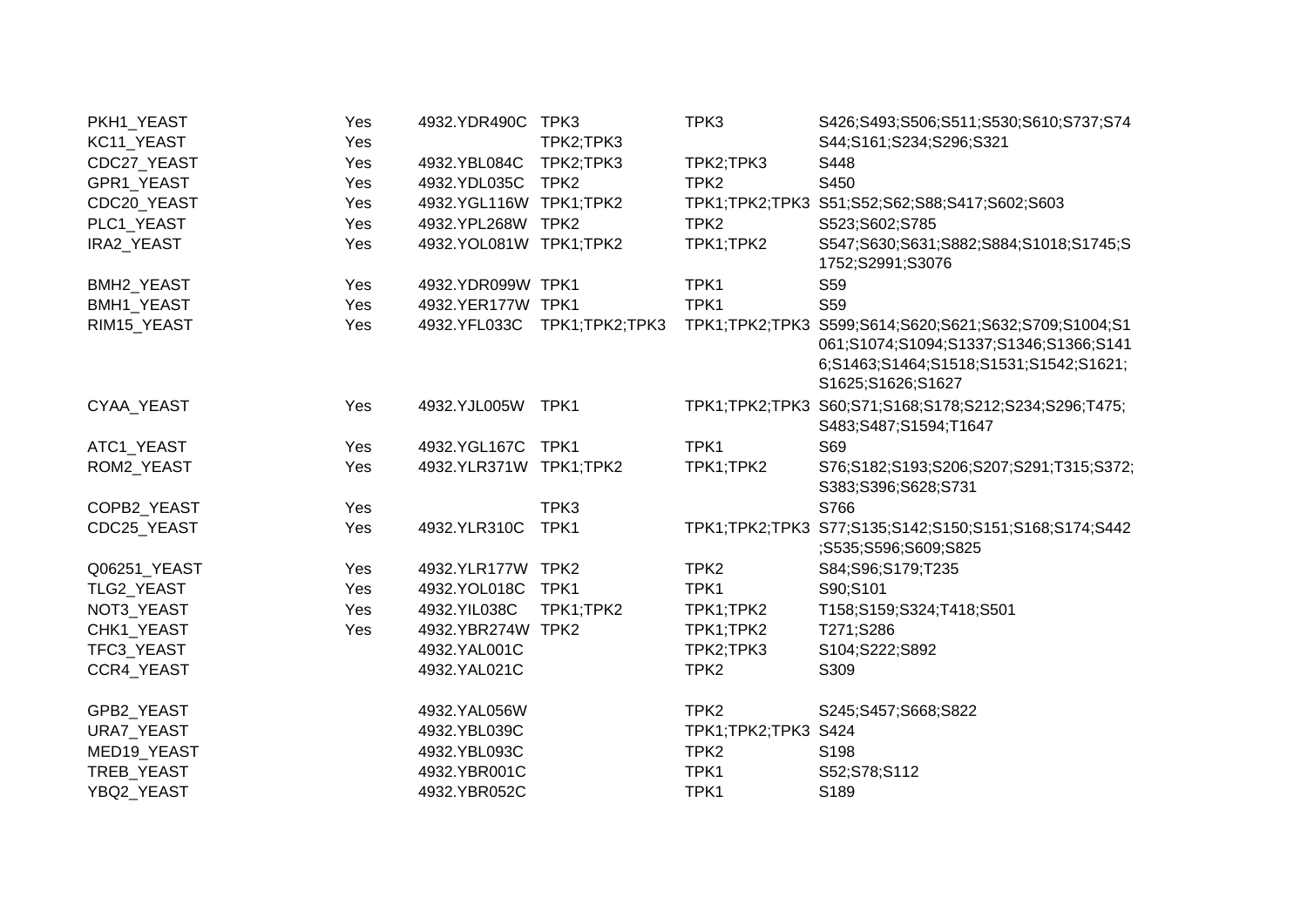| YBQ6_YEAST   | 4932.YBR056W  | TPK1;TPK2               | S90                                    |
|--------------|---------------|-------------------------|----------------------------------------|
| TEC1_YEAST   | 4932.YBR083W  | TPK2;TPK3               | S339                                   |
| SSN6_YEAST   | 4932.YBR112C  | TPK <sub>2</sub>        | S455;S876                              |
| TPS1_YEAST   | 4932.YBR126C  | TPK1;TPK2               | S270                                   |
| YBY9_YEAST   | 4932.YBR139W  | TPK1;TPK2               | S285                                   |
| ERF1_YEAST   | 4932.YBR143C  | TPK <sub>2</sub>        | S67                                    |
| CDC28_YEAST  | 4932.YBR160W  | TPK1;TPK2;TPK3 S60      |                                        |
| HSP79_YEAST  | 4932.YBR169C  | TPK1;TPK2               | S678                                   |
| YB64_YEAST   | 4932.YBR214W  | TPK <sub>2</sub>        | S26;S438;S439;S524                     |
| YB80_YEAST   | 4932.YBR230C  | TPK1;TPK2               | S40                                    |
| ADP1_YEAST   | 4932.YCR011C  | TPK1                    | S539                                   |
| TUP1_YEAST   | 4932.YCR084C  | TPK <sub>2</sub>        | S393;S674                              |
| GPD1_YEAST   | 4932.YDL022W  | TPK <sub>2</sub>        | S21;S22;S23                            |
| ARP2_YEAST   | 4932.YDL029W  | TPK3                    | S46                                    |
| PMT1_YEAST   | 4932.YDL095W  | TPK <sub>2</sub>        | S339;S452;S527;S751                    |
| DUN1_YEAST   | 4932.YDL101C  | TPK1;TPK2;TPK3 S153     |                                        |
| Q07551_YEAST | 4932.YDL124W  | TPK1                    | S266                                   |
| TPS2_YEAST   | 4932.YDR074W  | TPK1;TPK2               | S890                                   |
| HSP42 YEAST  | 4932.YDR171W  | TPK1;TPK2               | S214                                   |
| GGA1_YEAST   | 4932.YDR358W  | TPK1;TPK2               | S372;S463                              |
| SAC7_YEAST   | 4932.YDR389W  | TPK3                    | T305;S409;S510;S632                    |
| ARO80_YEAST  | 4932.YDR421W  | TPK <sub>2</sub>        | S8;T21;S182;S209;S687;S784;S805;S806   |
| PPZ2_YEAST   | 4932.YDR436W  | TPK <sub>2</sub>        | S54;S73;S74;S86;S110;S111;S116;S117;S2 |
|              |               |                         | 02;S223;S251;S259;S281;S332;S346;S347; |
|              |               |                         | S579                                   |
| KGUA_YEAST   | 4932.YDR454C  | TPK1;TPK2;TPK3 S89;S148 |                                        |
| EMI2_YEAST   | 4932.YDR516C  | TPK1;TPK2               | S236                                   |
| SPS1_YEAST   | 4932.YDR523C  | TPK1;TPK2;TPK3 S329     |                                        |
| ACEA_YEAST   | 4932.YER065C  | TPK <sub>2</sub>        | S257                                   |
| VTC1_YEAST   | 4932.YER072W  | TPK2;TPK3               | S91                                    |
| YEQ9_YEAST   | 4932.YER079W  | TPK1;TPK2               | S41                                    |
| KC13_YEAST   | 4932.YER123W  | TPK <sub>2</sub>        | S123;S212                              |
| MOB2_YEAST   | 4932.YFL034C- | TPK1                    | S28;S147                               |
| UTP14_YEAST  | 4932.YFL034C- | TPK1                    | S6;S10;S12;T377;S678;S874              |
|              |               |                         |                                        |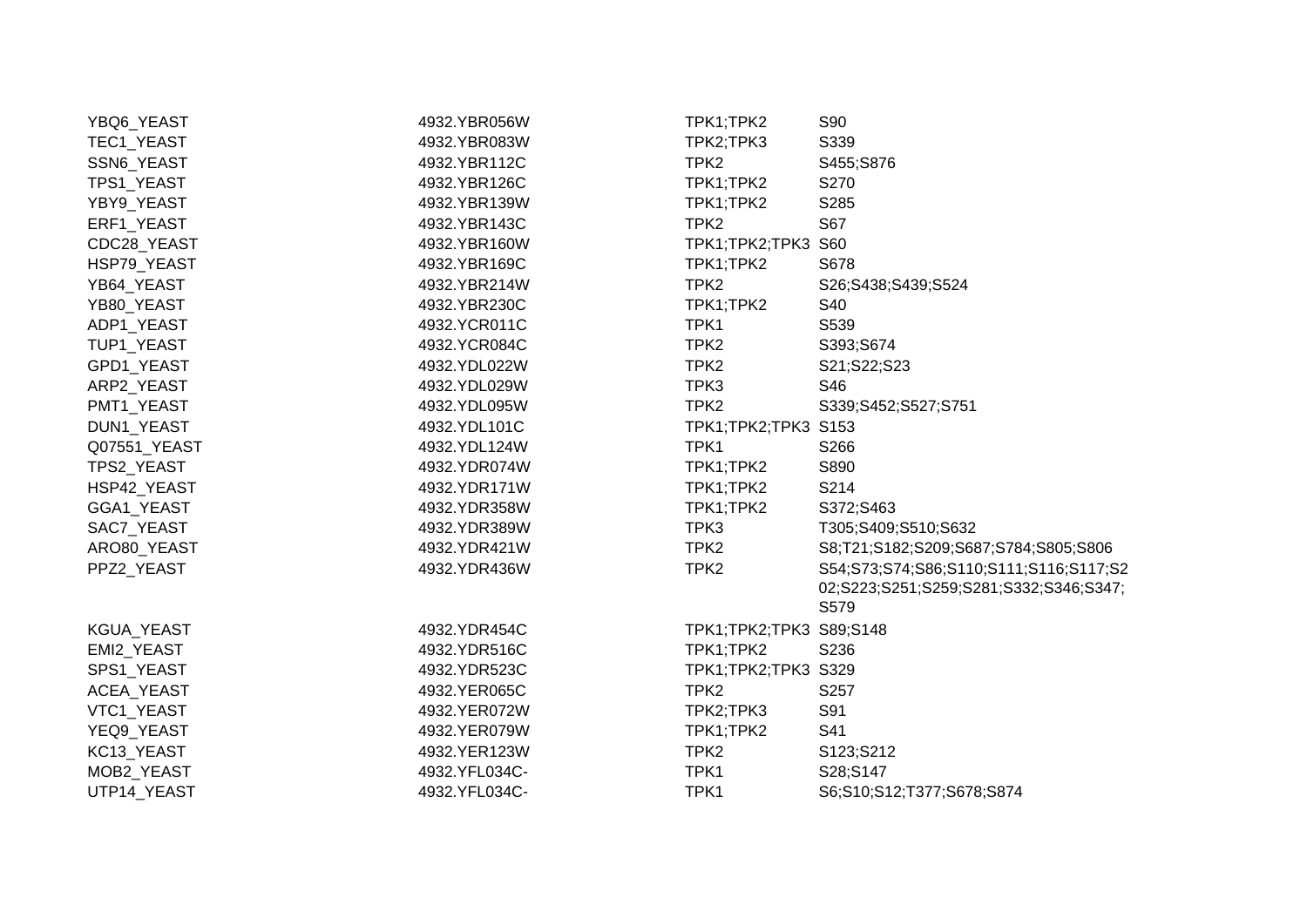| SNO3_YEAST   | 4932.YFL060C | TPK2                | S37                                     |
|--------------|--------------|---------------------|-----------------------------------------|
| HXKA_YEAST   | 4932.YFR053C | TPK1;TPK2           | S <sub>15</sub>                         |
| ATC2_YEAST   | 4932.YGL006W | TPK <sub>2</sub>    | S659;T800;S968                          |
| PNC1_YEAST   | 4932.YGL037C | TPK1;TPK2           | S <sub>59</sub>                         |
| HSF_YEAST    | 4932.YGL073W | TPK <sub>2</sub>    | S87;S545;S568;S668                      |
| MAN1_YEAST   | 4932.YGL156W | TPK1                | S48;S77                                 |
| CLH_YEAST    | 4932.YGL206C | TPK1                | S194;S1103;S1254                        |
| PDE1_YEAST   | 4932.YGL248W | TPK1                | S252                                    |
| HXKB_YEAST   | 4932.YGL253W | TPK3                | S14;S384                                |
| Q45U43_YEAST | 4932.YGR040W | TPK1;TPK2;TPK3 S303 |                                         |
| CATT_YEAST   | 4932.YGR088W | TPK2;TPK3           | S7                                      |
| YG3L_YEAST   | 4932.YGR149W | TPK <sub>2</sub>    | S288                                    |
| XKS1_YEAST   | 4932.YGR194C | TPK1;TPK2           | S14;S244                                |
| PMT6_YEAST   | 4932.YGR199W | TPK <sub>2</sub>    | T646                                    |
| COQ6_YEAST   | 4932.YGR255C | TPK1                | S211                                    |
| STE20 YEAST  | 4932.YHL007C | TPK1                | S98;T203;S289;S313;S320;S321;S522;T773; |
|              |              |                     | S861                                    |
| YHC1_YEAST   | 4932.YHL021C | TPK1;TPK2           | S73                                     |
| GPA1 YEAST   | 4932.YHR005C | TPK1                | S224                                    |
| STE12_YEAST  | 4932.YHR084W | TPK2;TPK3           | S177;S218;S219;S561;T585;S680           |
| YHP7_YEAST   | 4932.YHR097C | TPK1;TPK2           | S90;S91;S107;S118;S288;S294             |
| ATG7_YEAST   | 4932.YHR171W | TPK1;TPK2           | S149                                    |
| OM45_YEAST   | 4932.YIL136W | TPK1;TPK2           | S243                                    |
| MUC1_YEAST   | 4932.YIR019C | TPK <sub>2</sub>    | S211;T300                               |
| GPX3_YEAST   | 4932.YIR037W | TPK <sub>2</sub>    | S144                                    |
| KJF7_YEAST   | 4932.YJL057C | TPK <sub>2</sub>    | S96;S424                                |
| YJG6_YEAST   | 4932.YJL066C | TPK1;TPK2           | S199                                    |
| PYR1_YEAST   | 4932.YJL130C | TPK3                | S126;S173;S731;S734;S1857               |
| YJQ3_YEAST   | 4932.YJL163C | TPK <sub>2</sub>    | S61                                     |
| YJX8_YEAST   | 4932.YJR008W | TPK1;TPK2           | S157                                    |
| BFA1_YEAST   | 4932.YJR053W | TPK <sub>2</sub>    | S138;S161;S266;S452;S453;S461;S559      |
| PTK2_YEAST   | 4932.YJR059W | TPK2;TPK3           | T56;S80;S82;S171;S585;T586;S752         |
| IME1_YEAST   | 4932.YJR094C | TPK <sub>2</sub>    | S124;S130;S131                          |
| URA8_YEAST   | 4932.YJR103W | TPK1;TPK2;TPK3 S424 |                                         |
|              |              |                     |                                         |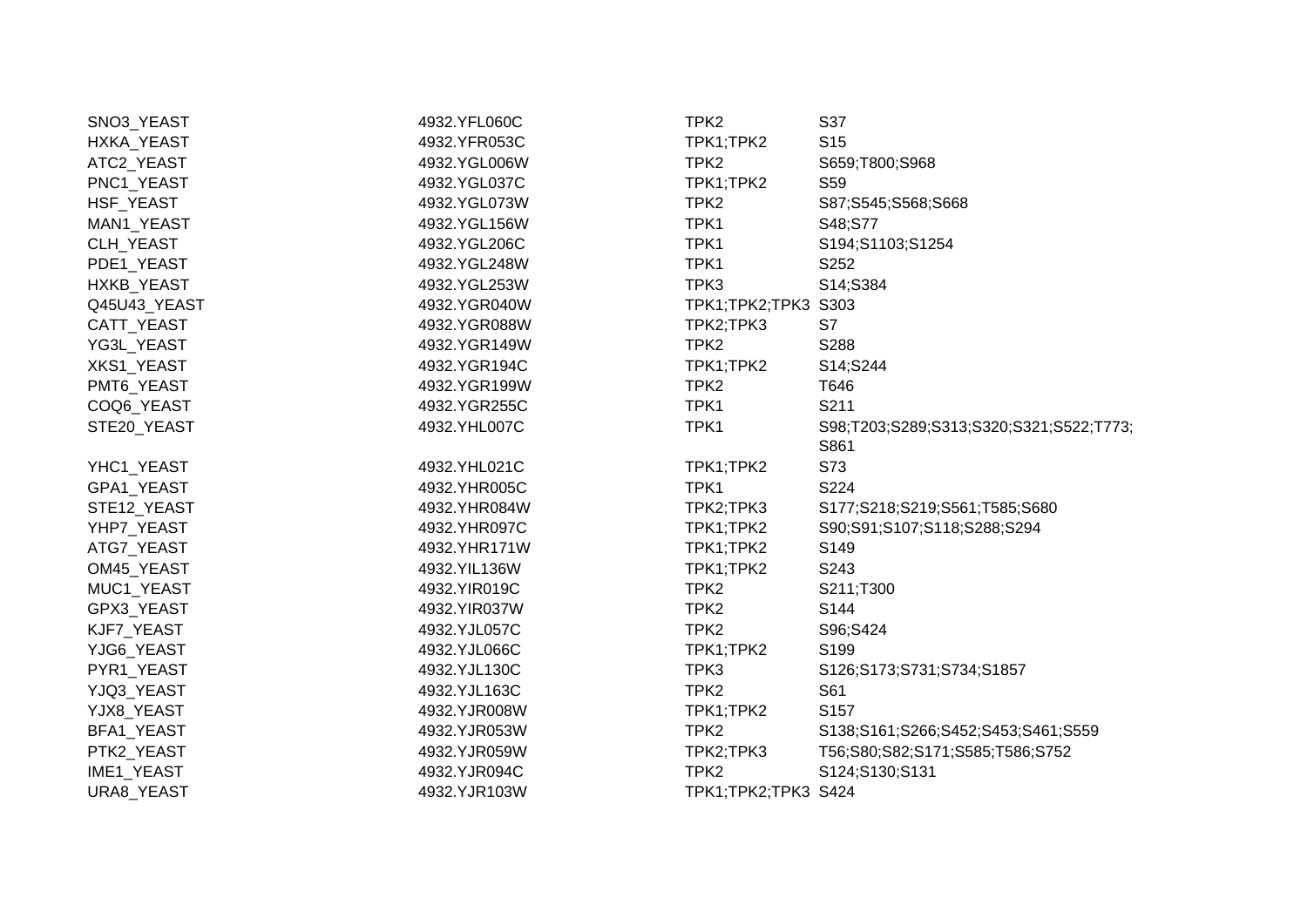| ZMS1_YEAST<br>4932.YJR127C |              | TPK2;TPK3        | T215;S231;S344;S435;S535;S627;S647;S69<br>0;S1059                          |
|----------------------------|--------------|------------------|----------------------------------------------------------------------------|
| YKD8_YEAST                 | 4932.YKL038W | TPK3             | T41;S202;S282;S283;S284;S293;S359;S410;<br>S480;S492;S625;S845;S1118;S1130 |
| YKG5_YEAST                 | 4932.YKL065C | TPK1             | S154                                                                       |
| YKK0_YEAST                 | 4932.YKL100C | TPK <sub>2</sub> | S24                                                                        |
| AMPL_YEAST                 | 4932.YKL103C | TPK1;TPK2        | S362;S363                                                                  |
| MYO3_YEAST                 | 4932.YKL129C | TPK3             | S357;S775;S777;S871;S1070;S1076                                            |
| YKZ1_YEAST                 | 4932.YKR011C | TPK1             | S231                                                                       |
| GPT2_YEAST                 | 4932.YKR067W | TPK1;TPK2        | S182;S642;S649;S651;S671                                                   |
| ECM4_YEAST                 | 4932.YKR076W | TPK1;TPK2        | S <sub>18</sub>                                                            |
| HS104_YEAST                | 4932.YLL026W | TPK1;TPK2        | S454;S562                                                                  |
| Q99296_YEAST               | 4932.YLR149C | TPK <sub>2</sub> | S89;S483;S533;S547;S554;S723                                               |
| Q06146_YEAST               | 4932.YLR257W | TPK <sub>2</sub> | S121;S135;S229;S263                                                        |
| DCPS_YEAST                 | 4932.YLR270W | TPK1;TPK2        | S60                                                                        |
| STFL_YEAST                 | 4932.YLR327C | TPK <sub>2</sub> | S68;S78                                                                    |
| Q07229_YEAST               | 4932.YLR337C | TPK3             | S210;S211;S453;S462;S551                                                   |
| LGUL_YEAST                 | 4932.YML004C | TPK <sub>2</sub> | S144                                                                       |
| PPZ1_YEAST                 | 4932.YML016C | TPK <sub>2</sub> | S12;S48;S80;S81;S115;S120;S121;S159;S1<br>88;S191;S197;S202;S208;S238;S249 |
| TSL1_YEAST                 | 4932.YML100W | TPK1;TPK2        | S85;S86;S216;S229                                                          |
| MSC1_YEAST                 | 4932.YML128C | TPK1;TPK2        | S295                                                                       |
| BUB2_YEAST                 | 4932.YMR055C | TPK <sub>2</sub> | <b>S98</b>                                                                 |
| PGM2_YEAST                 | 4932.YMR105C | TPK1;TPK2        | S374                                                                       |
| YM00_YEAST                 | 4932.YMR110C | TPK1;TPK2        | S111                                                                       |
| VTI1_YEAST                 | 4932.YMR197C | TPK1;TPK2        | S21                                                                        |
| MTF1_YEAST                 | 4932.YMR228W | TPK2;TPK3        | S73;S80                                                                    |
| DCE YEAST                  | 4932.YMR250W | TPK1;TPK2        | S52;S545                                                                   |
| CAT8_YEAST                 | 4932.YMR280C | TPK2;TPK3        | S34;S35;S773;S1027;S1068;S1345;S1349;S<br>1387;S1412                       |
| YM94_YEAST                 | 4932.YMR315W | TPK <sub>2</sub> | S213                                                                       |
| SSN8_YEAST                 | 4932.YNL025C | TPK <sub>2</sub> | <b>S20</b>                                                                 |
| CAP_YEAST                  | 4932.YNL138W | TPK2;TPK3        | S343                                                                       |
| MED16_YEAST                | 4932.YNL236W | TPK <sub>2</sub> | T182;S415;S431;S927                                                        |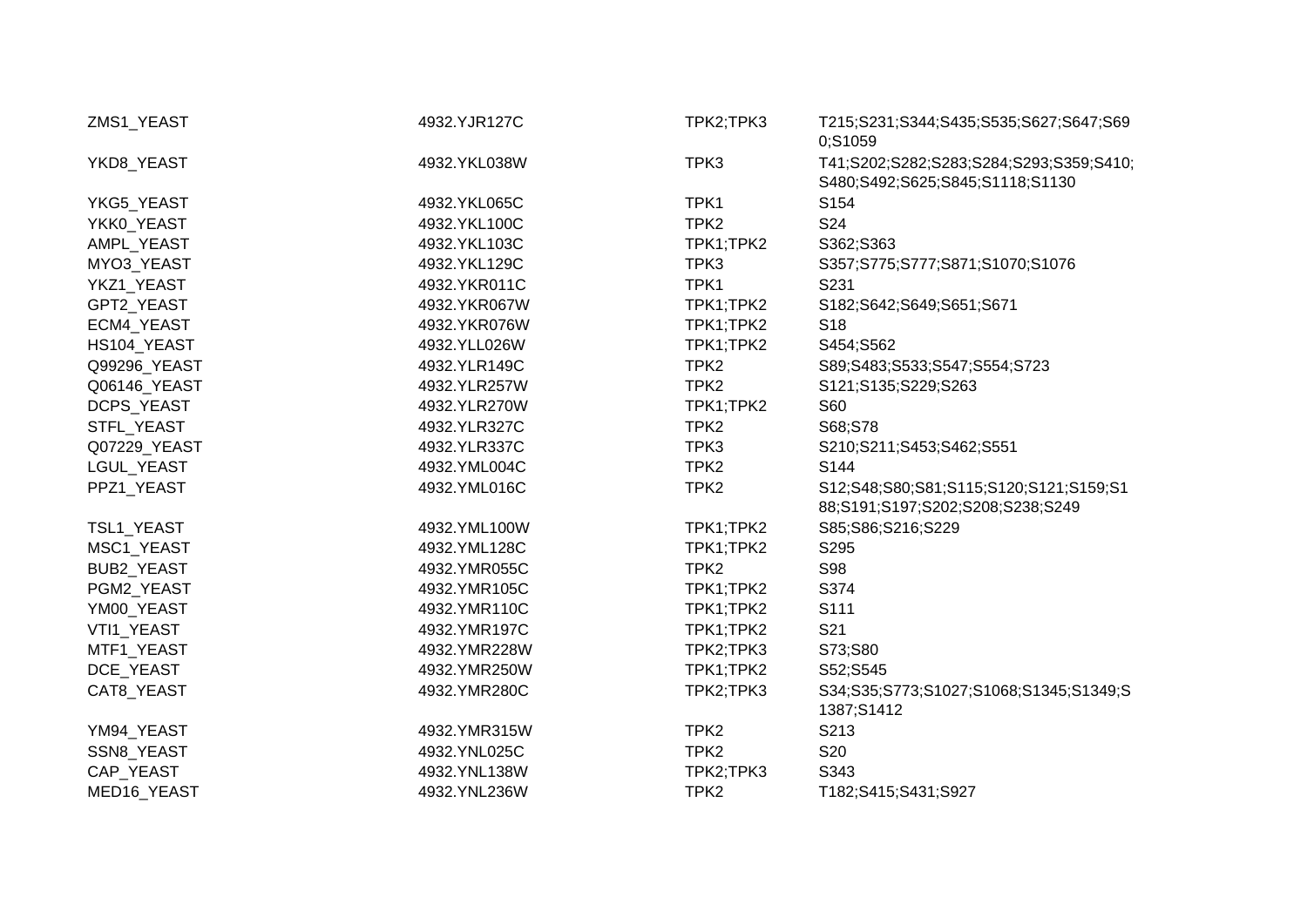| BNI1_YEAST   |     | 4932.YNL271C      |                             | TPK3               | S79;S119;S131;S132;S244;S740;T1138 |
|--------------|-----|-------------------|-----------------------------|--------------------|------------------------------------|
| MET2_YEAST   |     | 4932.YNL277W      |                             | TPK3               | S206;S255;S271                     |
| SNO2_YEAST   |     | 4932.YNL334C      |                             | TPK <sub>2</sub>   | S37                                |
| CISY1_YEAST  |     | 4932.YNR001C      |                             | TPK <sub>2</sub>   | S38                                |
| SIN3_YEAST   |     | 4932.YOL004W      |                             | TPK <sub>2</sub>   | S66;S111;S112;S602;S1276;S1459     |
| ATG19_YEAST  |     | 4932.YOL082W      |                             | TPK1               | S365                               |
| ARGD_YEAST   |     | 4932.YOL140W      |                             | TPK2;TPK3          | S7;S333                            |
| WHI2_YEAST   |     | 4932.YOR043W      |                             | TPK <sub>2</sub>   | S367;S380;S386                     |
| THI80_YEAST  |     | 4932.YOR143C      |                             | TPK2;TPK3          | S285                               |
| LAS17_YEAST  |     | 4932.YOR181W      |                             | TPK3               | T619                               |
| Q12044_YEAST |     | 4932.YOR220W      |                             | TPK <sub>2</sub>   | S104;S186;S187;S198                |
| Q12305_YEAST |     | 4932.YOR285W      |                             | TPK <sub>2</sub>   | S50                                |
| PDE2_YEAST   |     | 4932.YOR360C      |                             |                    | TPK1;TPK2;TPK3 S111;S176;S235;S409 |
| ALDH4_YEAST  |     | 4932.YOR374W      |                             | TPK1;TPK2          | S500                               |
| LSP1_YEAST   |     | 4932.YPL004C      |                             | TPK1;TPK2          | S59                                |
| PHO85_YEAST  |     | 4932.YPL031C      |                             | TPK1;TPK2;TPK3 S55 |                                    |
| YDC1_YEAST   |     | 4932.YPL087W      |                             | TPK1;TPK2          | S130                               |
| GPI3_YEAST   |     | 4932.YPL175W      |                             | TPK <sub>2</sub>   | S208                               |
| PPQ1_YEAST   |     | 4932.YPL179W      |                             | TPK <sub>2</sub>   | S6;S80;S134;S135;S229;S382         |
| Q12523_YEAST |     | 4932.YPL247C      |                             | TPK <sub>2</sub>   | S12;S65                            |
| ATH1_YEAST   |     | 4932.YPR026W      |                             | TPK1               | S111;S695;S746;S1149               |
| GDE_YEAST    |     | 4932.YPR184W      |                             | TPK1               | S1056                              |
| OPI1_YEAST   |     |                   |                             |                    | S31                                |
| TLG1_YEAST   | Yes | 4932.YDR468C TPK1 |                             | TPK1               |                                    |
| GPA2_YEAST   | Yes | 4932.YER020W TPK2 |                             | TPK <sub>2</sub>   |                                    |
| APC10_YEAST  | Yes |                   | 4932.YGL240W TPK1;TPK2;TPK3 | TPK1;TPK2;TPK3     |                                    |
| SMD2_YEAST   | Yes | 4932.YLR275W TPK1 |                             | TPK1               |                                    |
| YPT7_YEAST   | Yes | 4932.YML001W TPK3 |                             | TPK3               |                                    |
| PUR2_YEAST   | Yes |                   | TPK3                        |                    |                                    |
| YAN8_YEAST   | Yes |                   | TPK3                        |                    |                                    |
| YHJ3_YEAST   | Yes |                   | TPK3                        |                    |                                    |
| YAG1_YEAST   |     | 4932.YAL061W      |                             | TPK1               |                                    |
| RFA1_YEAST   |     | 4932.YAR007C      |                             | TPK2;TPK3          |                                    |
| FUS3_YEAST   |     | 4932.YBL016W      |                             | TPK1;TPK2;TPK3     |                                    |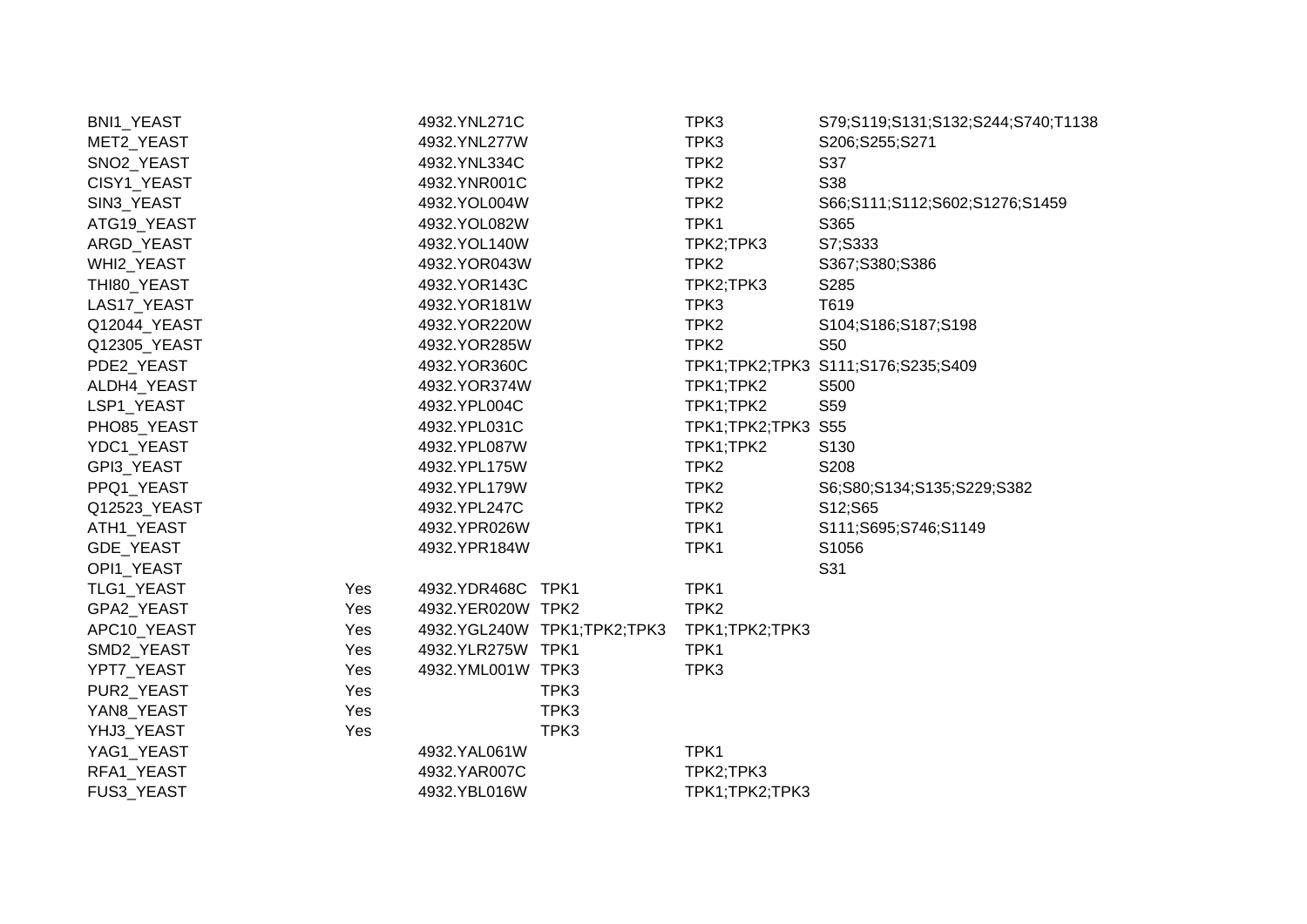| PRX1_YEAST         | 4932.YBL064C  | TPK1;TPK2        |
|--------------------|---------------|------------------|
| ATG8_YEAST         | 4932.YBL078C  | TPK <sub>2</sub> |
| GAL10_YEAST        | 4932.YBR019C  | TPK3             |
| YBQ3_YEAST         | 4932.YBR053C  | TPK1;TPK2        |
| HSP26_YEAST        | 4932.YBR072W  | TPK1;TPK2        |
| ARA1_YEAST         | 4932.YBR149W  | TPK <sub>2</sub> |
| DPB3_YEAST         | 4932.YBR278W  | TPK2;TPK3        |
| GLRX1_YEAST        | 4932.YCL035C  | TPK1;TPK2        |
| HXKG_YEAST         | 4932.YCL040W  | TPK1;TPK2        |
| STDH_YEAST         | 4932.YCL064C  | TPK3             |
| SYNM_YEAST         | 4932.YCR024C  | TPK <sub>2</sub> |
| PMG2_YEAST         | 4932.YDL021W  | TPK1             |
| KIN28_YEAST        | 4932.YDL108W  | TPK1;TPK2;TPK3   |
| RCR2_YEAST         | 4932.YDR003W  | TPK <sub>2</sub> |
| INO2_YEAST         | 4932.YDR123C  | TPK2;TPK3        |
| CYPH_YEAST         | 4932.YDR155C  | TPK <sub>2</sub> |
| RM41_YEAST         | 4932.YDR405W  | TPK3             |
| <b>GLRX2 YEAST</b> | 4932.YDR513W  | TPK <sub>2</sub> |
| GLGB_YEAST         | 4932.YEL011W  | TPK1;TPK2        |
| UBC8_YEAST         | 4932.YEL012W  | TPK1;TPK2        |
| PIC2_YEAST         | 4932.YER053C  | TPK1;TPK2        |
| YEP7_YEAST         | 4932.YER067W  | TPK1             |
| GLE2_YEAST         | 4932.YER107C  | TPK1             |
| YEY0_YEAST         | 4932.YER150W  | TPK1;TPK2        |
| HSP12_YEAST        | 4932.YFL014W  | TPK <sub>2</sub> |
| ALG9_YEAST         | 4932.YFL034C- | TPK1             |
| MOB1_YEAST         | 4932.YFL034C- | TPK1             |
| GYS1_YEAST         | 4932.YFR015C  | TPK1             |
| GATA_YEAST         | 4932.YGR019W  | TPK1;TPK2        |
| Q45TA6_YEAST       | 4932.YGR044C  | TPK <sub>2</sub> |
| KG1Z_YEAST         | 4932.YGR052W  | TPK1;TPK2;TPK3   |
| YG2W_YEAST         | 4932.YGR111W  | TPK1;TPK2        |
| YG3P_YEAST         | 4932.YGR154C  | TPK <sub>2</sub> |
| SOL4_YEAST         | 4932.YGR248W  | TPK1;TPK2        |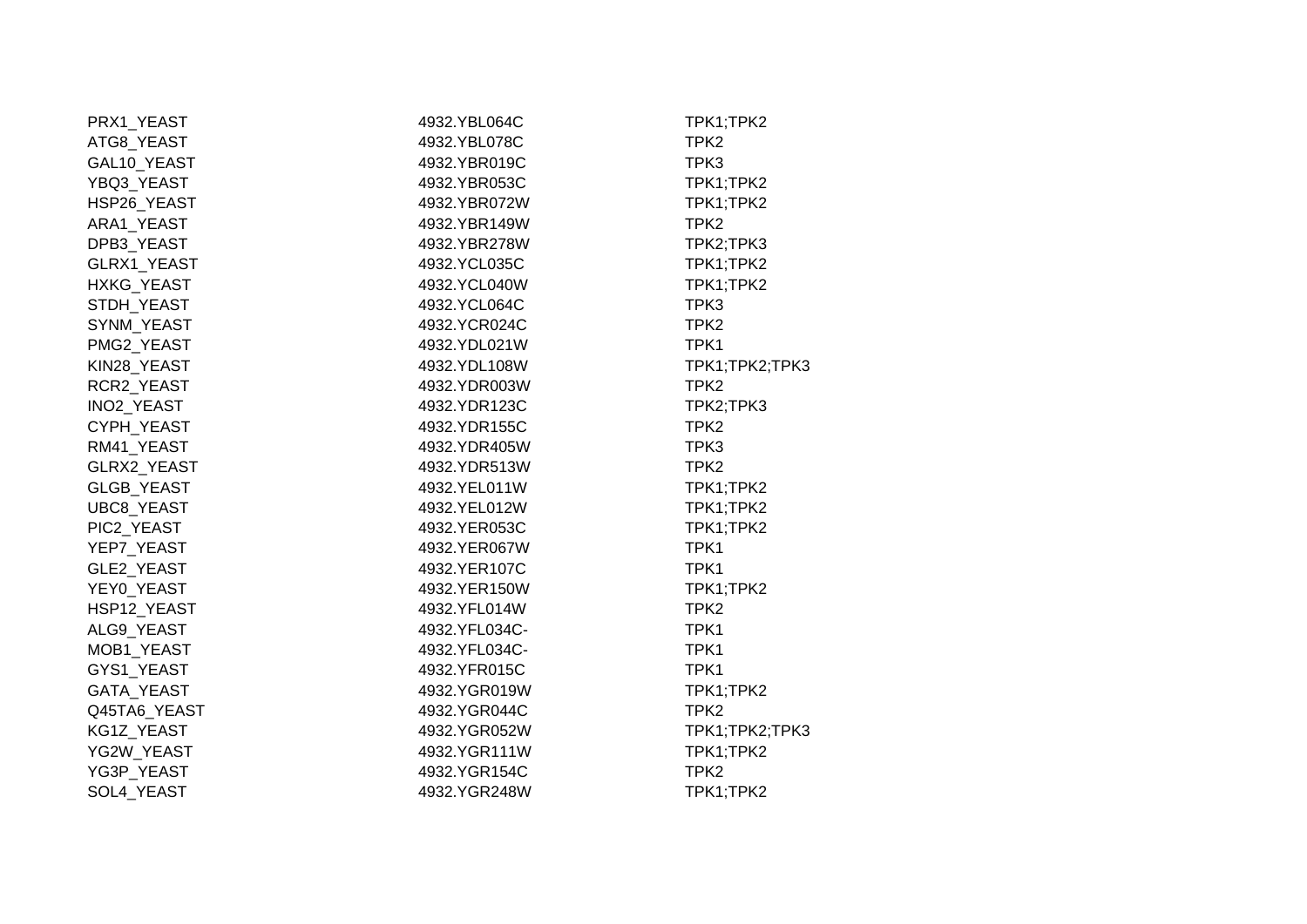| GRE3_YEAST       | 4932.YHR104W  | TPK1;TPK2        |
|------------------|---------------|------------------|
| YHT8_YEAST       | 4932.YHR138C  | TPK <sub>2</sub> |
| AYR1_YEAST       | 4932.YIL124W  | TPK1;TPK2        |
| GST1_YEAST       | 4932.YIR038C  | TPK1;TPK2        |
| ZAP1_YEAST       | 4932.YJL056C  | TPK2;TPK3        |
| RPE_YEAST        | 4932.YJL121C  | TPK1;TPK2;TPK3   |
| F26_YEAST        | 4932.YJL155C  | TPK1;TPK2        |
| YJQ1_YEAST       | 4932.YJL161W  | TPK1             |
| YJ66 YEAST       | 4932.YJR096W  | TPK1;TPK2        |
| UGPA1_YEAST      | 4932.YKL035W  | TPK1;TPK2        |
| <b>NDK YEAST</b> | 4932.YKL067W  | TPK1             |
| YKJ1_YEAST       | 4932.YKL091C  | TPK1;TPK2        |
| OAC1_YEAST       | 4932.YKL120W  | TPK <sub>2</sub> |
| RT08 YEAST       | 4932.YKL142W  | TPK1;TPK2        |
| MCR1_YEAST       | 4932.YKL150W  | TPK <sub>2</sub> |
| YKP1 YEAST       | 4932.YKL151C  | TPK1;TPK2        |
| RM49_YEAST       | 4932.YKL167C  | TPK3             |
| GAP1_YEAST       | 4932.YKR039W  | TPK <sub>2</sub> |
| CPYI YEAST       | 4932.YLR178C  | TPK1;TPK2;TPK3   |
| Q06563_YEAST     | 4932.YLR251W  | TPK1;TPK2        |
| MET17_YEAST      | 4932.YLR303W  | TPK3             |
| APT1_YEAST       | 4932.YML022W  | TPK3             |
| YMY0_YEAST       | 4932. YMR090W | TPK1;TPK2        |
| MDS1_YEAST       | 4932.YMR139W  | TPK1;TPK2;TPK3   |
| YM27_YEAST       | 4932.YMR152W  | TPK <sub>2</sub> |
| ALDH2_YEAST      | 4932.YMR170C  | TPK1;TPK2        |
| END3_YEAST       | 4932.YNL084C  | TPK3             |
| YNL5_YEAST       | 4932.YNL115C  | TPK1             |
| YGP1_YEAST       | 4932.YNL160W  | TPK1             |
| YNU0_YEAST       | 4932.YNL200C  | TPK1;TPK2        |
| YN14 YEAST       | 4932.YNL274C  | TPK <sub>2</sub> |
| YN45_YEAST       | 4932.YNL305C  | TPK <sub>2</sub> |
| YOE8_YEAST       | 4932.YOL048C  | TPK1;TPK2        |
| Q12292_YEAST     | 4932.YOL083W  | TPK1             |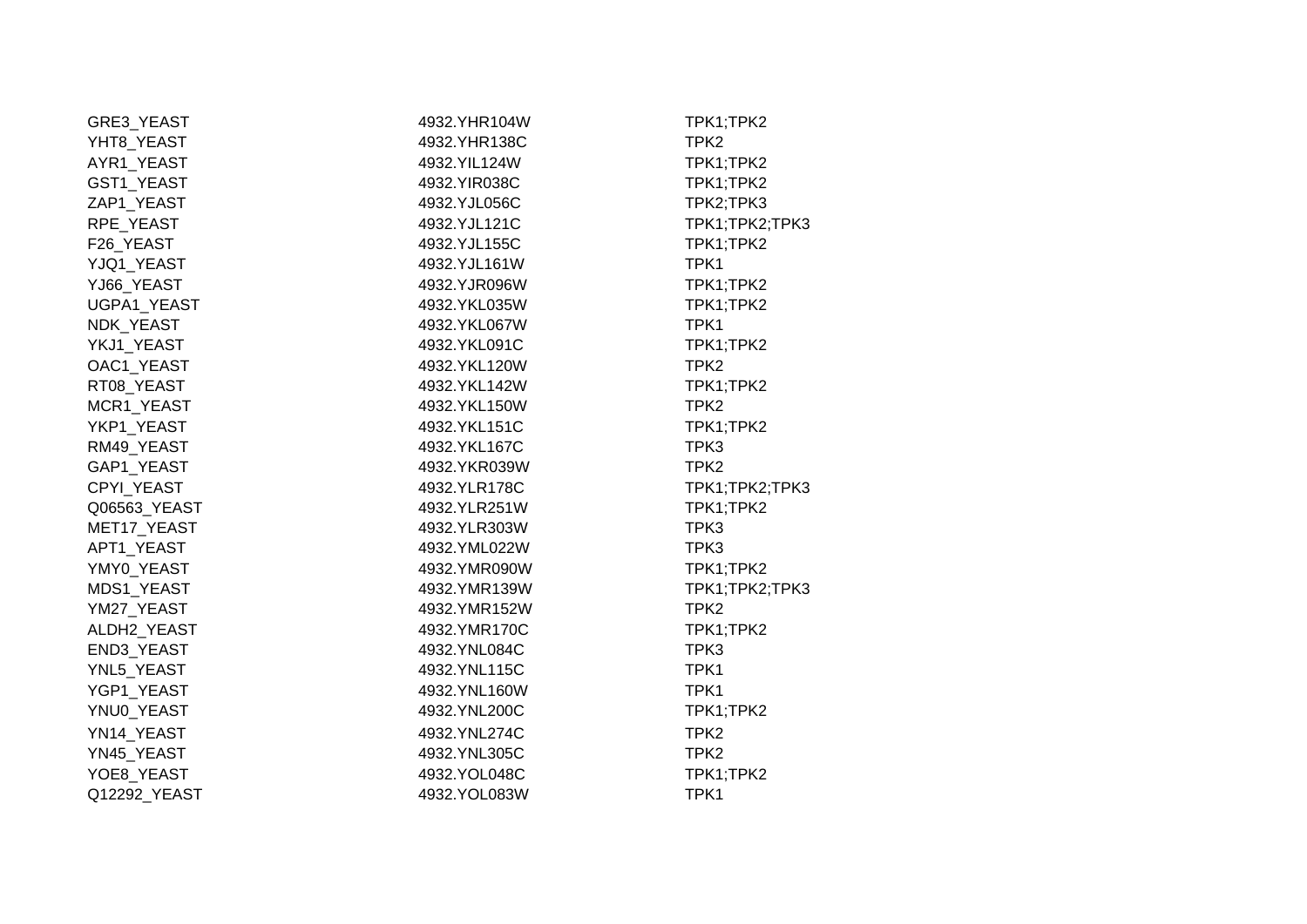| CSK22 YEAST       | 4932.YOR061W | TPK1:TPK3 |
|-------------------|--------------|-----------|
| <b>GCY YEAST</b>  | 4932.YOR120W | TPK2      |
| <b>UME5 YEAST</b> | 4932.YPL042C | TPK2      |
| <b>CARP YEAST</b> | 4932.YPL154C | TPK1:TPK2 |
| ROX1 YEAST        | 4932.YPR065W | TPK2:TPK3 |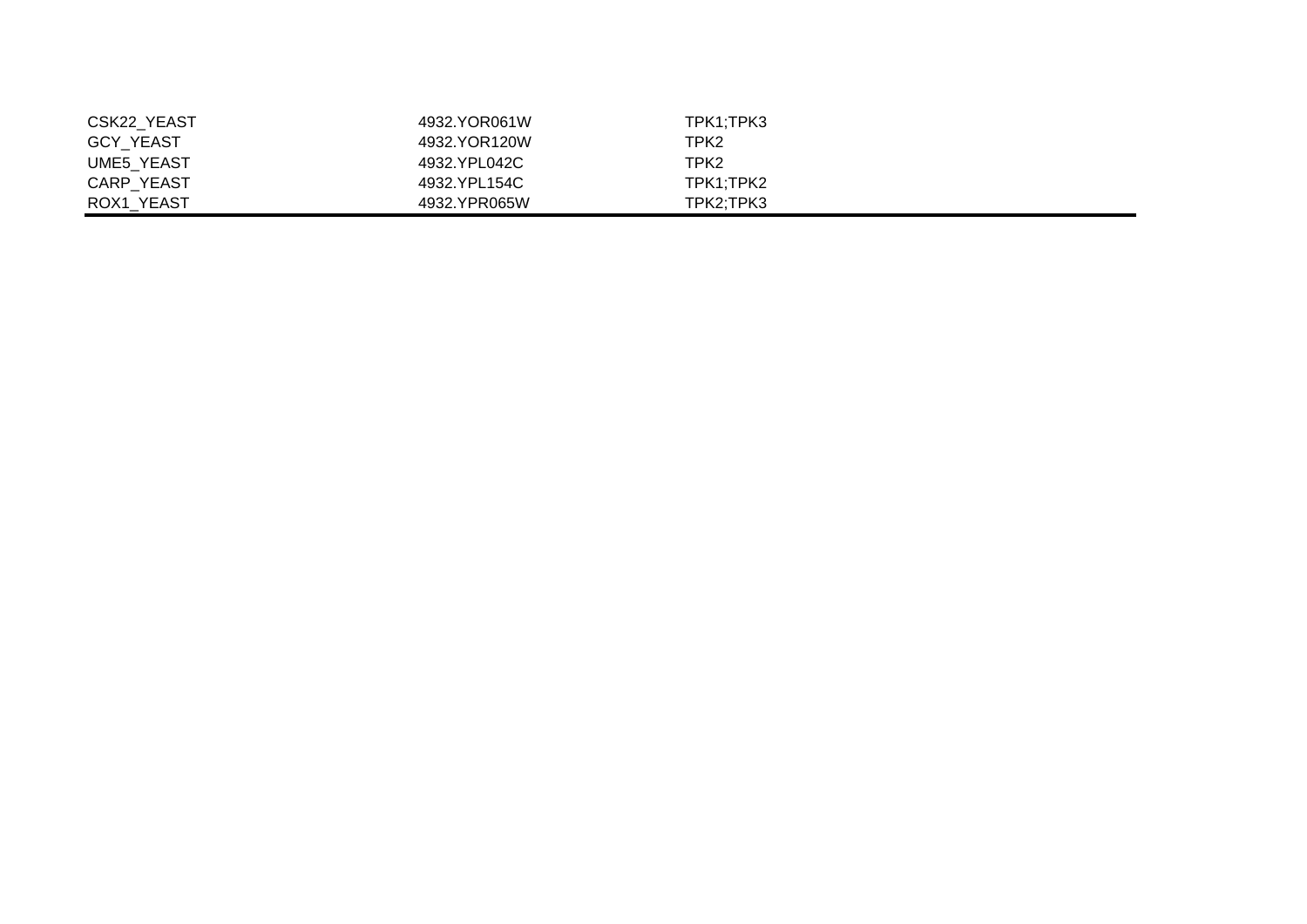**Supplementary Table 2** – Predicted PKA substrates in *C. elegans* . There are no PKA sites identified experimentally.

| <b>UniProt (SRS)</b> |     | Exp. PPI STRING PPI | <b>GPS (PKA)</b>                 |
|----------------------|-----|---------------------|----------------------------------|
| YWM3 CAEEL           | Yes | 6239.ZK970.3        | S <sub>13</sub>                  |
| <b>KAPR CAEEL</b>    | Yes | 6239.R07E4.6a       | S122                             |
| Q965V1_CAEEL         |     | 6239.Y48G1BM.5      | T89;S463;S562;T598;S599;S605     |
| H4 CAEEL             |     | 6239.K06C4.2        | <b>T80</b>                       |
| Q2AAB7 CAEEL         |     | 6239.Y92H12A.6      | T <sub>558</sub>                 |
| Q9U397 CAEEL         |     | 6239.R06B9.5        | T54;S60                          |
| Q8T6F8 CAEEL         |     | 6239.Y92H12A.1      | T <sub>509</sub>                 |
| Q9N329 CAEEL         |     | 6239.Y59E9AL.5      | T50;S62                          |
| Q95XH8_CAEEL         |     | 6239.Y69A2AR.26     | T49;S282                         |
| Q7Z1J6_CAEEL         |     | 6239.F23A7.7        | T49;S130;S625;S666               |
| Q9NEW5 CAEEL         |     | 6239.Y111B2A.19     | T385                             |
| Q6F3C9_CAEEL         |     | 6239.Y58G8A.4b      | T381                             |
| Q9NEK3_CAEEL         |     | 6239.Y116F11B.6     | T342                             |
| Q9GRU9 CAEEL         |     | 6239.Y94A7B.9       | T317                             |
| Q9U1Z9_CAEEL         |     | 6239.Y60A3A.5       | T302                             |
| Q9N4T2_CAEEL         |     | 6239.Y50D4B.6       | T283                             |
| Q9U399 CAEEL         |     | 6239.R04D3.12       | T217                             |
| Q9N3T1 CAEEL         |     | 6239.Y47G6A.16      | T185;T224;S347;S397;S455         |
| Q60F74 CAEEL         |     | 6239.Y39D8B.1       | T177;T232;S353;S481              |
| Q95XE3 CAEEL         |     | 6239.Y73B3A.20      | T17;S18                          |
| Q94274 CAEEL         |     | 6239.K10C2.6        | <b>S98</b>                       |
| Q9N3W5 CAEEL         |     | 6239.Y46C8AL.5.1    | S95                              |
| Q8MYM6_CAEEL         |     | 6239.Y39B6A.38      | S90;S152;S233;S247               |
| Q9N3C0_CAEEL         |     | 6239.Y54G2A.13      | S89;S564;S565                    |
| Q5FC52_CAEEL         |     | 6239.F15H10.9       | S86                              |
| Q95ZR4_CAEEL         |     | 6239.M02F4.9        | S86                              |
| Q7K6X0 CAEEL         |     | 6239.Y105E8A.7a     | S842                             |
| Q9N2Z2_CAEEL         |     | 6239.Y69A2AL.1      | S82;T83;S196;S215;S224;S299;S317 |
| Q95YA2_CAEEL         |     | 6239.H23L24.3b      | S79;S95;S96;T126;S198;S678       |
| YKT2 CAEEL           |     | 6239.C07A9.12       | S78                              |
| Q95XM3_CAEEL         |     | 6239.Y71G12B.5      | S769;S891                        |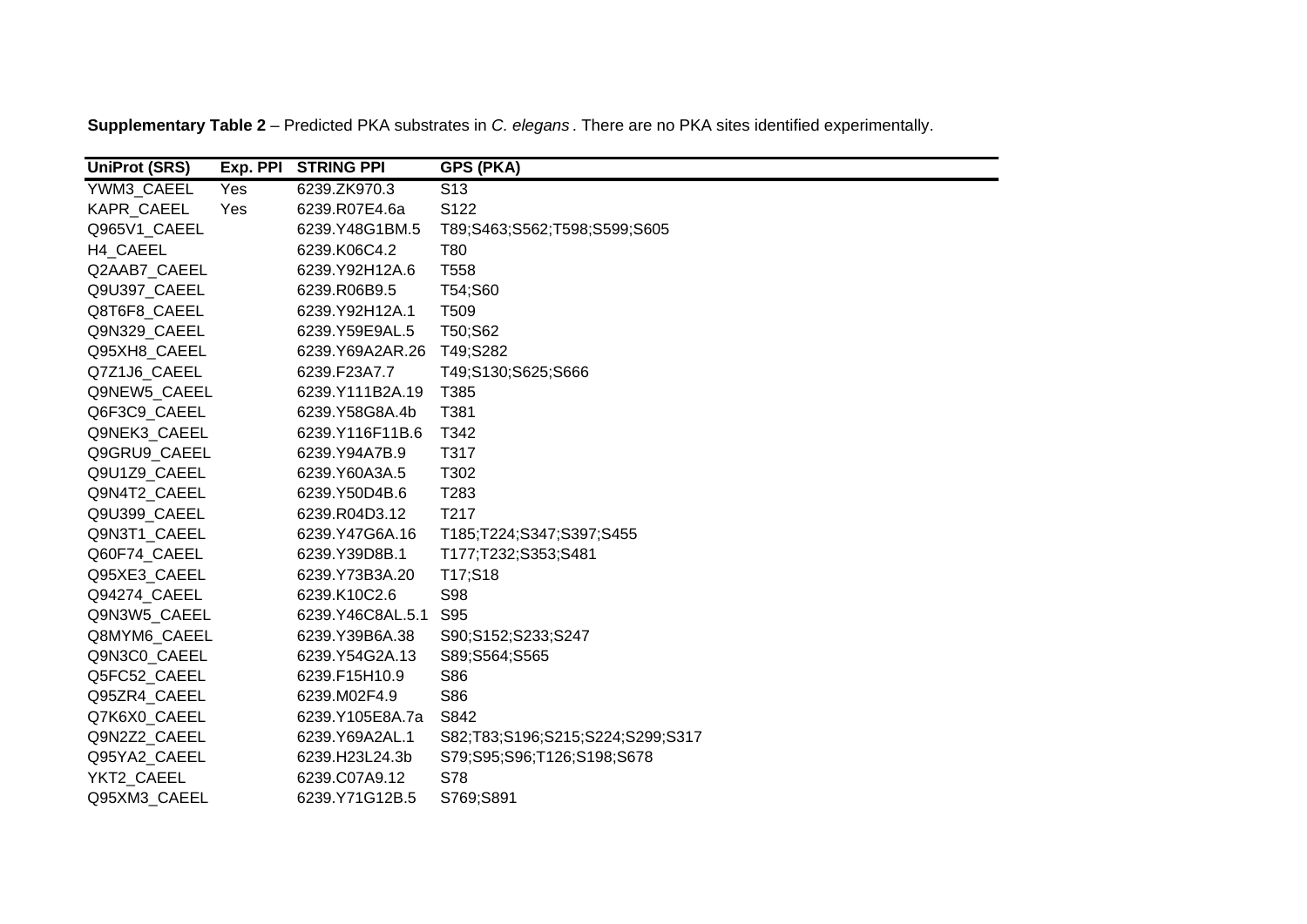| Q9N4X3_CAEEL | 6239.Y46B2A.3   | S76;S85;T255;T279;T303;T327;T375;T423;T447;T471;T519;T597;T645;T693;T<br>717;T795;T897;S1035 |
|--------------|-----------------|----------------------------------------------------------------------------------------------|
| Q7Z148_CAEEL | 6239.Y47G6A.30  | S76                                                                                          |
| Q966E6 CAEEL | 6239.Y119D3A.4  | S76                                                                                          |
| Q967F7_CAEEL | 6239.C25F6.7a   | S75;T114;S299                                                                                |
| Q8I133_CAEEL | 6239.2RSSE.1    | S75;S324                                                                                     |
| Q965S5_CAEEL | 6239.Y75B7AL.3  | S75;S271;S448                                                                                |
| Q95XH4_CAEEL | 6239.Y69A2AR.8  | S73;S74;S109                                                                                 |
| Q965Z1_CAEEL | 6239.F07B7.6    | S72;S827;S1009;T1486                                                                         |
| Q8MPZ5 CAEEL | 6239.R11G1.6b   | S715;S717                                                                                    |
| Q9N5M5_CAEEL | 6239.H16O14.1   | S694;S836;S926;S927                                                                          |
| Q868B4_CAEEL | 6239.ZK643.8    | S691                                                                                         |
| Q95R15_CAEEL | 6239.F43E2.11   | S69                                                                                          |
| Q9XX36_CAEEL | 6239.Y32B12B.1  | S69                                                                                          |
| Q8I4K0_CAEEL | 6239.F32H5.8    | S68                                                                                          |
| Q9N479 CAEEL | 6239.Y1B5A.1    | <b>S68</b>                                                                                   |
| Q9U275_CAEEL | 6239.Y50E8A.16  | S67;S194;S195                                                                                |
| Q965Z8_CAEEL | 6239.ZK105.3    | S67                                                                                          |
| Q9N4S5_CAEEL | 6239.Y52D5A.1   | S662;S773;S895                                                                               |
| Q9N487_CAEEL | 6239.Y16E11A.1  | S66;S279;S366                                                                                |
| Q95ZJ6_CAEEL | 6239.Y113G7A.15 | S65                                                                                          |
| Q9NLD4_CAEEL | 6239.F58D5.6    | S642                                                                                         |
| Q9NA27_CAEEL | 6239.Y87G2A.12  | S636;S760                                                                                    |
| Q9GYH0_CAEEL | 6239.K06C4.7    | S63                                                                                          |
| Q7YWT1 CAEEL | 6239.Y26D4A.14  | S621;S714;S723                                                                               |
| Q9N5Y9_CAEEL | 6239.C09E7.5    | S61;S310;S371;S400                                                                           |
| Q9N4B3_CAEEL | 6239.Y77E11A.9  | S60                                                                                          |
| Q86GC4_CAEEL | 6239.C55A1.11   | S6;S57                                                                                       |
| Q9Y055_CAEEL | 6239.Y73B6BL.7  | S587                                                                                         |
| Q9U1U7_CAEEL | 6239.Y67A10A.3  | S584;T609;S677;S713;S955                                                                     |
| Q95XW4_CAEEL | 6239.Y55F3C.7b  | S57;S215;S366;S374;S415;S444                                                                 |
| Q9U1Z0_CAEEL | 6239.Y60A3A.16  | S57;S123                                                                                     |
| Q9BL96_CAEEL | 6239.Y18H1A.10  | S55;S318                                                                                     |
| Q966D1_CAEEL | 6239.Y19D10A.14 | S <sub>55</sub>                                                                              |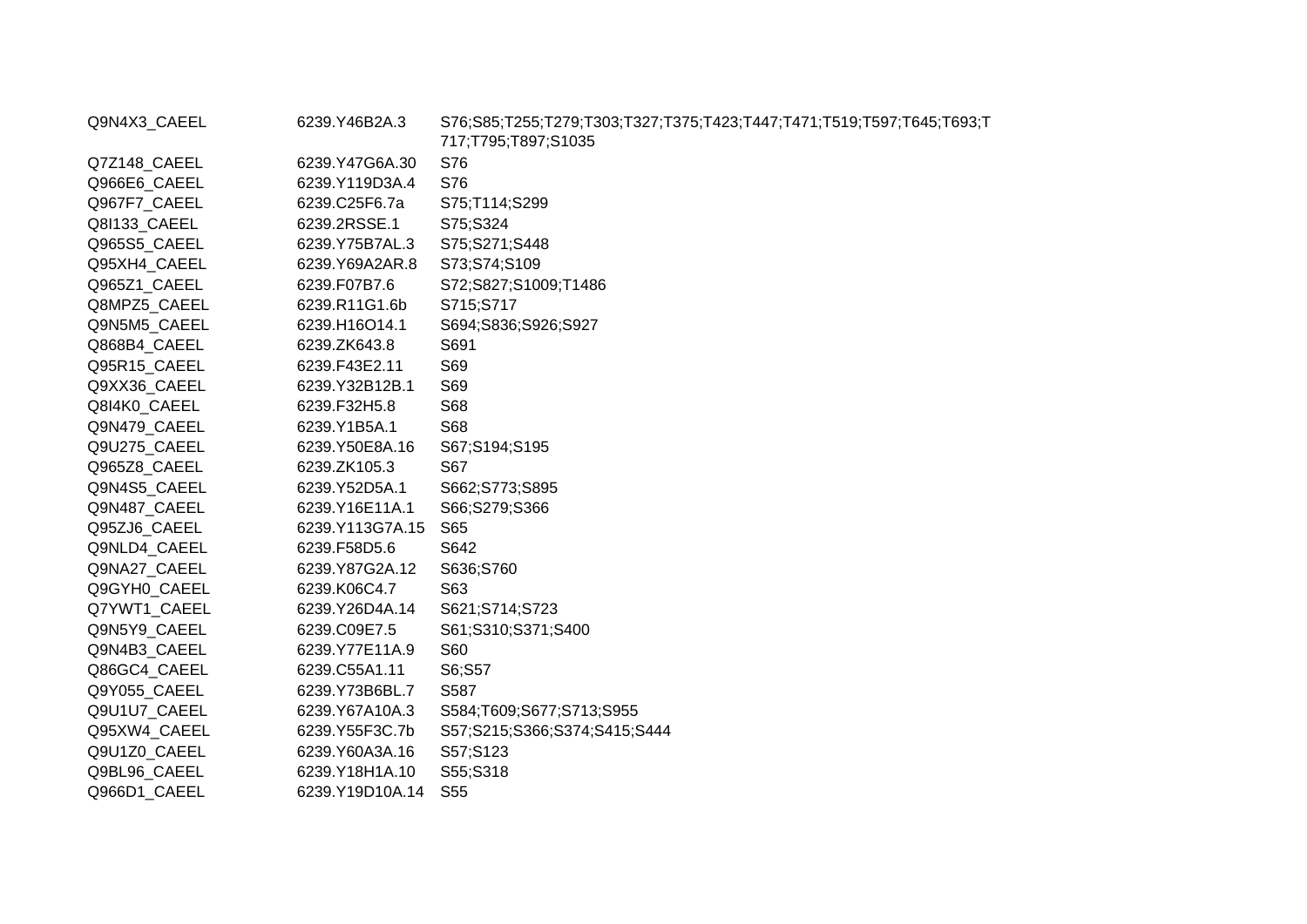| Q9GRV5_CAEEL | 6239.Y71A12B.4        | S53;S75;S76;S101;S212;S386;S1107 |
|--------------|-----------------------|----------------------------------|
| O61371 CAEEL | 6239.Y44E3A.2         | S521;S598                        |
| Q9BKZ9_CAEEL | 6239.Y54F10AM.2c S517 |                                  |
| Q966B5 CAEEL | 6239.Y46H3D.4         | S513                             |
| Q9U379_CAEEL | 6239.T06D10.1.1       | S5;T155                          |
| Q9NA49_CAEEL | 6239.Y73F8A.23        | S <sub>5</sub>                   |
| Q9U317_CAEEL | 6239.Y105C5B.2        | S499;S507;S723;S996;S1052;S1053  |
| Q9U3N0 CAEEL | 6239.C38D9.9          | S48;S370                         |
| Q9BKW6 CAEEL | 6239.Y92H12A.4        | S476;S503                        |
| Q9N4H2_CAEEL | 6239.Y71F9AL.2        | S476                             |
| Q9N4N7_CAEEL | 6239.ZK355.5          | S461                             |
| Q9N3K5_CAEEL | 6239.Y50D7A.8         | S446                             |
| Q965R8_CAEEL | 6239.Y97E10B.4        | S44                              |
| Q9BL72 CAEEL | 6239.Y48G9A.4         | S439;S525;T526;S1026;S1086       |
| Q9NAN0_CAEEL | 6239.W06G6.13         | S42;S47                          |
| Q95XU9 CAEEL | 6239.Y57E12B.1        | S42                              |
| Q9N4V6_CAEEL | 6239.Y47D9A.3         | S40                              |
| Q965P9_CAEEL | 6239.Y22D7AL.4        | S396                             |
| Q95XG0_CAEEL | 6239.Y73B3A.10        | S39;S52                          |
| Q9N566_CAEEL | 6239.Y19D10B.6        | S383                             |
| Q7YTT2 CAEEL | 6239.F28F8.8          | S38;T138                         |
| Q95XA4_CAEEL | 6239.Y20F4.5          | S38;S68;S273                     |
| Q95XN5_CAEEL | 6239.Y71G12B.13       | S373;S390                        |
| Q965Z3 CAEEL | 6239.ZK105.6          | S363                             |
| Q9N4M7_CAEEL | 6239.ZK616.9          | S35;T159;T160                    |
| Q9N3B3 CAEEL | 6239.Y54G2A.20        | S35;S118;T127                    |
| Q966E9_CAEEL | 6239.W06H8.7          | S349;S350                        |
| Q8MYP4 CAEEL | 6239.Y39B6A.8         | S349                             |
| Q9N4M8_CAEEL | 6239.ZK616.8          | S34;S214;T278;S330               |
| Q86PJ9_CAEEL | 6239.Y47D7A.4         | S339                             |
| YQL2 CAEEL   | 6239.C56G7.2          | S320                             |
| Q9N3M5_CAEEL | 6239.Y48G9A.3         | S32;T59;S337;S455;S508           |
| Q95ZM1_CAEEL | 6239.F36H5.11         | S311                             |
| Q9U1V0_CAEEL | 6239.Y67A10A.9        | S310;S321;S456;S623              |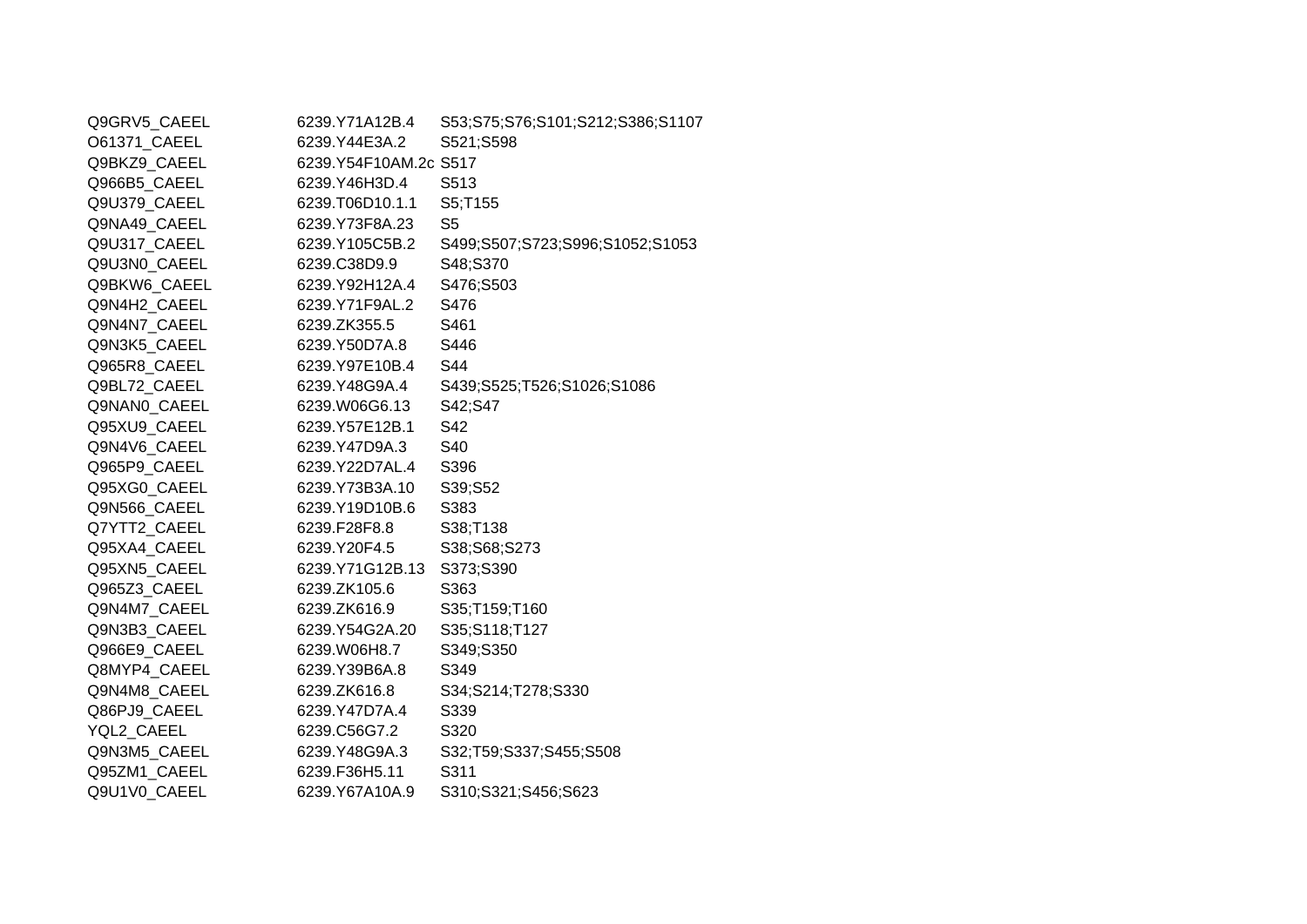| Q9GUF0_CAEEL | 6239.Y73B6BL.26             | S295;T296                                                            |
|--------------|-----------------------------|----------------------------------------------------------------------|
| Q9N4K4_CAEEL | 6239.C52E2.8                | S291                                                                 |
| Q9NEJ5_CAEEL | 6239.Y116F11B.13 S29        |                                                                      |
| Q9U3N1_CAEEL | 6239.C38D9.6                | S288;S306                                                            |
| Q9N407_CAEEL | 6239.Y39A3CR.3              | S288                                                                 |
| PDE6_CAEEL   | 6239.Y95B8A.10              | S279;S292;S328;S412;S423;S431;S560                                   |
| Q9NAL8_CAEEL | 6239.Y105C5B.25             | S277                                                                 |
| O62354_CAEEL | 6239.T02G6.4                | S276                                                                 |
| Q5FAM6_CAEEL | 6239.Y49C4A.2               | S274                                                                 |
| Q966F9_CAEEL | 6239.T01C2.1                | S27;S73;T80                                                          |
| Q7YZF9 CAEEL | 6239.B0304.9                | S27;S52                                                              |
| Q5FC17_CAEEL | 6239.Y41E3.18               | S27;S36                                                              |
| Q9N541 CAEEL | 6239.Y2C2A.1                | S27;S31;S151;S181;S238;S332;S426;S520;S614;S708;S802;S896;S907;S990; |
|              |                             | S1084;S1178;S1189;S1272;S1366;S1460;S1554;S1565;S1648;S1742;S1836;S  |
|              |                             | 1996;S2129;S2223;S2317;S2411;S2505;S2599;S2666;S2760;S2854;S3679;S3  |
|              |                             | 773;S3919;S4319;S4420;S4579;S4623;S4666                              |
| Q9N569_CAEEL | 6239.Y19D10B.4              | S266;S748;S749                                                       |
| Q9N5X3_CAEEL | 6239.C39B5.8                | S263                                                                 |
| Q8WQA0_CAEEL |                             | 6239.Y105E8A.24a S26;S27;S96;S170;S662;T910;S992;S1107               |
| Q9N3X0_CAEEL | 6239.Y46C8AL.3              | S257                                                                 |
| Q8WQB1_CAEEL | 6239.Y105E8A.12             | S256;S733                                                            |
| Q966H4_CAEEL | 6239.M02H5.1                | S256                                                                 |
| Q6BEU7 CAEEL | 6239.C26D10.7               | S253                                                                 |
| Q9GUB7_CAEEL | 6239.F25E5.13               | S252                                                                 |
| Q8WR45 CAEEL | 6239.Y54G2A.25a S241;S872   |                                                                      |
| Q9U1S5_CAEEL | 6239.Y75B8A.35a.2 S241;S304 |                                                                      |
| OSM3 CAEEL   | 6239.M02B7.3b               | S240;S654                                                            |
| Q9NA50_CAEEL | 6239.Y73F8A.22              | S237                                                                 |
| Q9N4T9 CAEEL | 6239.Y49F6B.11              | S235                                                                 |
| Q19248_CAEEL | 6239.F09E10.5               | S234;S251                                                            |
| Q9NAB6_CAEEL | 6239.Y53F4B.24              | S233;S750                                                            |
| Q5DX31_CAEEL | 6239.F47D2.10b              | S232                                                                 |
| Q5WRN9_CAEEL | 6239.F08G5.7                | S231                                                                 |
| Q9N5I7_CAEEL | 6239.K09D9.8                | S231                                                                 |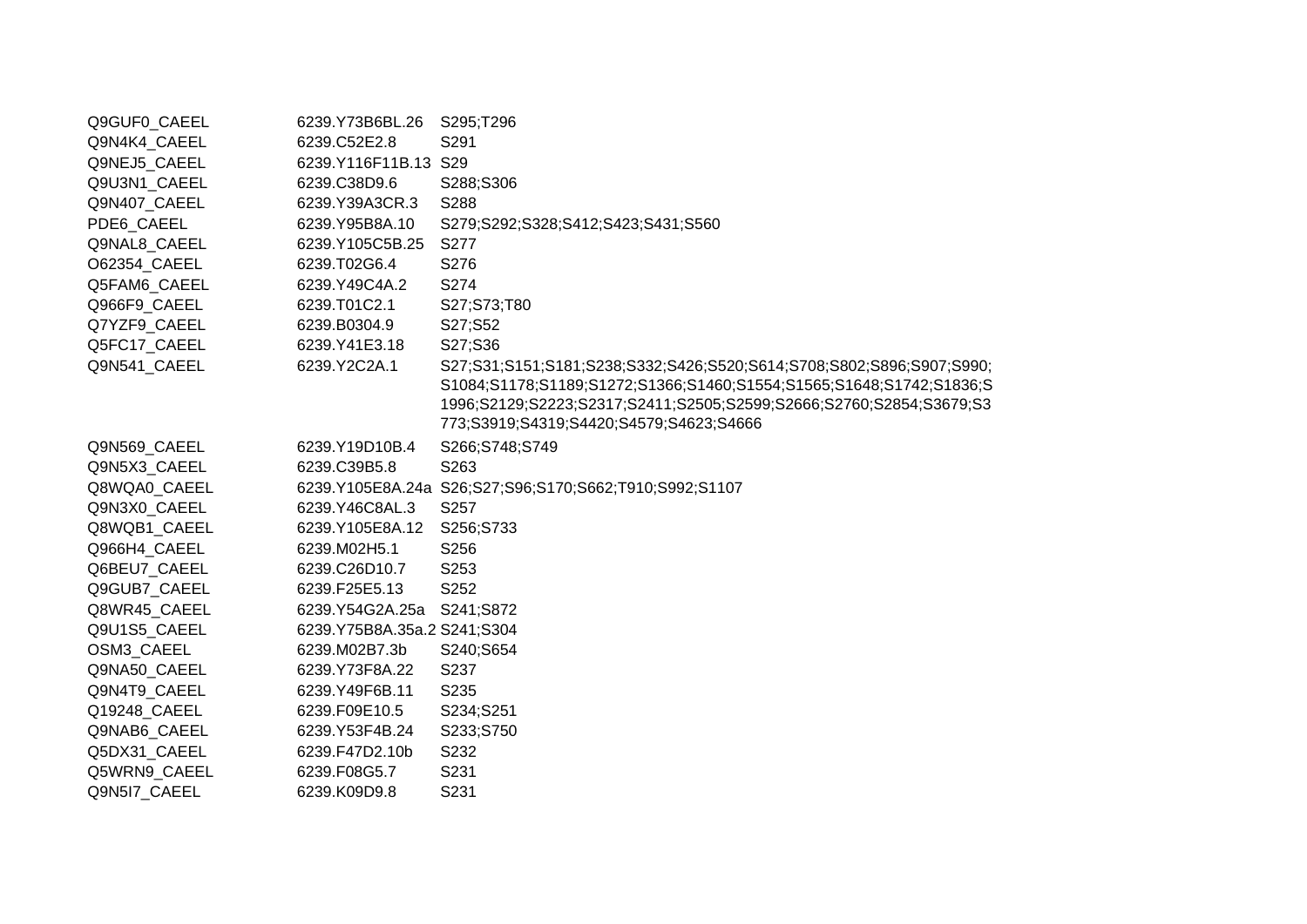| Q9TXQ7_CAEEL | 6239.C01G5.9    | S <sub>230</sub>                                                                                                                                                            |
|--------------|-----------------|-----------------------------------------------------------------------------------------------------------------------------------------------------------------------------|
| Q5F4U6 CAEEL | 6239.C05E4.14b  | S227                                                                                                                                                                        |
| Q95XE7_CAEEL | 6239.Y73B3A.16  | S225;S266                                                                                                                                                                   |
| Q9N5M7 CAEEL | 6239.H12l13.3   | S221                                                                                                                                                                        |
| Q9U1V3 CAEEL | 6239.Y67A10A.6  | S22;S90                                                                                                                                                                     |
| Q65XY1_CAEEL | 6239.Y119C1B.3  | S22;S23;S404;S405;S406;S418;S419                                                                                                                                            |
| Q23551 CAEEL | 6239.ZK617.1b   | S219;T220;S283;S284;S330;S340;S422;S509;S511;S523;T524;S542;S543;T60<br>2;T622;S695;S816;S923;S932;S946;S951;S958;S1088;S1119;S1736;S2746;S4<br>203;S4328;S4508;S6838;S6904 |
| Q9U316_CAEEL | 6239.Y105C5B.4  | S219                                                                                                                                                                        |
| Q9GRV2 CAEEL | 6239.Y71A12B.9  | S218;S548                                                                                                                                                                   |
| Q9N5W5 CAEEL | 6239.Y53H1B.5   | S218                                                                                                                                                                        |
| Q95XW7 CAEEL | 6239.Y55B1BR.2  | S217;S540;S549;S552                                                                                                                                                         |
| Q9N5U3_CAEEL | 6239.F40C5.1    | S215                                                                                                                                                                        |
| Q9N415_CAEEL | 6239.Y39A3CL.2  | S214;S665;T897;T898;S1259;S1295;S1311;S1325                                                                                                                                 |
| Q9GS12 CAEEL | 6239.F56H6.13   | S214;S215                                                                                                                                                                   |
| Q20482 CAEEL | 6239.R04D3.10   | S214                                                                                                                                                                        |
| Q9N4L1 CAEEL | 6239.C52E2.5    | S213;S339;S578;S580                                                                                                                                                         |
| Q5WRK7 CAEEL | 6239.Y7A9C.8    | S213                                                                                                                                                                        |
| Q9N3X5_CAEEL | 6239.Y43B11AR.2 | S212                                                                                                                                                                        |
| Q8MYP2_CAEEL | 6239.Y39B6A.15  | S211;S230;S367                                                                                                                                                              |
| Q6BES4_CAEEL | 6239.C34B4.3    | S21;T140;S141;T222                                                                                                                                                          |
| Q966C9 CAEEL | 6239.Y19D10B.1  | S21;S74                                                                                                                                                                     |
| Q9N4D5_CAEEL | 6239.Y74C9A.1   | S21;S203                                                                                                                                                                    |
| Q86DM2 CAEEL | 6239.Y73B6BL.41 | S209                                                                                                                                                                        |
| Q5F4U8_CAEEL | 6239.R09E12.8   | S206                                                                                                                                                                        |
| Q8MQG4 CAEEL | 6239.B0024.15   | S206                                                                                                                                                                        |
| Q6BES6 CAEEL | 6239.C34B4.5    | S203                                                                                                                                                                        |
| Q9U2B6 CAEEL | 6239.Y47H10A.3  | S202                                                                                                                                                                        |
| Q95QG6 CAEEL | 6239.F41H10.12  | S20;S23                                                                                                                                                                     |
| Q9GRU8 CAEEL | 6239.Y94A7B.8   | S199                                                                                                                                                                        |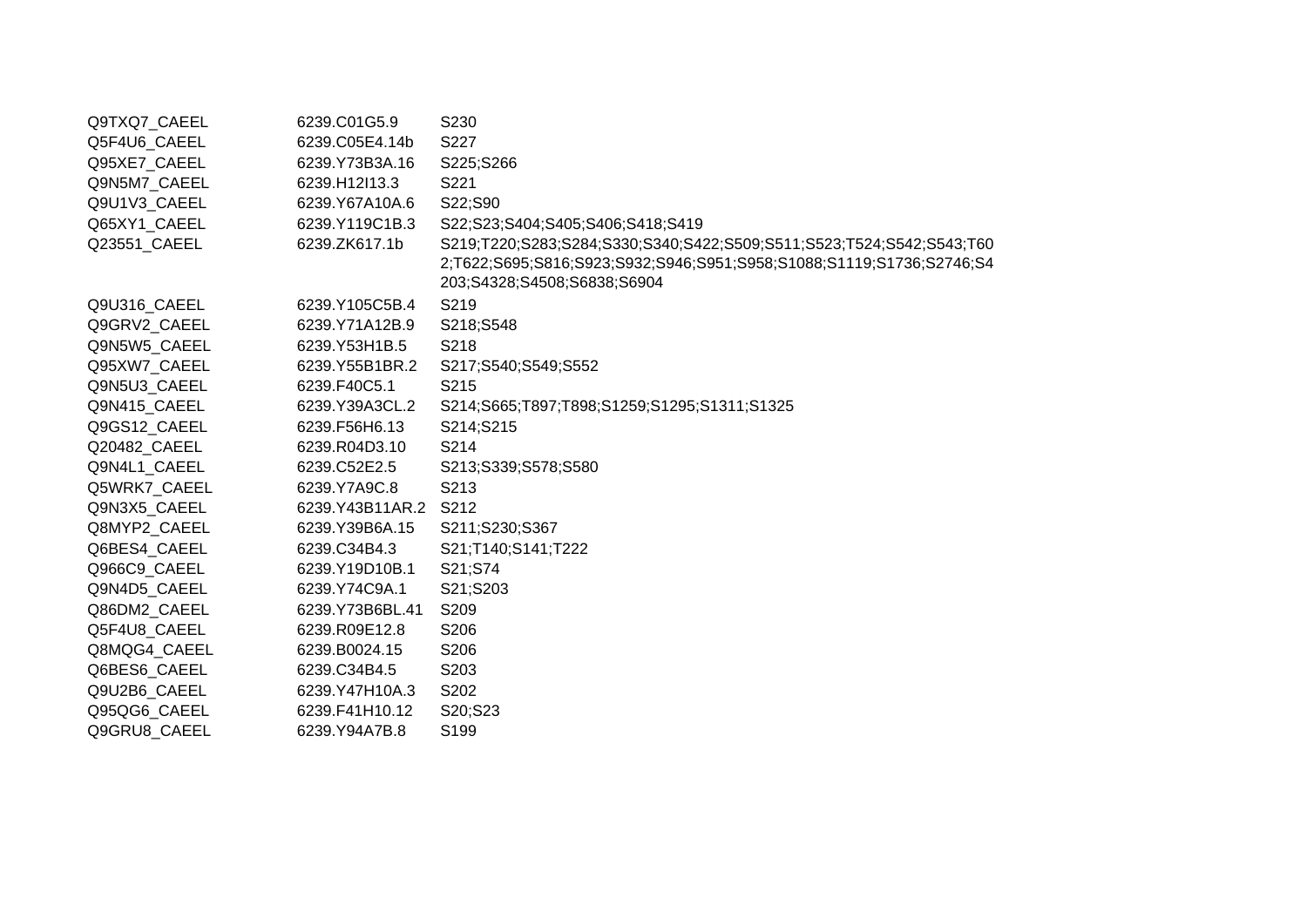| Q8ISF7_CAEEL | 6239.W06H8.8g              | S198;S344;S345;S1437;S1783;S1904;S1963;S2075;S2158;T2166;S2312;S235<br>8;S2376;S2410;S2454;S2616;S4251;S4493;S4577;S4751;S4912;S5268;S5429;<br>S6214;S6314;S6977;S8640;S8642;S8987;T8988;S9089;T9241;T9253;S9723;S<br>10593;T10648;S10651;S10725;S10739;S10831;S10995;S11257;S11291;S1132<br>4;S11667;S11671;S11742;T11927;S12113;S12630;S12746;S12780;S13108;S1<br>3274;S13356;S13817;S13847;S13848;T13873;S13975;S14404;S15119;S15153<br>;S15422;S15483;S16179;T16251;S16369;S16385;S16812;S16814;S16816;S16<br>820;S17387;S17498;S17846;S17908;S17909;S17978;S18114 |
|--------------|----------------------------|------------------------------------------------------------------------------------------------------------------------------------------------------------------------------------------------------------------------------------------------------------------------------------------------------------------------------------------------------------------------------------------------------------------------------------------------------------------------------------------------------------------------------------------------------------------------|
| Q8I4K2 CAEEL | 6239.F32D8.12a             | S198;S199                                                                                                                                                                                                                                                                                                                                                                                                                                                                                                                                                              |
| Q9N5G7_CAEEL | 6239.R05D8.4               | S198                                                                                                                                                                                                                                                                                                                                                                                                                                                                                                                                                                   |
| Q9N5G6 CAEEL | 6239.R05D8.5               | S197;S222                                                                                                                                                                                                                                                                                                                                                                                                                                                                                                                                                              |
| Q9U1W5_CAEEL | 6239.Y62E10A.16            | S194                                                                                                                                                                                                                                                                                                                                                                                                                                                                                                                                                                   |
| Q965Y9 CAEEL | 6239.F07B7.12              | S190;S1469                                                                                                                                                                                                                                                                                                                                                                                                                                                                                                                                                             |
| Q9U2L6 CAEEL | 6239.Y39C12A.5             | S189;S286                                                                                                                                                                                                                                                                                                                                                                                                                                                                                                                                                              |
| Q965V5_CAEEL | 6239.Y47C4A.1              | S189                                                                                                                                                                                                                                                                                                                                                                                                                                                                                                                                                                   |
| Q9N3T0 CAEEL | 6239.Y47G6A.17             | S185;T274;S895;S1074                                                                                                                                                                                                                                                                                                                                                                                                                                                                                                                                                   |
| Q23371_CAEEL | 6239.ZC53.4                | S184;S568;T866;S1186                                                                                                                                                                                                                                                                                                                                                                                                                                                                                                                                                   |
| Q9NA40 CAEEL | 6239.Y73F8A.5              | S183                                                                                                                                                                                                                                                                                                                                                                                                                                                                                                                                                                   |
| Q9GRV6 CAEEL | 6239.Y116F11B.11 S180;S338 |                                                                                                                                                                                                                                                                                                                                                                                                                                                                                                                                                                        |
| Q8T7Y5_CAEEL | 6239.K02H11.9              | S177                                                                                                                                                                                                                                                                                                                                                                                                                                                                                                                                                                   |
| Q965Y3 CAEEL | 6239.Y23H5B.7a             | S176                                                                                                                                                                                                                                                                                                                                                                                                                                                                                                                                                                   |
| Q9TXR0_CAEEL | 6239.C44E4.7               | S174;S771;T772                                                                                                                                                                                                                                                                                                                                                                                                                                                                                                                                                         |
| Q9NAK3 CAEEL | 6239.Y38E10A.8             | S173                                                                                                                                                                                                                                                                                                                                                                                                                                                                                                                                                                   |
| Q9U313 CAEEL | 6239.Y105C5B.11            | S17;S452                                                                                                                                                                                                                                                                                                                                                                                                                                                                                                                                                               |
| Q95Y26_CAEEL | 6239.Y41D4A.5              | S164;S336                                                                                                                                                                                                                                                                                                                                                                                                                                                                                                                                                              |
| Q95XF1 CAEEL | 6239.Y73B3A.15             | S162                                                                                                                                                                                                                                                                                                                                                                                                                                                                                                                                                                   |
| Q95XS6_CAEEL | 6239.Y38F2AR.6             | S162                                                                                                                                                                                                                                                                                                                                                                                                                                                                                                                                                                   |
| YMV2 CAEEL   | 6239.K04H4.2c.1            | S161;S162;S944                                                                                                                                                                                                                                                                                                                                                                                                                                                                                                                                                         |
| Q965U5_CAEEL | 6239.Y48G1BM.9             | S155;S223                                                                                                                                                                                                                                                                                                                                                                                                                                                                                                                                                              |
| Q8WTL4_CAEEL | 6239.Y51H7BM.1             | S151;S210                                                                                                                                                                                                                                                                                                                                                                                                                                                                                                                                                              |
| Q9N556 CAEEL | 6239.Y24D9A.6              | S <sub>150</sub>                                                                                                                                                                                                                                                                                                                                                                                                                                                                                                                                                       |
| Q9NET1_CAEEL | 6239.Y39B6A.4              | S <sub>150</sub>                                                                                                                                                                                                                                                                                                                                                                                                                                                                                                                                                       |
| GPA16 CAEEL  | 6239.Y95B8A.5              | S <sub>15</sub>                                                                                                                                                                                                                                                                                                                                                                                                                                                                                                                                                        |
| Q8IFY2 CAEEL | 6239.C44C3.9               | S147;T148                                                                                                                                                                                                                                                                                                                                                                                                                                                                                                                                                              |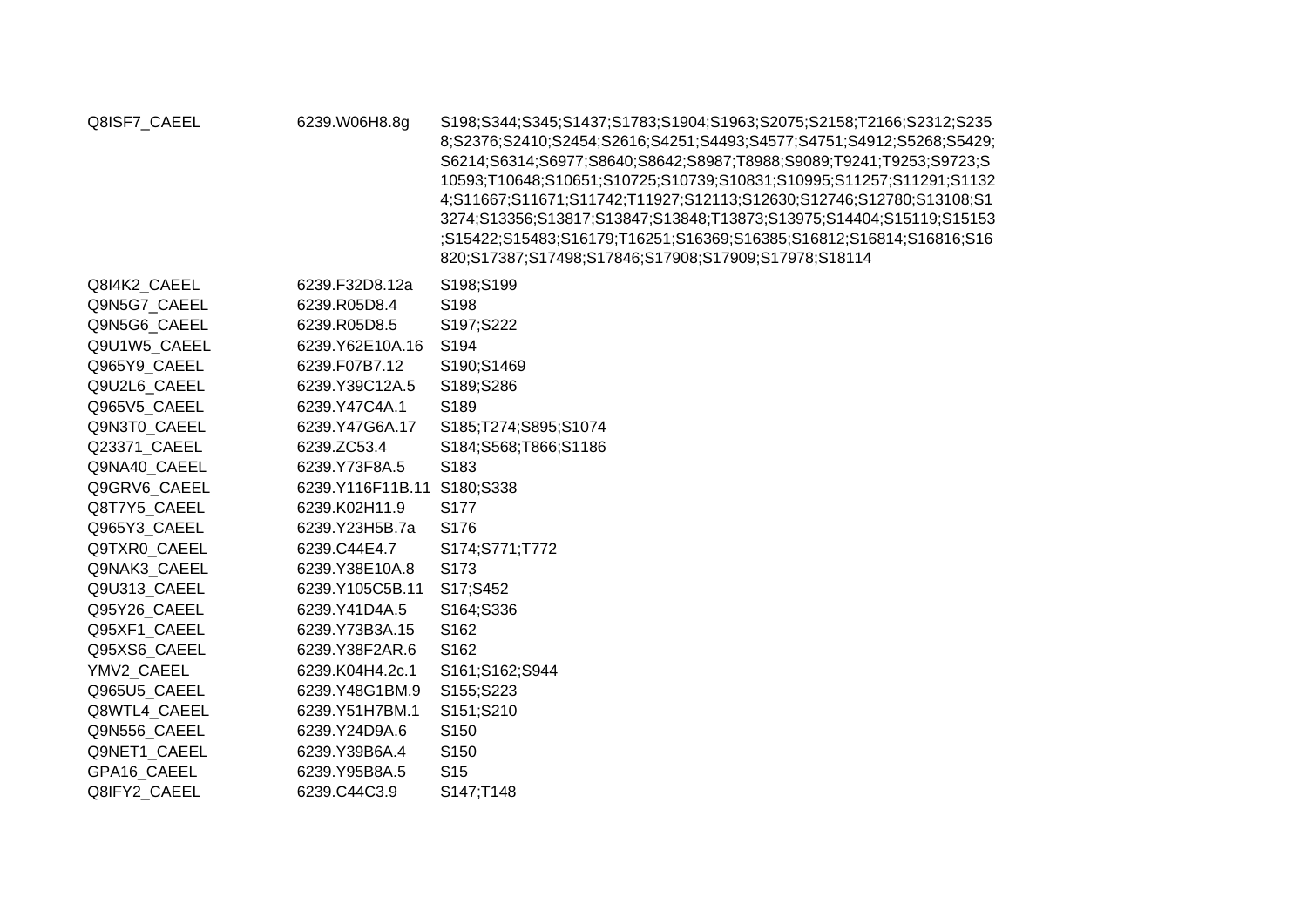| Q2V4Y2_CAEEL | 6239.C30A5.10a                 | S146;S149                                                                                                                                                              |
|--------------|--------------------------------|------------------------------------------------------------------------------------------------------------------------------------------------------------------------|
| Q9N485_CAEEL | 6239.Y17G9A.3                  | S144;S193                                                                                                                                                              |
| Q86GC5 CAEEL | 6239.C14A4.15                  | S <sub>143</sub>                                                                                                                                                       |
| Q95XU8_CAEEL | 6239.Y59H11AM.4 S141;S161      |                                                                                                                                                                        |
| Q9U3N2_CAEEL | 6239.C38D9.7                   | S141                                                                                                                                                                   |
| Q22586 CAEEL | 6239.T19D7.5                   | S14;S72                                                                                                                                                                |
| Q71JP9_CAEEL | 6239.Y74C10AR.3 S14;S622       |                                                                                                                                                                        |
| Q9TYX4_CAEEL | 6239.Y108G3AL.5                | S14;S497;T529;S544                                                                                                                                                     |
| Q2XMY9_CAEEL | 6239.F02E9.9.1                 | S <sub>14</sub>                                                                                                                                                        |
| Q9N533_CAEEL | 6239.Y32H12A.8                 | S138;S275;S328;S1079;S1080;T1258;S1291;S1292;S1328;S1364;S1380;S148<br>3;S1484;S1485;S1603;S2136;S2137;S2233;S2320;S2600;S2800;S2885;S2897;<br>S2902;T3701;T3709;S3739 |
| Q86D05_CAEEL | 6239.M01B2.11                  | S137;S268                                                                                                                                                              |
| Q9BL48_CAEEL | 6239.Y71H2AM.8                 | S <sub>133</sub>                                                                                                                                                       |
| Q9N2S2_CAEEL | 6239.Y9C9A.15                  | S <sub>13</sub>                                                                                                                                                        |
| Q9N3B2 CAEEL | 6239.Y54G2A.21                 | S128;S194;T613;S890;S1015                                                                                                                                              |
| Q9N2L3 CAEEL | 6239.Y38C1AB.7                 | S127                                                                                                                                                                   |
| Q8ITZ5_CAEEL | 6239.C36C5.8                   | S125                                                                                                                                                                   |
| Q9NEM3 CAEEL | 6239.Y111B2A.5a                | S12;S40                                                                                                                                                                |
| O45911_CAEEL | 6239.Y17D7B.3                  | S12;S22                                                                                                                                                                |
| Q9GR67_CAEEL | 6239.Y34F4.3                   | S <sub>12</sub>                                                                                                                                                        |
| Q9NA45 CAEEL | 6239.Y73F8A.31                 | S <sub>12</sub>                                                                                                                                                        |
| P91553_CAEEL | 6239.ZC239.10                  | S118;S228                                                                                                                                                              |
| YKO9_CAEEL   | 6239.C05B5.9                   | S116                                                                                                                                                                   |
| Q9BL78_CAEEL | 6239.Y48G1C.5                  | S1151                                                                                                                                                                  |
| Q9N5P3_CAEEL | 6239.H06l04.5                  | S113;S153;S156;S294;S398                                                                                                                                               |
| Q86D08 CAEEL | 6239.F38C2.8                   | S113                                                                                                                                                                   |
| Q95XQ1_CAEEL | 6239.Y39G10AR.17 S11;S386;S443 |                                                                                                                                                                        |
| Q8WQA1 CAEEL | 6239.Y105E8A.20.1 S108         |                                                                                                                                                                        |
| Q9N2U9_CAEEL | 6239.Y97E10AR.1 S107;S534      |                                                                                                                                                                        |
| Q95Y23_CAEEL | 6239.Y41D4A.7                  | S105                                                                                                                                                                   |
| Q2AAC0 CAEEL | 6239.Y71H2AM.3                 | S102;T103;S104;S114;S459                                                                                                                                               |
| Q9NET4_CAEEL | 6239.Y39B6A.7                  | S102                                                                                                                                                                   |
| Q9N4L3_CAEEL | 6239.ZK993.3                   | S <sub>10</sub>                                                                                                                                                        |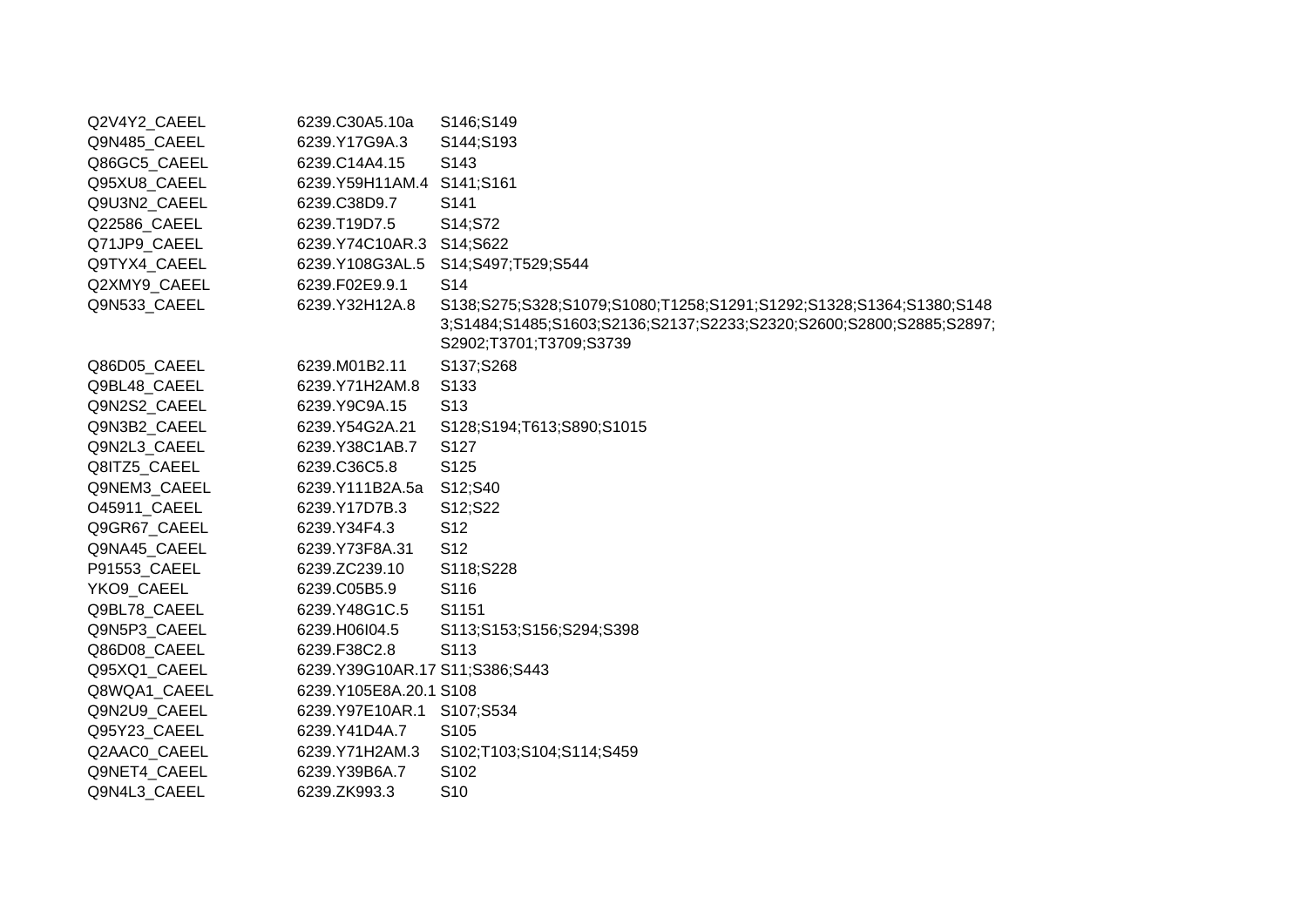| CSK2B_CAEEL  | 6239.T01G9.6b.1 |
|--------------|-----------------|
| O02250 CAEEL | 6239.F23B2.8    |
| O16622_CAEEL | 6239.F36H9.2    |
| O16623_CAEEL | 6239.F36H9.1    |
| O16853 CAEEL | 6239.Y54G2A.1   |
| O17033_CAEEL | 6239.T15B7.6    |
| O17083 CAEEL | 6239.ZC178.1    |
| O17256_CAEEL | 6239.K02E7.4    |
| O17675 CAEEL | 6239.C49A1.1    |
| O18011 CAEEL | 6239.T01G5.6    |
| O44946 CAEEL | 6239.C17F3.1    |
| O45347 CAEEL | 6239.F11F1.2    |
| O61953_CAEEL | 6239.F40C5.2    |
| O62227_CAEEL | 6239.Y69A2AR.11 |
| O76706 CAEEL | 6239.Y75D11A.1  |
| Q17641_CAEEL | 6239.C04G6.7    |
| Q19044 CAEEL | 6239.E03A3.5    |
| Q19172 CAEEL | 6239.F07G6.2    |
| Q19923_CAEEL | 6239.Y69A2AR.10 |
| Q22154 CAEEL | 6239.T04C10.3   |
| Q22217_CAEEL | 6239.T05C1.1    |
| Q22346 CAEEL | 6239.T08G2.2    |
| Q22880_CAEEL | 6239.B0507.4    |
| Q23216_CAEEL | 6239.W07G4.1    |
| Q23350 CAEEL | 6239.ZC487.3    |
| Q27397 CAEEL | 6239.M116.3     |
| Q2AAB7 CAEEL | 6239.Y92H12A.5  |
| Q3V5L0_CAEEL | 6239.Y71D11A.1  |
| Q5CZ34_CAEEL | 6239.C31A11.10  |
| Q5F4V4 CAEEL | 6239.C02A12.8   |
| Q5FC28 CAEEL | 6239.F57G9.7    |
| Q5FC32 CAEEL | 6239.T27C5.12   |
| Q5FC57_CAEEL | 6239.C08B6.14   |
| Q5FC63_CAEEL | 6239.AC3.9      |
|              |                 |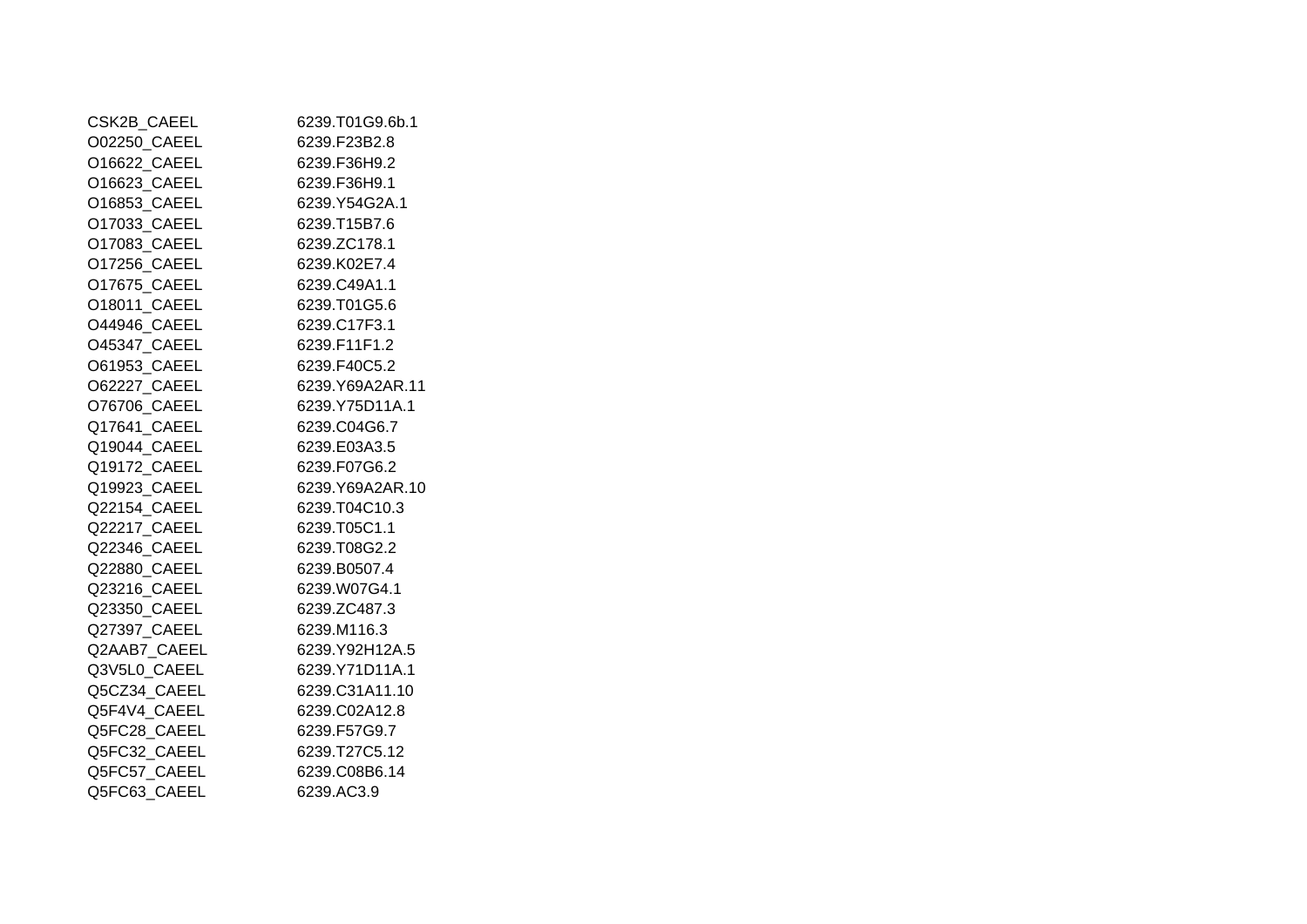| Q5WRL6_CAEEL | 6239.K03D3.11   |
|--------------|-----------------|
| Q5WRS0 CAEEL | 6239.T14E8.4    |
| Q67X95 CAEEL | 6239.Y75B8A.39  |
| Q688Z7 CAEEL | 6239.Y48G1BL.7  |
| Q6EZH0_CAEEL | 6239.F16B3.2    |
| Q6F6K4 CAEEL | 6239.F47F6.9    |
| Q75KS2_CAEEL | 6239.Y37F4.5    |
| Q7KX06_CAEEL | 6239.Y61A9LA.5  |
| Q7YTS2 CAEEL | 6239.C12D8.15   |
| Q7YWQ9 CAEEL | 6239.Y38H6C.23  |
| Q7YZG5_CAEEL | 6239.Y48G9A.9b  |
| Q86D26_CAEEL | 6239.B0391.12   |
| Q86DC8_CAEEL | 6239.T13A10.14  |
| Q86FN2 CAEEL | 6239.H18N23.1   |
| Q86FN2 CAEEL | 6239.Y52E8A.6   |
| Q86GC0_CAEEL | 6239.T19C4.8    |
| Q86MI8_CAEEL | 6239.Y22D7AR.14 |
| Q86S74_CAEEL | 6239.Y5H2A.3    |
| Q8IU06 CAEEL | 6239.Y48G1C.11  |
| Q8IU10 CAEEL | 6239.Y40A1A.1   |
| Q8IU11 CAEEL | 6239.Y40A1A.2   |
| Q8MPS0_CAEEL | 6239.ZK1067.8   |
| Q8MXU0_CAEEL | 6239.Y4C6A.4    |
| Q8MYN7 CAEEL | 6239.Y39B6A.22  |
| Q8MYN9 CAEEL | 6239.Y39B6A.18  |
| Q8WQE9_CAEEL | 6239.F55F1.3    |
| Q94256 CAEEL | 6239.K04A8.9    |
| Q95X26_CAEEL | 6239.Y57G7A.11  |
| Q95X36_CAEEL | 6239.C35E7.11   |
| Q95XB7 CAEEL | 6239.Y82E9BL.8  |
| Q95XD9 CAEEL | 6239.Y73B3B.3   |
| Q95XF2_CAEEL | 6239.Y73B3A.14  |
| Q95XF5_CAEEL | 6239.Y73B3A.7   |
| Q95XH3_CAEEL | 6239.Y69A2AR.27 |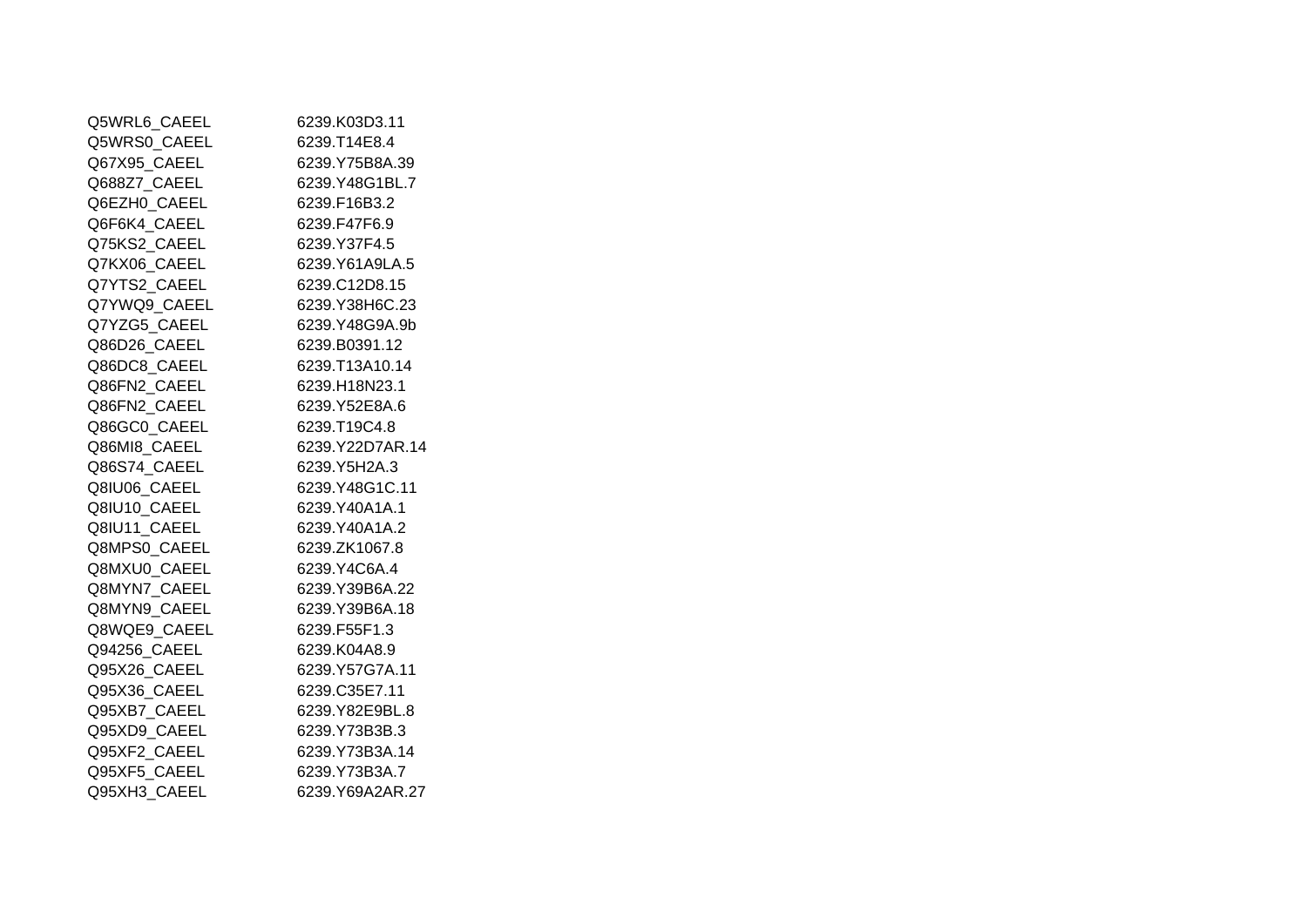| Q95XI1 CAEEL | 6239.Y69A2AR.25 |
|--------------|-----------------|
| Q95XL1 CAEEL | 6239.Y54F10BM.3 |
| Q95XU0_CAEEL | 6239.Y67D8B.1   |
| Q95XW1_CAEEL | 6239.Y55F3C.5   |
| Q95ZM7 CAEEL | 6239.C16C8.19   |
| Q95ZN7_CAEEL | 6239.T17E9.2b   |
| Q95ZU0 CAEEL | 6239.F40B5.3    |
| Q95ZZ9_CAEEL | 6239.B0244.11   |
| Q960A6_CAEEL | 6239.W02D7.10   |
| Q965G3 CAEEL | 6239.Y73C8C.11  |
| Q965N6 CAEEL | 6239.Y46E12BL.4 |
| Q965P5 CAEEL | 6239.Y22D7AL.12 |
| Q965R1_CAEEL | 6239.Y97E10B.1  |
| Q965R6_CAEEL | 6239.Y97E10B.2  |
| Q965S1 CAEEL | 6239.Y97E10AL.1 |
| Q966A2 CAEEL | 6239.Y5H2A.2    |
| Q966B1 CAEEL | 6239.Y50D4B.4   |
| Q966B2_CAEEL | 6239.Y46H3D.1   |
| Q966B6_CAEEL | 6239.Y46H3D.8   |
| Q966E2 CAEEL | 6239.Y119D3A.1  |
| Q966E4 CAEEL | 6239.Y119D3A.3  |
| Q966F1 CAEEL | 6239.T24H5.1    |
| Q966H0 CAEEL | 6239.R05G9.1    |
| Q966I4 CAEEL | 6239.M02H5.10   |
| Q9BL23 CAEEL | 6239.Y92C3A.3   |
| Q9BL53_CAEEL | 6239.Y71G12A.3  |
| Q9BLB2 CAEEL | 6239.Y119D3B.3  |
| Q9BLC1 CAEEL | 6239.F12E12.3   |
| Q9BLC2_CAEEL | 6239.F12E12.6   |
| Q9BPM9_CAEEL | 6239.Y32G9A.4   |
| Q9GNI8 CAEEL | 6239.Y116F11B.2 |
| Q9GPA4 CAEEL | 6239.F48E3.9    |
| Q9GRV0 CAEEL | 6239.Y94A7B.7   |
| Q9GRV4_CAEEL | 6239.Y71A12B.6  |
|              |                 |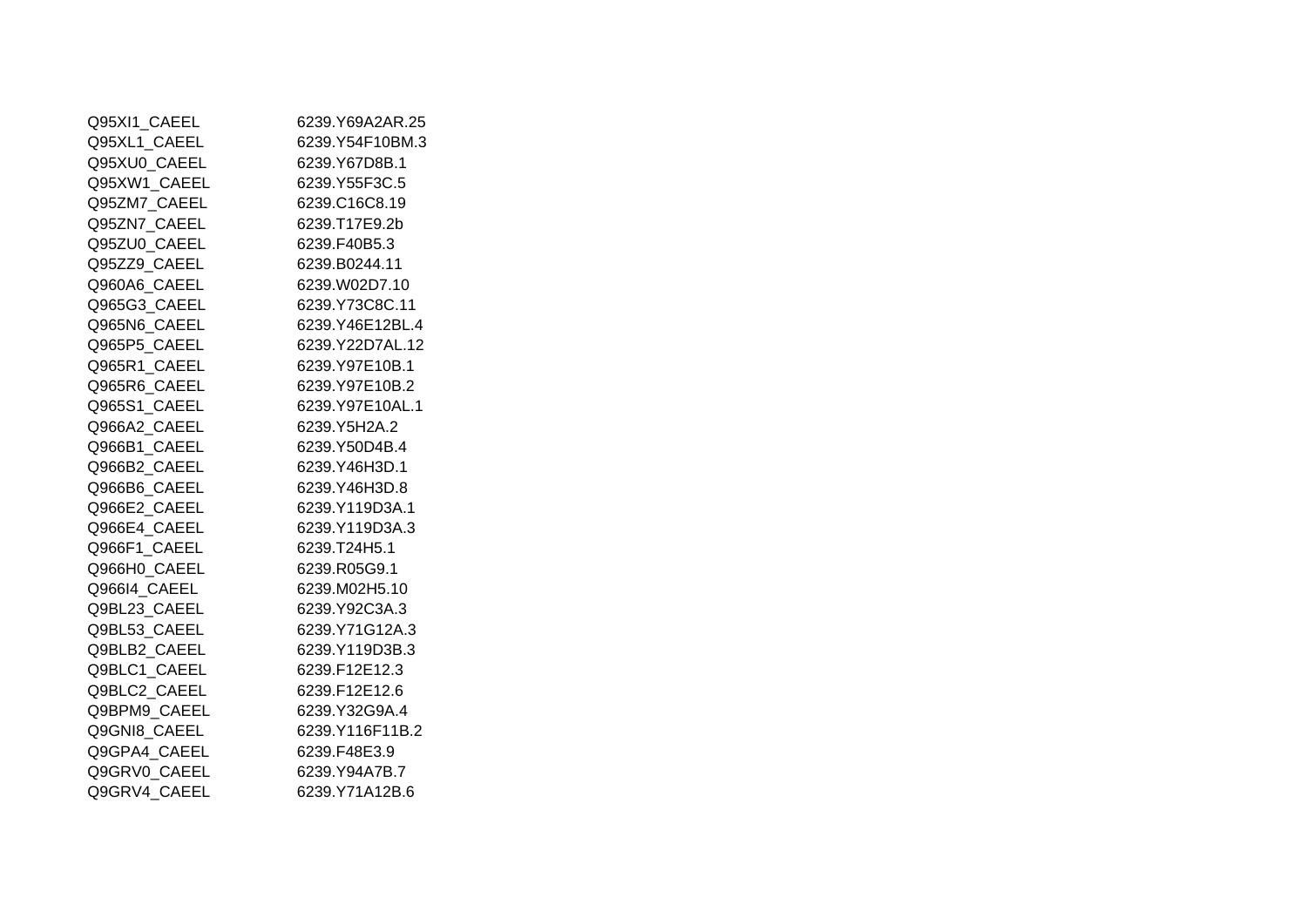| Q9GRV7 CAEEL | 6239.Y116F11B.5 |
|--------------|-----------------|
| Q9GRY4 CAEEL | 6239.Y59A8B.19  |
| Q9GRZ8 CAEEL | 6239.Y59A8A.4   |
| Q9GUE9 CAEEL | 6239.Y73B6BL.27 |
| Q9GUG2 CAEEL | 6239.Y73B6BL.14 |
| Q9GUG4 CAEEL | 6239.Y73B6BL.13 |
| Q9GUM6 CAEEL | 6239.Y73E7A.5   |
| Q9GUN2 CAEEL | 6239.Y67D8C.1   |
| Q9GUN4 CAEEL | 6239.Y67D8C.2   |
| Q9GYH3 CAEEL | 6239.K06C4.9    |
| Q9GZD8 CAEEL | 6239.F46A8.8    |
| Q9N2T6_CAEEL | 6239.Y9C9A.11   |
| Q9N2W4 CAEEL | 6239.Y94H6A.2   |
| Q9N322_CAEEL | 6239.Y59H11AR.3 |
| Q9N331 CAEEL | 6239.Y59E1B.1   |
| Q9N332 CAEEL | 6239.Y59E1B.2   |
| Q9N398 CAEEL | 6239.Y54G2A.28  |
| Q9N3G6 CAEEL | 6239.Y53G8AM.2  |
| Q9N3H5 CAEEL | 6239.Y52E8A.1   |
| Q9N3H9 CAEEL | 6239.Y52E8A.3   |
| Q9N3I3 CAEEL | 6239.Y51H7C.2   |
| Q9N3J9 CAEEL | 6239.Y51H7BR.4  |
| Q9N430_CAEEL | 6239.Y38C1AA.6  |
| Q9N449 CAEEL | 6239.Y37E11AL.4 |
| Q9N471 CAEEL | 6239 Y23H5B.1   |
| Q9N473 CAEEL | 6239.Y23H5B.2   |
| Q9N480_CAEEL | 6239.Y17G9A.7   |
| Q9N4F6 CAEEL | 6239.Y71H2B.8   |
| Q9N4Q0 CAEEL | 6239.Y69F12A.1  |
| Q9N4U4 CAEEL | 6239.Y49F6B.3   |
| Q9N4V1 CAEEL | 6239.Y48D7A.1   |
| Q9N4V7 CAEEL | 6239.Y47D9A.4   |
| Q9N527_CAEEL | 6239.Y38C1BA.3  |
| Q9N564 CAEEL | 6239.Y23B4A.1   |
|              |                 |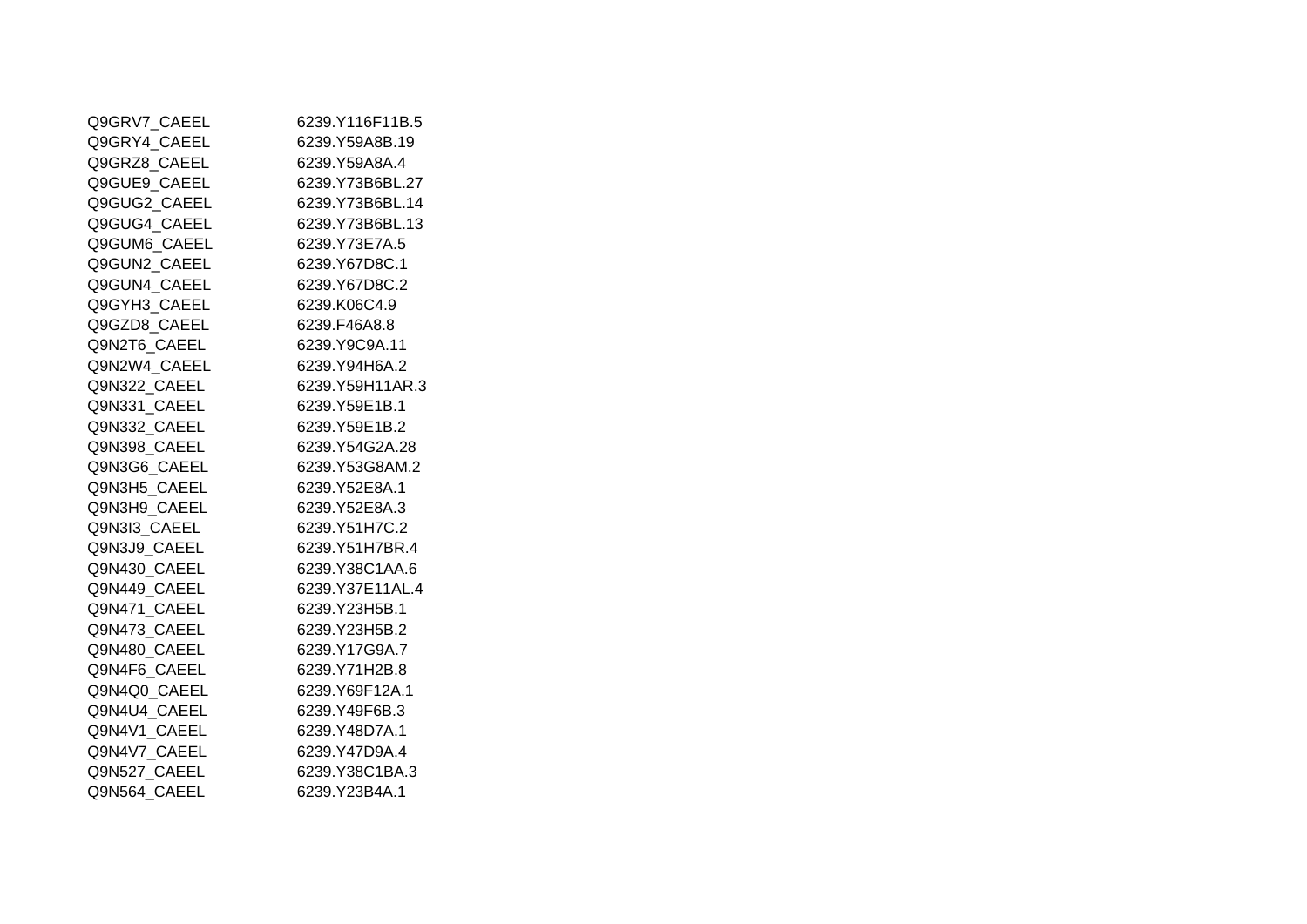| Q9N5A9 CAEEL | 6239.W08E12.9   |
|--------------|-----------------|
| Q9N5F9 CAEEL | 6239.R05D8.2    |
| Q9N5I6 CAEEL | 6239.K09D9.7    |
| Q9N5M0_CAEEL | 6239.H20J04.3   |
| Q9N5N5 CAEEL | 6239.H10D18.3   |
| Q9N5N6 CAEEL | 6239.H09I01.1   |
| Q9N5T8 CAEEL | 6239.F45D11.8   |
| Q9N5U6 CAEEL | 6239.F35F11.2   |
| Q9N5W9 CAEEL | 6239.C39B5.3    |
| Q9N5X2 CAEEL | 6239.C39B5.7    |
| Q9N5Z2_CAEEL | 6239.C09E7.3    |
| Q9NA23 CAEEL | 6239.ZK512.9    |
| Q9NA43 CAEEL | 6239.Y73F8A.35  |
| Q9NA96_CAEEL | 6239.Y53F4B.37  |
| Q9NAD4 CAEEL | 6239.Y51H4A.19  |
| Q9NAD7 CAEEL | 6239.Y51H4A.16  |
| Q9NAF0 CAEEL | 6239.Y50E8A.15  |
| Q9NAF2 CAEEL | 6239.Y50E8A.6   |
| Q9NAF3 CAEEL | 6239.Y50E8A.5   |
| Q9NAI0 CAEEL | 6239.Y41E3.14   |
| Q9NAK9 CAEEL | 6239.Y38E10A.1  |
| Q9NAM1 CAEEL | 6239.Y105C5B.20 |
| Q9NAM5_CAEEL | 6239.Y105C5B.16 |
| Q9NAM9 CAEEL | 6239.Y105C5B.3  |
| Q9NAN5 CAEEL | 6239.T01E8.7    |
| Q9NEK7_CAEEL | 6239.Y116F11B.1 |
| Q9NEU6_CAEEL | 6239.Y39B6A.31  |
| Q9NEZ7 CAEEL | 6239.Y105E8A.5  |
| Q9NF23_CAEEL | 6239.Y105E8A.1  |
| Q9TXK5 CAEEL | 6239.K04F1.16   |
| Q9U1Q9 CAEEL | 6239.Y80D3A.8   |
| Q9U1R5 CAEEL | 6239.Y80D3A.5   |
| Q9U1U9 CAEEL | 6239.Y67A10A.5  |
| Q9U1V2 CAEEL | 6239.Y67A10A.7  |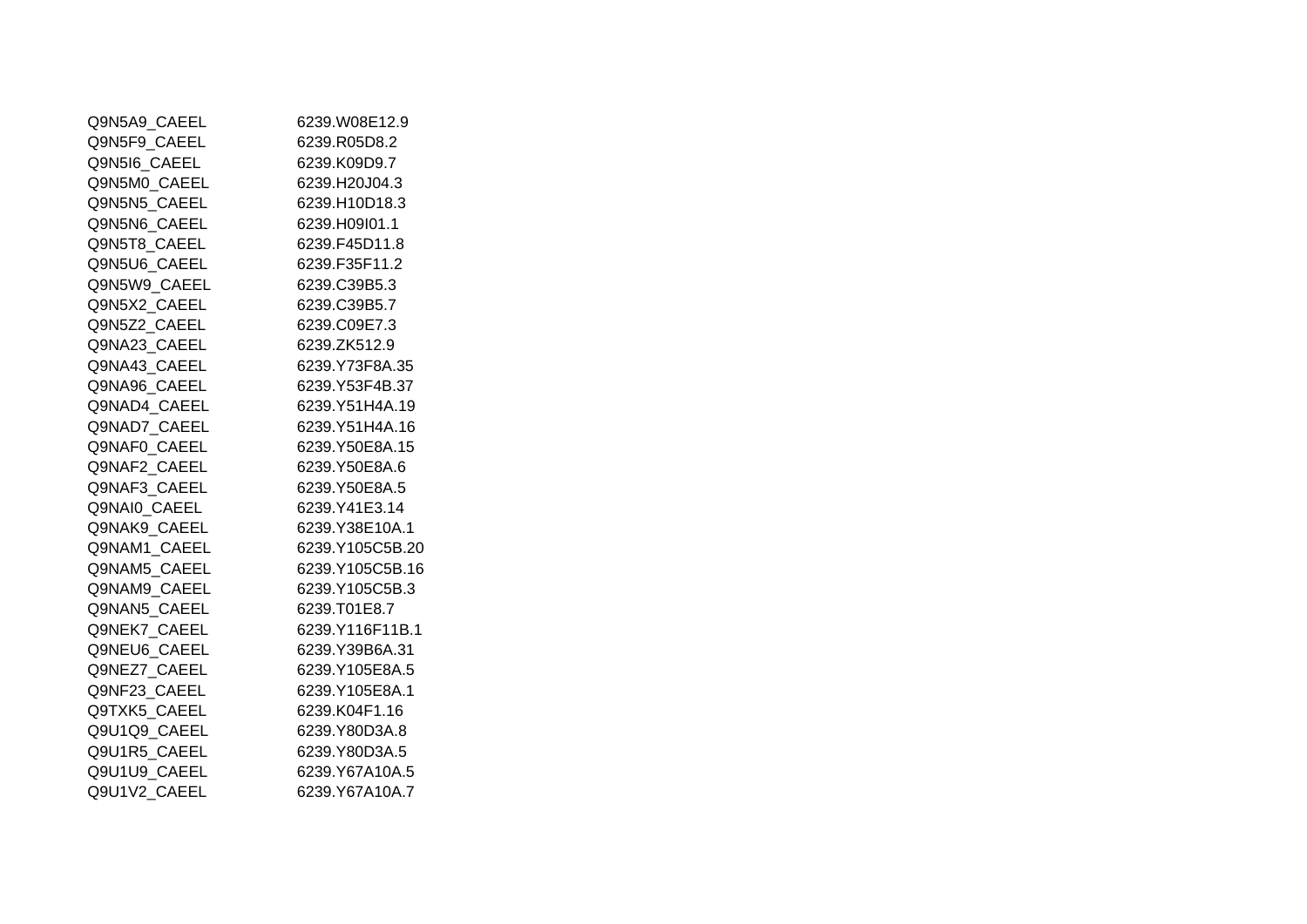| Q9U1Z7 CAEEL | 6239.Y60A3A.6    |
|--------------|------------------|
| Q9U212 CAEEL | 6239.Y57A10A.22  |
| Q9U259_CAEEL | 6239.Y51H4A.23   |
| Q9U276_CAEEL | 6239.Y50E8A.7    |
| Q9U2E5_CAEEL | 6239.Y46G5A.23   |
| Q9U2L1 CAEEL | 6239.Y39C12A.9   |
| Q9U2L3 CAEEL | 6239.Y39C12A.7   |
| Q9U2L5_CAEEL | 6239.Y39C12A.6   |
| Q9U312 CAEEL | 6239.Y105C5B.10  |
| Q9U314 CAEEL | 6239.Y105C5B.7   |
| Q9U318 CAEEL | 6239.Y105C5B.1   |
| Q9U321 CAEEL | 6239.Y105C5A.17  |
| Q9U324 CAEEL | 6239.Y105C5A.11  |
| Q9U374 CAEEL | 6239.T10B10.9.3  |
| Q9U3G9 CAEEL | 6239.F33A8.7     |
| Q9U3M2_CAEEL | 6239.C43F9.8     |
| Q9U5B2 CAEEL | 6239.F43C11.11   |
| Q9XVD8 CAEEL | 6239.C14A6.8     |
| Q9XVE3 CAEEL | 6239.C14A6.5     |
| Q9XVE4 CAEEL | 6239.C14A6.6     |
| Q9XVF5 CAEEL | 6239.B0250.6     |
| Q9XXA4 CAEEL | 6239.4R79.2      |
| Q9XXA9 CAEEL | 6239.Y94A7B.5    |
| Q9XXC5 CAEEL | 6239.Y51B9A.7    |
| RHOA CAEEL   | 6239.Y51H4A.3.1  |
| ROM2 CAEEL   | 6239.C48B4.2     |
| YPL1 CAEEL   | 6239.F37A8.5     |
| YRN6 CAEEL   | 6239.R07B1.6     |
| YX0F CAEEL   | 6239.C03B1.15    |
|              | 6239. Y59H11AR.1 |
|              | 6239.Y71G10AR.3  |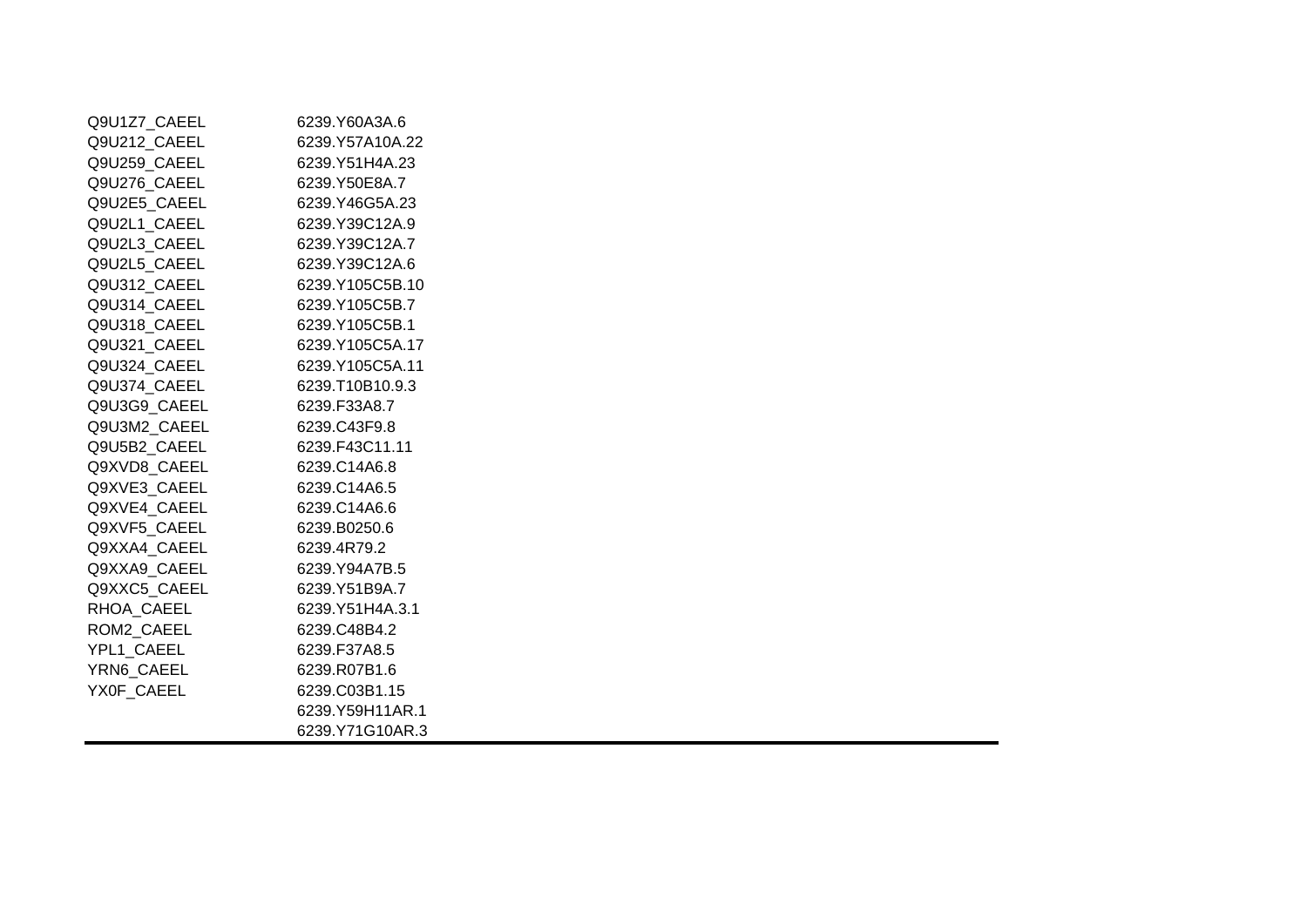| <b>UniProt (SRS)</b> |     | Exp. PPI STRING PPI           | <b>String PKA</b> |        | Exp. PKA GPS (PKA)                                                               |
|----------------------|-----|-------------------------------|-------------------|--------|----------------------------------------------------------------------------------|
| CDC37 DROME          | Yes |                               |                   | Pka-C1 | S <sub>56</sub>                                                                  |
| CID DROME            | Yes | 7227.CG2125-PA Pka-C1;PKA-C3  |                   | Pka-C1 | S130;S218;S249;S250;S838;S855;S856;S891;S89<br>2;S962;T1006;S1174                |
| CNN_DROME            | Yes | 7227.CG4832-PC Pka-C1         |                   | Pka-C1 | S7;S8;S77;S199;S382;S507;S818;S819;S853;S114                                     |
| <b>CUT DROME</b>     | Yes | 7227.CG11387-PA Pka-C1        |                   | Pka-C1 | T44;S1006;S1200;S1299;S1700;S1705;T1706;S18<br>20;T1821;S2113                    |
| DECA_DROME           | Yes | 7227.CG9885-PB Pka-C1;PKA-C3  |                   | Pka-C1 | S56;S96;S158;S340;T478;S491                                                      |
| HH DROME             | Yes | 7227.CG4637-PA Pka-C1;PKA-C3  |                   | Pka-C1 | <b>S80</b>                                                                       |
| Q7KR54 DROME         | Yes | 7227.CG3644-PB PKA-C3         |                   | PKA-C3 | <b>S47</b>                                                                       |
| Q9V4K0_DROME         | Yes | 7227.CG1708-PA PKA-C3         |                   | PKA-C3 | S265;S292;S592;S599;S955;S1120                                                   |
| Q9VG38 DROME         | Yes | 7227.CG6054-PA Pka-C1         |                   | Pka-C1 | S239                                                                             |
| Q9VUL2_DROME         | Yes | 7227.CG13458-PA PKA-C3        |                   | PKA-C3 | S308;S335                                                                        |
| SGG_DROME            | Yes | 7227.CG2621-PD Pka-C1;PKA-C3  |                   | Pka-C1 | S65;S135;S401;T410;T411;S492                                                     |
| SMO DROME            | Yes | 7227.CG11561-PA Pka-C1;PKA-C3 |                   | Pka-C1 | S667;S680;S687;S740;S741;T785;S885;S890;S954<br>T993;                            |
| <b>WNTG DROME</b>    | Yes | 7227.CG4889-PA Pka-C1;PKA-C3  |                   | Pka-C1 |                                                                                  |
| KAPR1 DROME          | Yes | 7227.CG3263-PI                | Pka-C1;PKA-C3     | Pka-C1 |                                                                                  |
| Y678_DROME           | Yes | 7227.CG2678-PA PKA-C3         |                   | PKA-C3 |                                                                                  |
| PANG DROME           | Yes | 7227.CG17964-PA Pka-C1        |                   | Pka-C1 |                                                                                  |
| <b>VEIN DROME</b>    |     | 7227.CG10491-PA PKA-C3        |                   |        | S10;S95;S513                                                                     |
| Q9V4V6_DROME         |     | 7227.CG8643-PA PKA-C3         |                   |        | S100;S345;S848                                                                   |
| DCO DROME            |     | 7227.CG2048-PB Pka-C1;PKA-C3  |                   |        | S101;S234;S408                                                                   |
| RABEP_DROME          |     | 7227.CG8432-PA PKA-C3         |                   |        | S103                                                                             |
| KCNAE_DROME          |     | 7227.CG10952-PA Pka-C1        |                   |        | S1039;S1041                                                                      |
| LINES_DROME          |     | 7227.CG11770-PA PKA-C3        |                   |        | S106;S659                                                                        |
| KELC_DROME           |     | 7227.CG7210-PA Pka-C1         |                   |        | S108;T488;S534;S535;S583;S912;S976;S1101;S11<br>05;S1183;S1190;S1191;S1205;S1366 |
| Q9W318_DROME         |     | 7227.CG1343-PA PKA-C3         |                   |        | S109;S462                                                                        |
| 18C_DROME            |     | 7227.CG3354-PA PKA-C3         |                   |        | S114                                                                             |
| <b>CCNE DROME</b>    |     | 7227.CG3938-PE Pka-C2         |                   |        | S114;S349;S491                                                                   |
| RS4_DROME            |     | 7227.CG11276-PB Pka-C2        |                   |        | S115                                                                             |

**Supplementary Table 3** – Predicted PKA substrates in *D. melanogaster* . There are no PKA sites identified experimentally.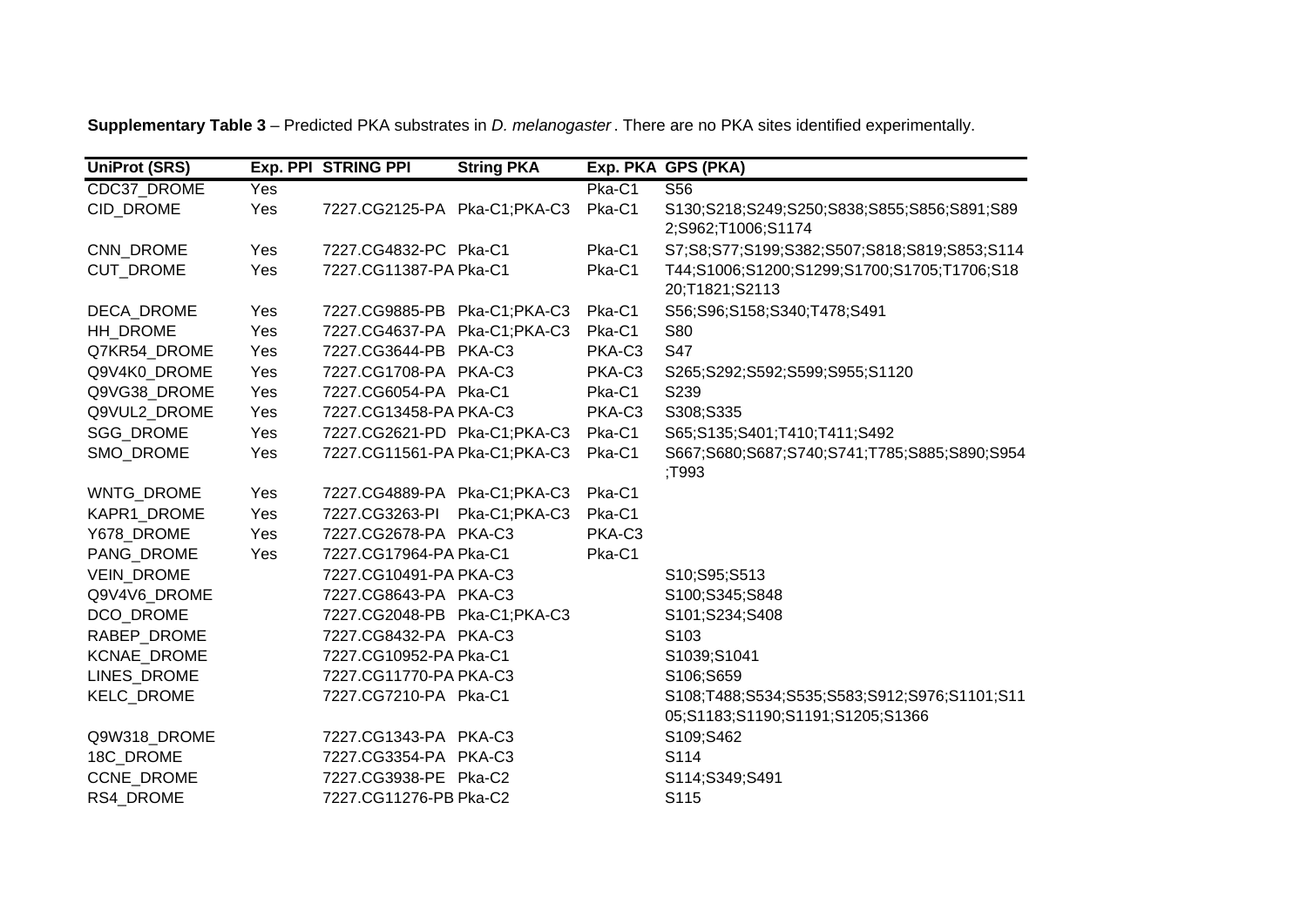| PRD_DROME        | 7227.CG6716-PB PKA-C3         | S117                                         |
|------------------|-------------------------------|----------------------------------------------|
| Q24062_DROME     | 7227.CG7811-PA PKA-C3         | S120                                         |
| Q9V4B1_DROME     | 7227.CG1651-PA PKA-C3         | S1264;S1338                                  |
| CLAT_DROME       | 7227.CG12345-PA Pka-C1;PKA-C3 | S127;S218;S550;S628                          |
| Q9VYG9_DROME     | 7227.CG4346-PA Pka-C1;PKA-C3  | S129;S210                                    |
| Q9VTB3 DROME     | 7227.CG11811-PA Pka-C1;PKA-C3 | S13;S170                                     |
| Q9V7R5_DROME     | 7227.CG5072-PA Pka-C1;CG12069 | S13;S75                                      |
| Q7YU84 DROME     | 7227.CG7803-PA PKA-C3         | S134                                         |
| LCK_DROME        | 7227.CG13480-PA Pka-C2        | S134                                         |
| ARM DROME        | 7227.CG11579-PE Pka-C1;PKA-C3 | S134;S211;S397;S560;S561;S607;S688           |
| KPC4_DROME       | 7227.CG10524-PA PKA-C3        | S14;S38;S80;S92;S126                         |
| Q24477_DROME     | 7227.CG31240-PA PKA-C3        | S <sub>147</sub>                             |
| Q9VKE2_DROME     | 7227.CG16963-PA PKA-C3        | S147;S194;S311;S462;S469                     |
| Q9VTD3_DROME     | 7227.CG12296-PA Pka-C2        | S149;S360;S361;S388;S407;S408;S450           |
| SEM1A_DROME      | 7227.CG18405-PA Pka-C2        | S159;S582;S779                               |
| TTKA_DROME       | 7227.CG1856-PA Pka-C2         | S161;S203;S264                               |
| Q9VQD5_DROME     | 7227.CG3227-PA Pka-C2;PKA-C3  | S17;S365;S366                                |
| AMOS_DROME       | 7227.CG10393-PA Pka-C2        | S <sub>175</sub>                             |
| Q9W2C1_DROME     | 7227.CG13493-PA PKA-C3        | S177;S185                                    |
| Q6AWI5_DROME     | 7227.CG17228-PA Pka-C2        | S179;S203;S348;S349;S376;S390                |
| MS57C_DROME      | 7227.CG4986-PA PKA-C3         | S <sub>18</sub>                              |
| MEF2_DROME       | 7227.CG1429-PD PKA-C3         | S180;S181;S275;S458                          |
| Q9W2X0_DROME     | 7227.CG32688-PA PKA-C3        | S184;S197                                    |
| <b>SCA_DROME</b> | 7227.CG17579-PB Pka-C2        | S186;S218;S229;S461                          |
| <b>GSB DROME</b> | 7227.CG3388-PA Pka-C1;PKA-C3  | S188;S414                                    |
| FBP1_DROME       | 7227.CG17285-PA PKA-C3        | S195;S603                                    |
| TRX_DROME        | 7227.CG8651-PD Pka-C1         | S20;S171;S234;S297;S523;T623;S799;S902;S986; |
|                  |                               | S1153;S2099;S2125;S2154;S2186;S3236;S3355;T  |
|                  |                               | 3569                                         |
| Q9VP79_DROME     | 7227.CG10573-PA Pka-C2;PKA-C3 | S201;S295;S297;S309;S358;S429;S440;S459;S64  |
|                  |                               | 7;S952                                       |
| DPN_DROME        | 7227.CG8704-PA Pka-C2         | S202                                         |
| TRP_DROME        | 7227.CG7875-PA PKA-C3         | S206;S603;S717;S726;T849;T864;S876;S881;S961 |
| Q541C1_DROME     | 7227.CG3258-PA Pka-C2         | S208                                         |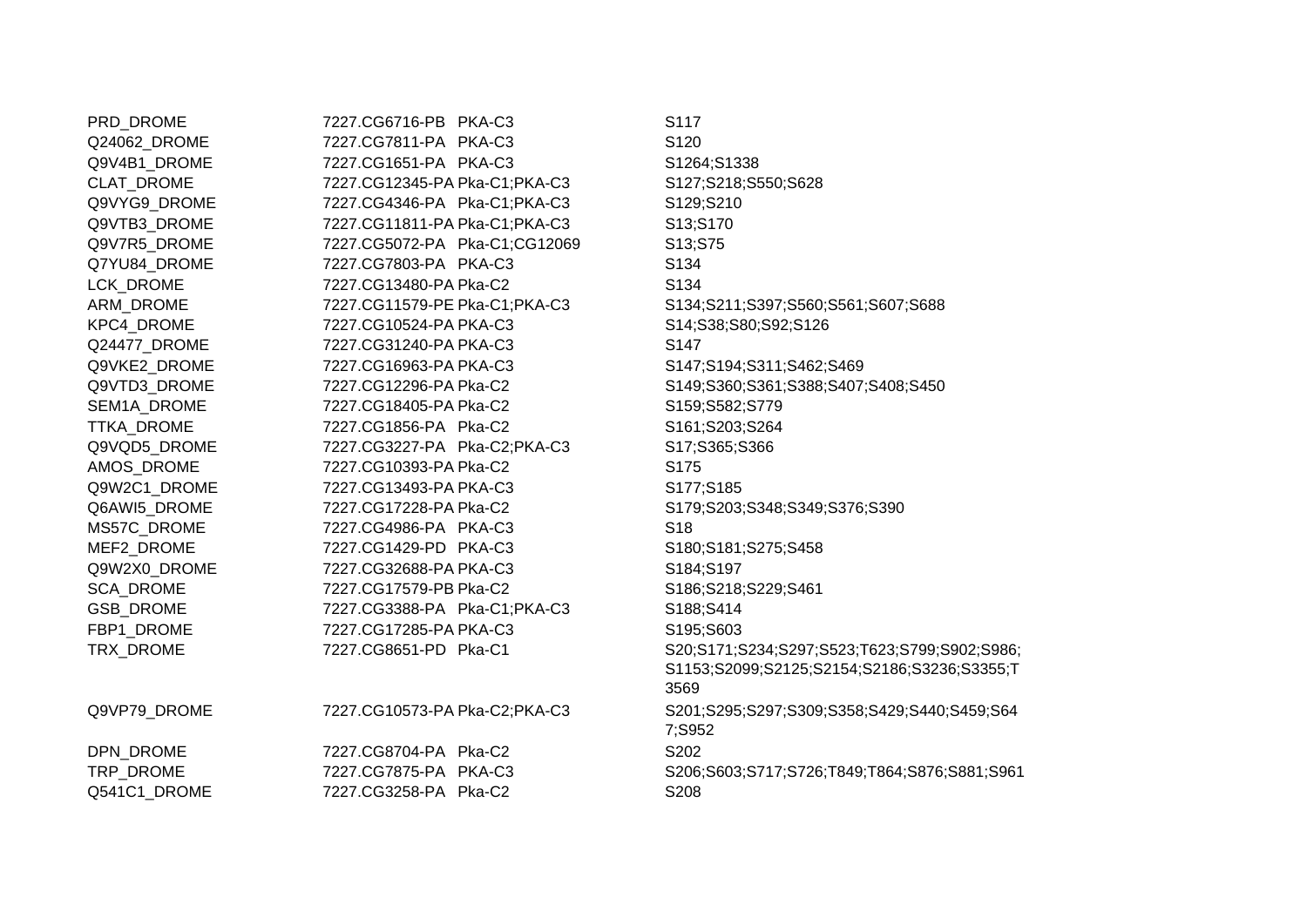| Q9VXX1_DROME      | 7227.CG15031-PA PKA-C3        | S22                                          |
|-------------------|-------------------------------|----------------------------------------------|
| GIANT_DROME       | 7227.CG7952-PB PKA-C3         | S220;S318;S322                               |
| GAP1_DROME        | 7227.CG6721-PA PKA-C3         | S222;T324;S449;S705                          |
| INSR_DROME        | 7227.CG18402-PA PKA-C3        | S224;S571;S681;S838;S1020;S1287;S1894;S2038; |
|                   |                               | S2093;S2095                                  |
| PDE4A_DROME       | 7227.CG32498-PB Pka-C1;PKA-C3 | S23;S82;S176;S473;T519;S557;S577;S578        |
| CREBB_DROME       | 7227.CG6103-PE Pka-C1         | S <sub>230</sub>                             |
| IF4E_DROME        | 7227.CG4035-PG PKA-C3         | S236                                         |
| <b>BTKL_DROME</b> | 7227.CG8049-PD PKA-C3         | S24;S25;S439                                 |
| ELAV_DROME        | 7227.CG4262-PA Pka-C2         | S241                                         |
| CAD_DROME         | 7227.CG1759-PB PKA-C3         | S246;S304                                    |
| UNC4_DROME        | 7227.CG6269-PA Pka-C2         | S25;S86                                      |
| CP6D5_DROME       | 7227.CG3050-PA Pka-C2         | S <sub>250</sub>                             |
| MK14B_DROME       | 7227.CG7393-PA CG12069        | S254                                         |
| Q9VRB5_DROME      | 7227.CG1338-PB Pka-C2         | S26;T172;S235                                |
| OPT1_DROME        | 7227.CG2913-PA Pka-C1         | S262                                         |
| TSH_DROME         | 7227.CG1374-PA Pka-C1         | S27;S416;S580;S697;S755                      |
| HID_DROME         | 7227.CG5123-PA Pka-C1         | S275;T284;S332;S333                          |
| CDK5_DROME        | 7227.CG8203-PA CG12069        | S276                                         |
| Q9VS55_DROME      | 7227.CG8591-PA PKA-C3         | S281                                         |
| TIN_DROME         | 7227.CG7895-PA PKA-C3         | S282                                         |
| Q24216_DROME      | 7227.CG3319-PA CG12069        | S285                                         |
| WHITE_DROME       | 7227.CG2759-PA Pka-C2         | S287                                         |
| VPS54_DROME       | 7227.CG3766-PA Pka-C2         | S29;S520;S600                                |
| JNK_DROME         | 7227.CG5680-PB CG12069        | S291;S310                                    |
| ATO_DROME         | 7227.CG7508-PA Pka-C2         | S292                                         |
| CREBA_DROME       | 7227.CG7450-PB Pka-C1         | S299;S373;S374                               |
| Q9VND0_DROME      | 7227.CG10390-PA PKA-C3        | S30;S554;S555                                |
| HIRA_DROME        | 7227.CG12153-PA Pka-C1;PKA-C3 | S305;S519                                    |
| NEUR_DROME        | 7227.CG11988-PA Pka-C2        | S307;S602                                    |
| KRUP_DROME        | 7227.CG3340-PA Pka-C2         | S33;S163                                     |
| SCR_DROME         | 7227.CG1030-PA Pka-C1         | S330                                         |
| Q9V9Z0_DROME      | 7227.CG1750-PA PKA-C3         | S333                                         |
| Q9V8C7_DROME      | 7227.CG5124-PA PKA-C3         | S337;S466                                    |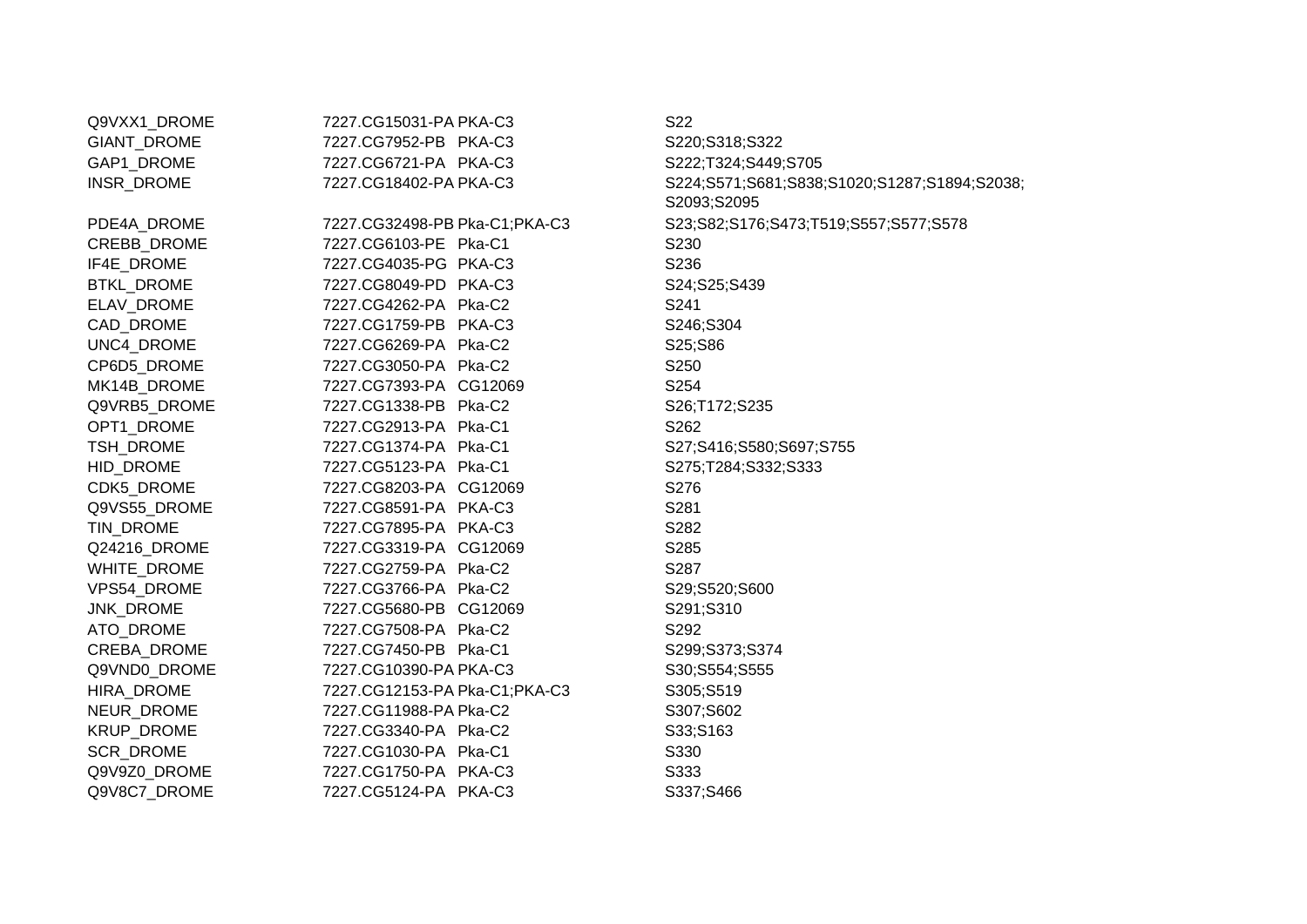| Q9VPX0_DROME | 7227.CG4715-PA PKA-C3          | S339                                                           |
|--------------|--------------------------------|----------------------------------------------------------------|
| NSF1_DROME   | 7227.CG1618-PA PKA-C3          | S339                                                           |
| PER_DROME    | 7227.CG2647-PA PKA-C3          | S34;S1102;S1103                                                |
| Q9VMN3 DROME | 7227.CG7236-PA Pka-C1;CG12069  | S346                                                           |
| GSC_DROME    | 7227.CG2851-PA PKA-C3          | S35                                                            |
| SYN_DROME    | 7227.CG3985-PE PKA-C3          | S352;S457;S507;S510;S533;S594;S643;S853;S90<br>3;S963;S1013    |
| CEBP_DROME   | 7227.CG4354-PA Pka-C1          | S355                                                           |
| Q9VRD2 DROME | 7227.CG11666-PA Pka-C2         | S36                                                            |
| Q9W0K2_DROME | 7227.CG9122-PA PKA-C3          | S36;S52;S163;S183;S509                                         |
| Q9VP10_DROME | 7227.CG7169-PA PKA-C3          | S362;S832;S940                                                 |
| ABRU_DROME   | 7227.CG4807-PA Pka-C2          | S367;S533;S587                                                 |
| 2ABA_DROME   | 7227.CG6235-PF PKA-C3          | S37                                                            |
| Q8IQB2_DROME | 7227.CG32025-PA Pka-C1;PKA-C3  | S37;S194;S289;T294;S448;S449;S491;S526;S543;<br>S636;S905;S908 |
| BTD_DROME    | 7227.CG12653-PA Pka-C2         | S373                                                           |
| SEM2A_DROME  | 7227.CG4700-PA Pka-C2          | S377                                                           |
| AL_DROME     | 7227.CG3935-PA Pka-C2;PKA-C3   | S378;S379                                                      |
| SY65_DROME   | 7227.CG3139-PA PKA-C3          | S382                                                           |
| Q9VPH0_DROME | 7227.CG16993-PA Pka-C2         | S4;S76;T141;S783                                               |
| PTC_DROME    | 7227.CG2411-PA Pka-C1;PKA-C3   | S401;T589;S1147;S1201                                          |
| Q541G1_DROME | 7227.CG4216-PA Pka-C1;PKA-C3   | S404                                                           |
| DRI DROME    | 7227.CG5403-PB Pka-C2;PKA-C3   | S408;S428;S548;S742                                            |
| TWINE_DROME  | 7227.CG4965-PA PKA-C3          | S41                                                            |
| Q53YH4_DROME | 7227.CG7902-PA PKA-C3          | S41;S42;S61;S63;T144;S178                                      |
| TOP2_DROME   | 7227.CG10223-PA PKA-C3         | S413;S1364                                                     |
| LOK_DROME    | 7227.CG10895-PA Pka-C1;CG12069 | S431                                                           |
| SERR_DROME   | 7227.CG6127-PA PKA-C3          | S432;S433;S831;S1349;T1365                                     |
| FSH_DROME    | 7227.CG2252-PB PKA-C3          | S432;S675;S694;S961;S985;S1026;S1118;S1716;<br>S1791           |
| EXPA_DROME   | 7227.CG4114-PA PKA-C3          | S442;S501;S542;T755;S1116;S1381                                |
| Q4QQA2_DROME | 7227.CG6551-PA PKA-C3          | S444;T467                                                      |
| Q9VQV9_DROME | 7227.CG3399-PD Pka-C1          | S46;S372;S558;S735;S763;S1185                                  |
| PAIN_DROME   | 7227.CG15860-PA PKA-C3         | S46;S383;S800;S826                                             |
|              |                                |                                                                |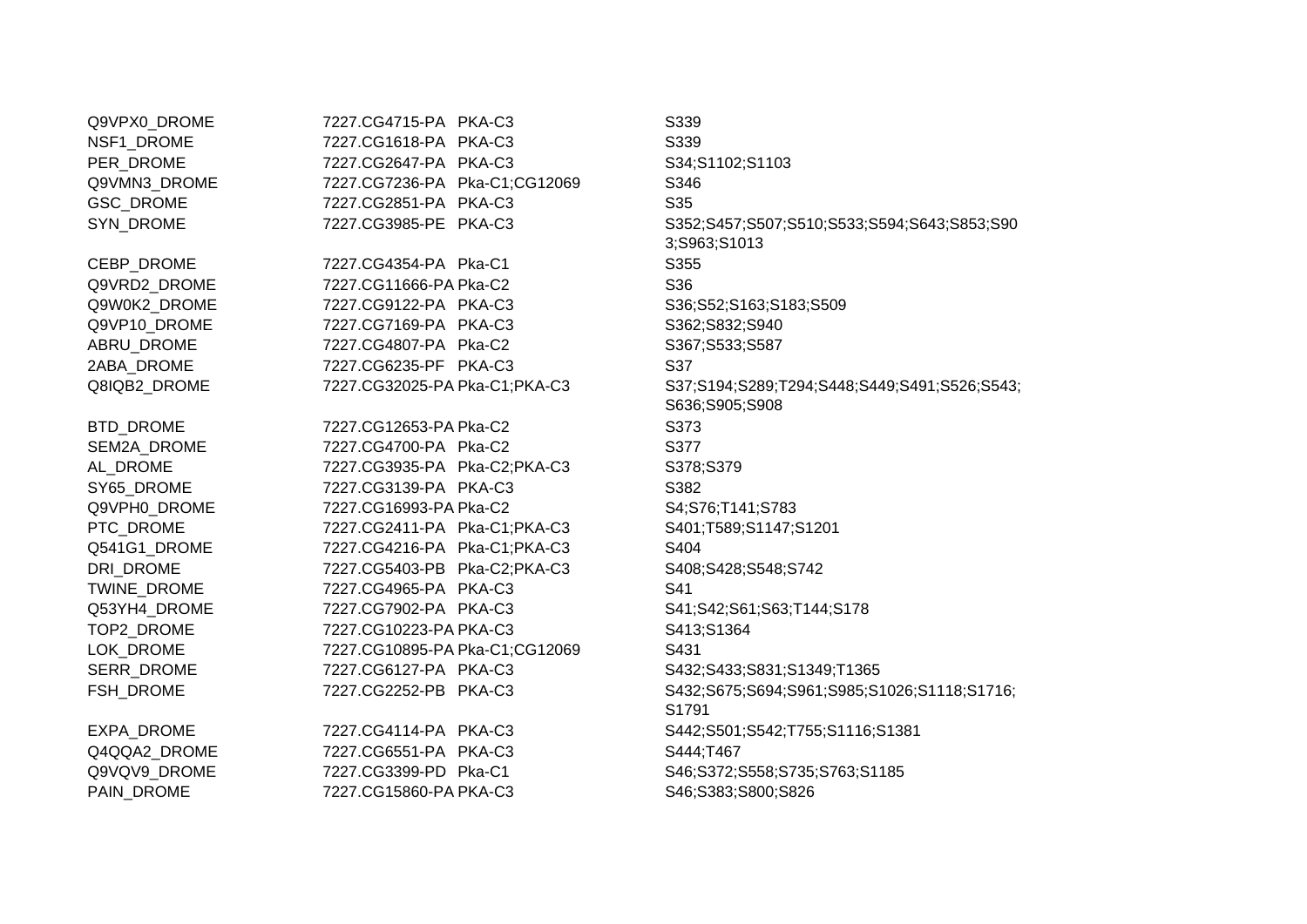DA\_DROME 7227.CG5102-PA Pka-C2 S467 COLL\_DROME 7227.CG10197-P A Pka-C2 S468 P91626\_DROME 7227.CG6570-PA PKA-C3 S47;S170;S171;S254;S348 CYA1\_DROME 7227.CG9533-PA Pka-C1;PKA-C3 S476;S648;S814 MERH\_DROME 7227.CG14228-P A PKA-C3 S477 HFW1\_DROME 7227.CG3095-PA Pka-C1 S478 WIF1\_DROME 7227.CG3135-PA PKA-C3 S48 Q9VHF6\_DROME 7227.CG8866-PA Pka-C1;CG12069 S491 Q9VT91\_DROME 7227.CG6577-PA PKA-C3 S51:S395:S497 FAT\_DROME 7227.CG3352-PA Pka-C1;PKA-C3 S51;S52;S53;S803;S844;S1135;S1582;S1691;S16 92;S2148;S4840;S4957 KAPR2\_DROME 7227.CG15862-PB Pka-C1;PKA-C3 S51;S84;S323 CDC2\_DROME 7227.CG5363-PA CG12069 S53 HMIN\_DROME 7227.CG17835-P A PKA-C3 S530 Q9VYU8\_DROME 7227.CG9369-PA Pka-C1;PKA-C3 S536;S675 Q86BM5\_DROME D Pka-C1 S551 SCNA\_DROME 7227.CG9907-PA PKA-C3 S553;S570;S641;S650;S684;S2123 KCNAS\_DROME 7227.CG12348-PE Pka-C1:PKA-C3 S56:S520 CDC2C\_DROME 7227.CG10498-P A Pka-C1;CG12069 S57 BRO DROME 7227.CG7960-PA PKA-C3 S58 Q9VR07\_DROME C Pka-C1;PKA-C3 S58;S90;S112 HTS\_DROME 7227.CG9325-PA Pka-C1 S603;S1075 1433Z\_DROME 7227.CG17870-P D PKA-C3 S61 NBEA\_DROME 7227.CG6775-PA Pka-C1 S61;S437;S438;S591;S669;S1688;S1737;S2293;S 2505;S2909;S3400 Q8IP90\_DROME 7227.CG31762-PB PKA-C3 S613;S764 GBRAL\_DROME 7227.CG7446-PA PKA-C3 S622 Q540V1\_DROME 7227.CG9193-PA PKA-C3 S67 Q9W2G6\_DROME 7227.CG15667-PB PKA-C3 S675;S766;S767;T1115;S1265 TRUNK\_DROME 7227.CG5619-PA PKA-C3 S69;S108;T183 KCNAB\_DROME 7227.CG1066-PB PKA-C3 S690;S731;S796;S797;S817 DMDA\_DROME 7227.CG31175-P A PKA-C3 S710;S773;S823;S1025;S1278;S1637;S1817;S181 9;S1866;S2074;S2836;T2859;S2919 Q9VHP0\_DROME 7227.CG9748-PA PKA-C3 S725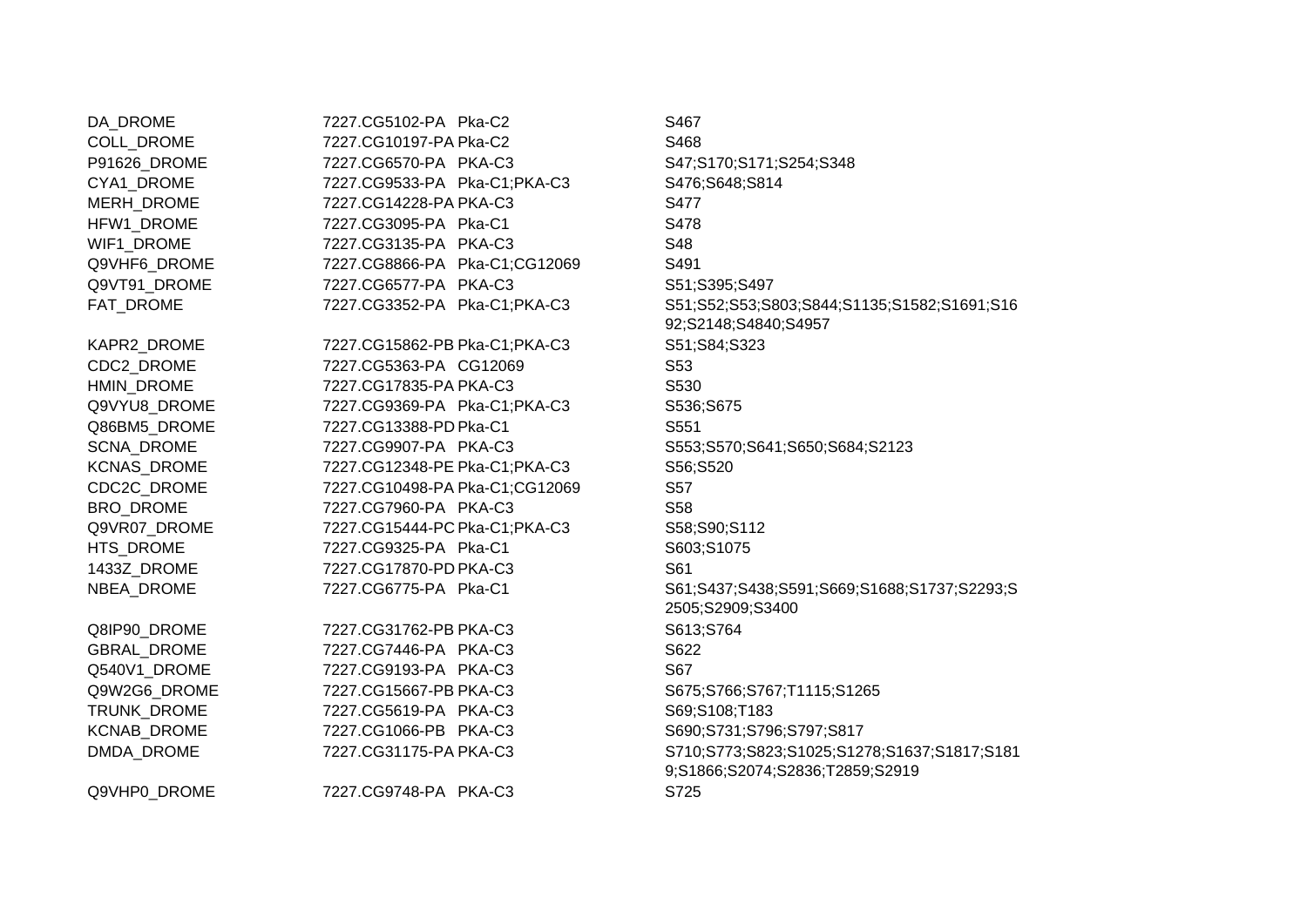Q4V702\_DROME 7227.CG3796-PA Pka-C2 S75;S180 Q9V9A3\_DROME 7227.CG3427-PA PKA-C3 S76:S187 Q59DU7\_DROME 7227.CG10693-PI Pka-C1;PKA-C3 S776;S991 Q9V7M2\_DROME 7227.CG7760-PA Pka-C2 S78;S80;S90 CAC1A\_DROME 7227.CG1522-PE PKA-C3 S796;S1519 GCH1\_DROME 7227.CG9441-PA Pka-C2 S8:S37 Q94536\_DROME 7227.CG1772-PA Pka-C2 S94;S168;S169;S213;S214 Q9VZW3\_DROME 7227.CG2075-PA PKA-C3 S95;S195;S393 Q7KS77\_DROME 7227.CG6545-PA PKA-C3 S98;S99;S150;S271;S272;S305;S356 Q8IRN9\_DROME 7227.CG10944-PC PKA-C3 PKA-C3 S99;S142;S224;S236;S238;S245 PNT2\_DROME 7227.CG17077-PB PKA-C3 T104 JDP\_DROME 7227.CG2239-PA PKA-C3 T107;S164 NOS\_DROME 7227.CG6713-PA Pka-C1;PKA-C3 T21;S117;T131;S191;S286;S287;S1115 Q8T4D4\_DROME 7227.CG9222-PA Pka-C1;CG12069 T225 Q59DP1\_DROME D Pka-C1;PKA-C3;CG12069 T262;S315;S515 Q29R37\_DROME 7227.CG9262-PA PKA-C3 T38 Q4V4A7\_DROME A Pka-C1;CG12069 T40;S269;S370 WEE1\_DROME 7227.CG4488-PA PKA-C3 T507 Q9VZK2\_DROME 7227.CG1130-PA Pka-C2 T51;S350;S369 Q9VRF2\_DROME 7227.CG1501-PA Pka-C1;PKA-C3 T52;S68;T79;S606;S607;S730;S1212;S1213 DYN\_DROME 7227.CG18102-P D Pka-C1;PKA-C3 T581 Q59E34 DROME 7227.CG8103-PB Pka-C2 T62;S117;S223;S226;S257;S267;S285;S1182;S141 9;S1692 Q9VL05\_DROME A Pka-C1;PKA-C3 T71;S73 5HT2A\_DROME 7227.CG16720-P A Pka-C1;PKA-C3 T740 Q3YMV6\_DROME 7227.CG9553-PA Pka-C1 RAS1\_DROME 7227.CG9375-PA Pka-C1;PKA-C3 CALM\_DROME 7227.CG8472-PA Pka-C1;PKA-C3 Q4V720\_DROME 7227.CG8246-PA Pka-C2 ANA\_DROME 7227.CG8084-PA Pka-C2 SRC64\_DROME 7227.CG7524-PF Pka-C1 Q6AWM0\_DROME 7227.CG7503-PA Pka-C2 MY31D\_DROME 7227.CG7438-PA PKA-C3 Q9VGU6\_DROME 7227.CG6612-PB PKA-C3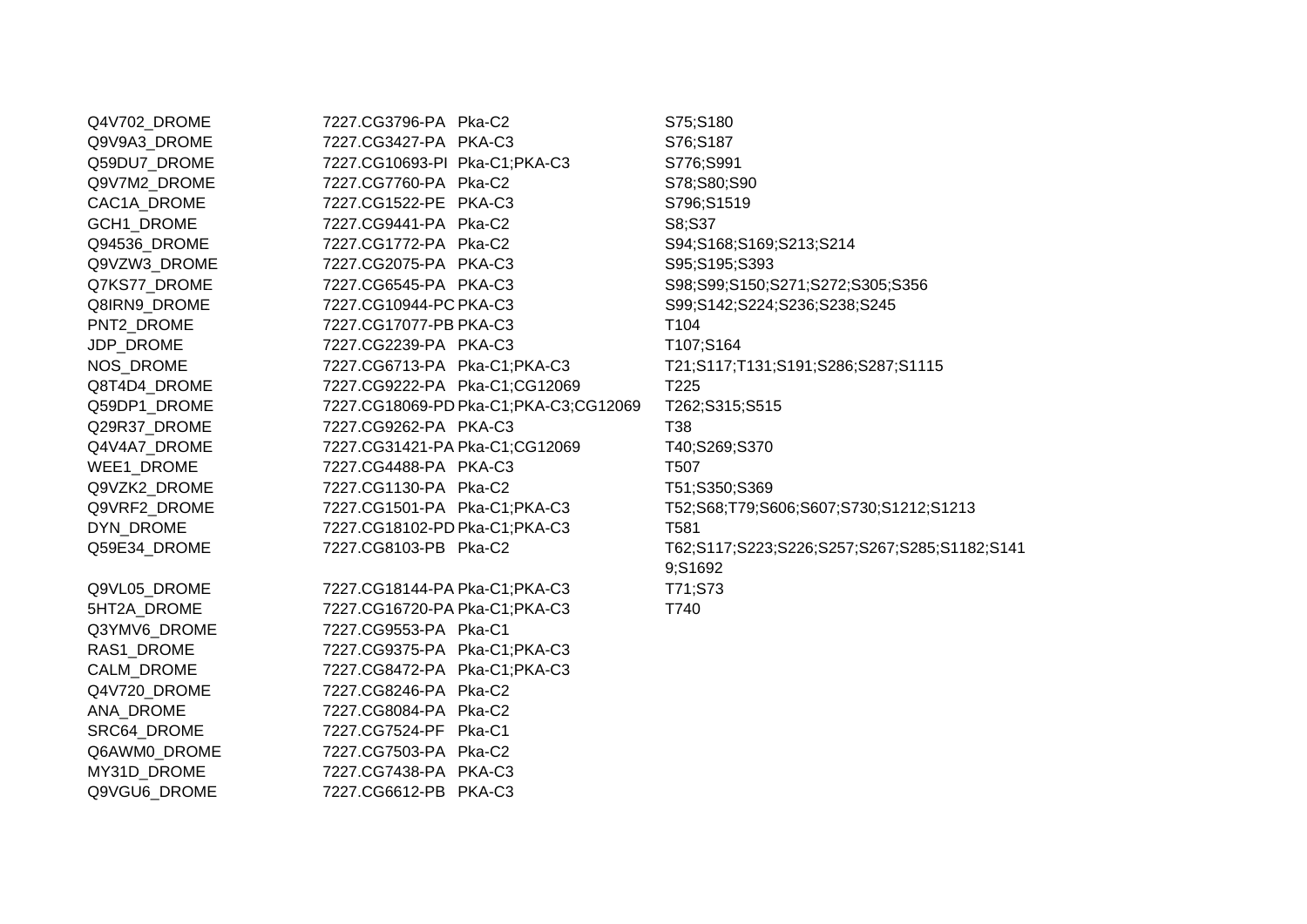| 7227.CG6518-PA PKA-C3          |
|--------------------------------|
| 7227.CG6433-PB PKA-C3          |
| 7227.CG5920-PA Pka-C2          |
| 7227.CG5803-PA Pka-C2          |
| 7227.CG5671-PD PKA-C3          |
| 7227.CG5490-PB Pka-C2          |
| 7227.CG5430-PA PKA-C3          |
| 7227.CG4760-PD PKA-C3          |
| 7227.CG4629-PB Pka-C1;CG12069  |
| 7227.CG4494-PA Pka-C2          |
| 7227.CG4274-PA PKA-C3          |
| 7227.CG4088-PA PKA-C3          |
| 7227.CG3839-PA Pka-C2          |
| 7227.CG3827-PA Pka-C2          |
| 7227.CG3665-PA Pka-C2          |
| 7227.CG33197-PB PKA-C3         |
| 7227.CG33088-PA PKA-C3         |
| 7227.CG3283-PA PKA-C3          |
| 7227.CG32443-PA Pka-C2         |
| 7227.CG30499-PA Pka-C1;PKA-C3  |
| 7227.CG2988-PA Pka-C2          |
| 7227.CG2374-PA PKA-C3          |
| 7227.CG2275-PA Pka-C1          |
| 7227.CG2047-PA Pka-C2          |
| 7227.CG1844-PA PKA-C3          |
| 7227.CG1799-PA PKA-C3          |
| 7227.CG17956-PA PKA-C3         |
| 7227.CG1776-PA Pka-C1;CG12069  |
| 7227.CG17725-PA PKA-C3         |
| 7227.CG15793-PA Pka-C1;CG12069 |
| 7227.CG15113-PA Pka-C1; PKA-C3 |
| 7227.CG1447-PC Pka-C2          |
| 7227.CG14305-PC CG12069        |
| 7227.CG1378-PA Pka-C2          |
|                                |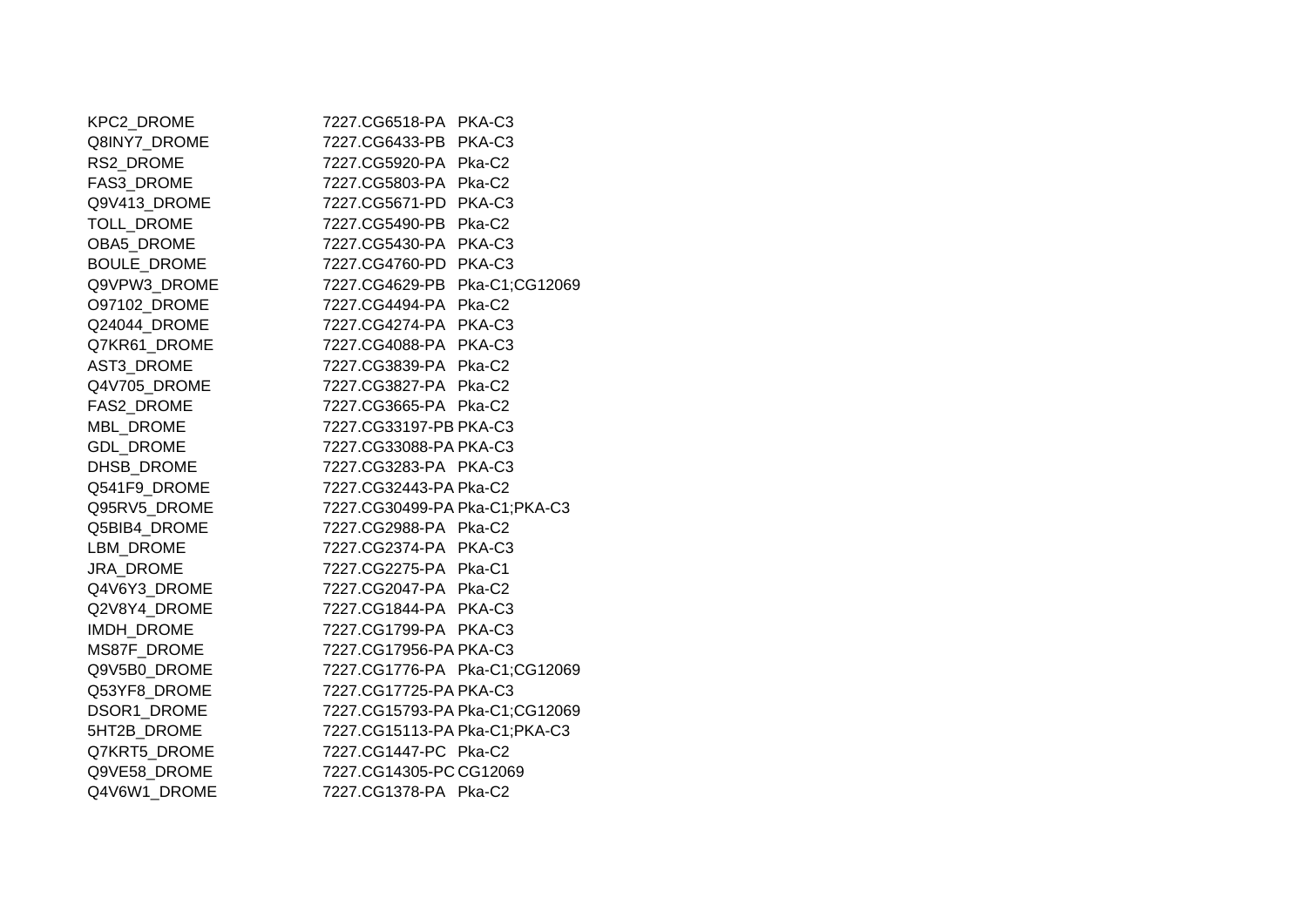| Q9V5F9_DROME | 7227.CG1362-PA CG12069         |
|--------------|--------------------------------|
| O16868 DROME | 7227.CG13396-PA Pka-C1         |
| VHL_DROME    | 7227.CG13221-PA PKA-C3         |
| LAB DROME    | 7227.CG1264-PA PKA-C3          |
| Q7PL59_DROME | 7227.CG12559-PB CG12069        |
| G6PD_DROME   | 7227.CG12529-PA PKA-C3         |
| SAN DROME    | 7227.CG12352-PA PKA-C3         |
| Q9V6L4 DROME | 7227.CG12251-PA Pka-C1         |
| GCM_DROME    | 7227.CG12245-PA Pka-C2         |
| AMN DROME    | 7227.CG11937-PA Pka-C1;PKA-C3  |
| 7UP2 DROME   | 7227.CG11502-PA Pka-C2         |
| Q9V380_DROME | 7227.CG11482-PA PKA-C3         |
| O46308 DROME | 7227.CG11420-PA Pka-C1;CG12069 |
| Q9V472_DROME | 7227.CG11354-PA Pka-C1         |
| Q960Y0_DROME | 7227.CG1133-PA Pka-C2          |
| CORT_DROME   | 7227.CG11330-PA PKA-C3         |
| Q9VP40 DROME | 7227.CG11308-PA PKA-C3         |
| Q9VRC6_DROME | 7227.CG11230-PA Pka-C2         |
| SO DROME     | 7227.CG11121-PA PKA-C3         |
| Q9V3E7_DROME | 7227.CG1101-PA PKA-C3          |
| Q9V3S4_DROME | 7227.CG10751-PA PKA-C3         |
| EMC_DROME    | 7227.CG1007-PA Pka-C2          |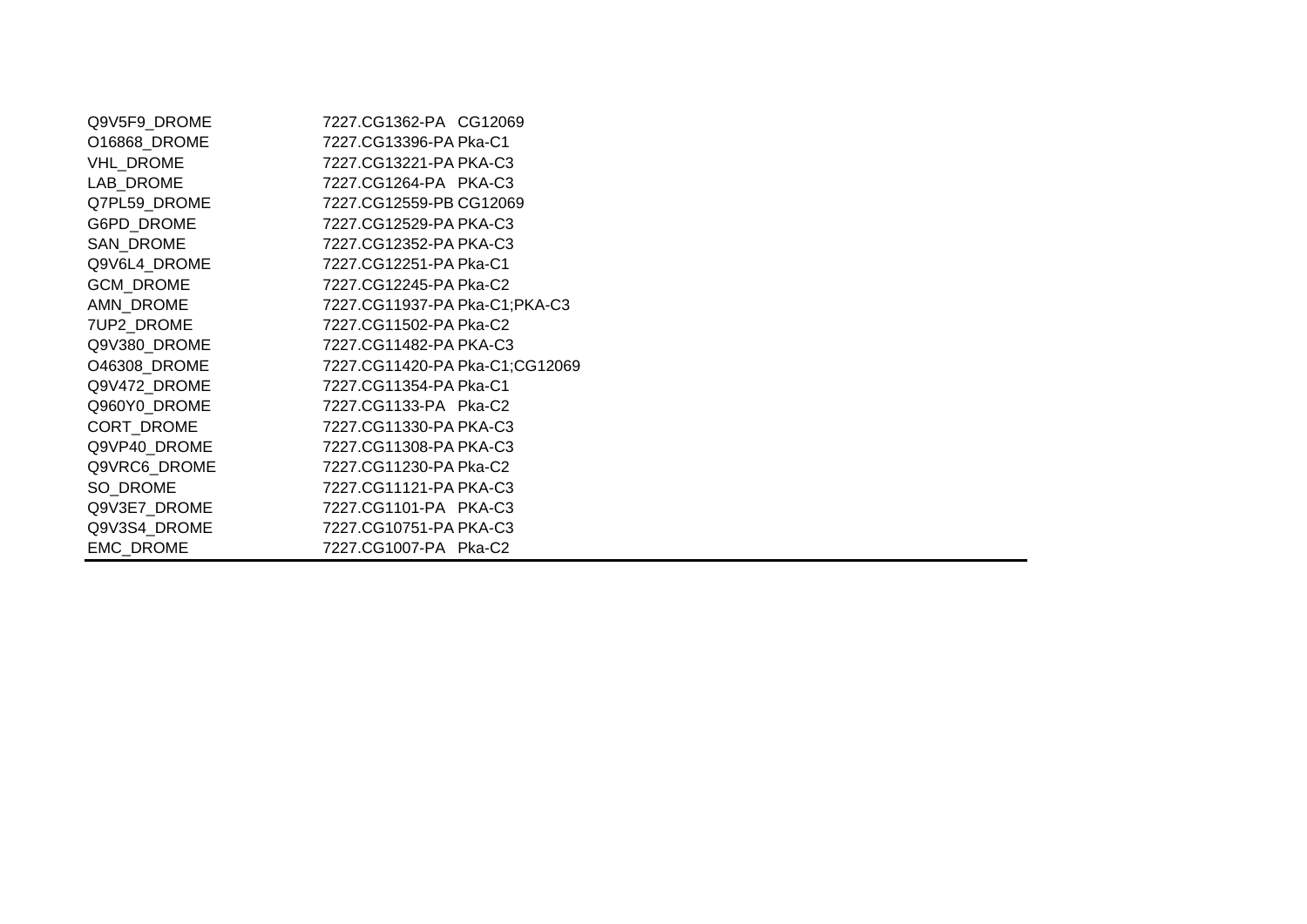**Supplementary Table 4** – Predicted PKA substrates *H. sapiens*. All experimentally verified PKA phosphorylation sites were marked in red.

| <b>UniProt (SRS)</b>          |        |     | Phospho Exp. PPI STRING PPI          | String PKA Exp. PKA GPS (PKA) |       |                                       |
|-------------------------------|--------|-----|--------------------------------------|-------------------------------|-------|---------------------------------------|
| Known PKA substrates in human |        |     |                                      |                               |       |                                       |
| PLM_HUMAN                     | O00168 | Yes | 9606.ENSP00000343314 PKACa           |                               | PKACa | <b>S88</b>                            |
| STK6 HUMAN                    | O14965 | Yes | 9606.ENSP00000321591 PKACa           |                               | PKACa | T288;S342                             |
| RGS14_HUMAN                   | O43566 | Yes | 9606.ENSP00000307477 PKACa           |                               | PKACa | S260;S288;T543                        |
| Q5VX33_HUMAN                  | O95477 | Yes | 9606.ENSP00000297693 PKACa           |                               | PKACa | S139;S1042;S1146;S1343;S1682;S2054    |
| HAND1_HUMAN                   | O96004 | Yes | 9606.ENSP00000231121 PKACa           |                               | PKACa | S98;T107;S109                         |
| Q6FG41 HUMAN                  | P01100 | Yes | 9606.ENSP00000306245 PKACa           |                               | PKACa | S18;S362                              |
| Q5TFI3 HUMAN                  | P03372 | Yes | 9606.ENSP00000206249 PKACa           |                               | PKACa | S236;S305;S518                        |
| VTNC_HUMAN                    | P04004 | Yes | 9606.ENSP00000226218 PKACa           |                               | PKACa | S397                                  |
| RAF1_HUMAN                    | P04049 | Yes | 9606.ENSP00000251849 PKACa;PKA PKACa |                               |       | S43;S220;S257;S259;S285;S621          |
|                               |        |     |                                      | Cg                            |       |                                       |
| Q3KQR8 HUMAN                  | P05114 | Yes | 9606.ENSP00000340927                 | PKACa                         | PKACa | S7:S21                                |
| TY3H_HUMAN                    | P07101 |     | 9606.ENSP00000325831 PKACa           |                               |       | S71;S183;S202;S349                    |
| Q6GMT4_HUMAN                  | P07550 |     | 9606.ENSP00000305372 PKACb;PKA       |                               |       | S262; <b>S346</b>                     |
|                               |        |     |                                      | Cg                            |       |                                       |
| Q5U0S4_HUMAN                  | P08034 | Yes | 9606.ENSP00000338947 PKACa           |                               | PKACa | S225;S233                             |
| TAU_HUMAN                     | P10636 |     | 9606.ENSP00000262410 PKACa           |                               |       | S170;S379;S399;S530;S725              |
| GTR2_HUMAN                    | P11168 | Yes | 9606.ENSP00000323568 PKACa           |                               | PKACa | S503                                  |
| <b>SRC HUMAN</b>              | P12931 | Yes | 9606.ENSP00000353950 PKACa           |                               | PKACa | S16;S160                              |
| Q14422 HUMAN                  | P13224 | Yes |                                      |                               | PKACa | S191                                  |
| Q2I102_HUMAN                  | P13569 | Yes |                                      |                               | PKACa | S10;S422;S557;S660;S686;S700;S712;S73 |
|                               |        |     |                                      |                               |       | 7;S768;T787;T788;S795;S813;S902;S1456 |
| ITA4_HUMAN                    | P13612 | Yes | 9606.ENSP00000233573 PKACa           |                               | PKACa | S1027                                 |
| PLSL HUMAN                    | P13796 | Yes |                                      |                               | PKACa | <b>S5:S537</b>                        |
| KAP2_HUMAN                    | P13861 | Yes | 9606.ENSP00000296446                 | PKACa;PKA PRKX                |       | S98;S349                              |
|                               |        |     |                                      | Cb;PKACg;P                    |       |                                       |
|                               |        |     |                                      | RKX;PRKY                      |       |                                       |
| <b>SUIS HUMAN</b>             | P14410 | Yes | 9606.ENSP00000264382                 | PKACa                         | PKACa | S1079;S1080                           |
| Q3MIN6 HUMAN                  | P15056 | Yes | 9606.ENSP00000288602 PKACa           |                               | PKACa | S363;S365;S428;S429;S430;S446;S729    |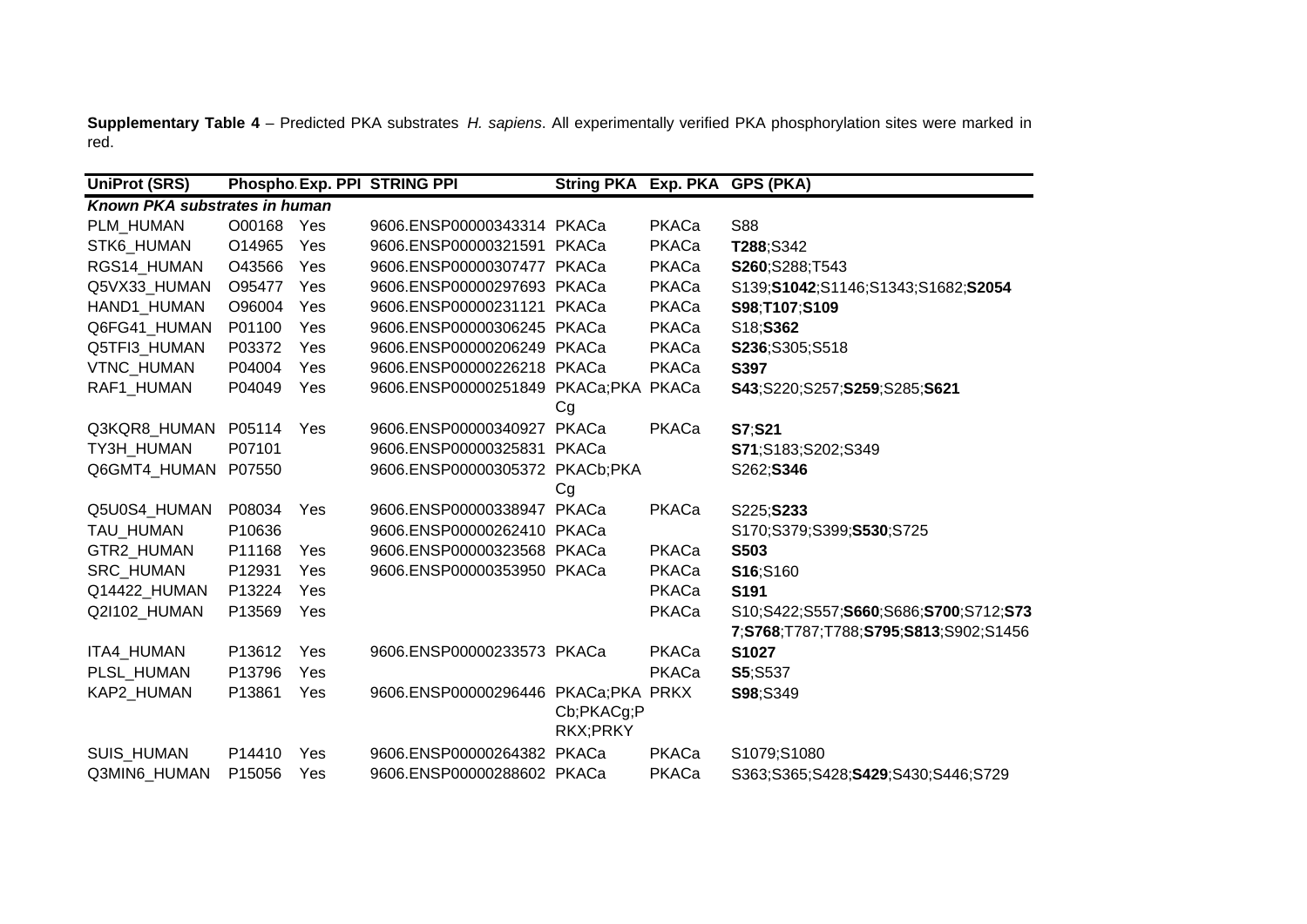| DESP_HUMAN                 | P15924           |            | 9606.ENSP00000211979 PKACa           |                          |                | S165;S911;S1127;S1546;S1585;S1604;S1<br>629;S1658;S1708;S1888;S2209;S2551;S2<br>589;S2608;S2708;S2829;S2833;S2837;S2<br>841; S2849                                                                                            |
|----------------------------|------------------|------------|--------------------------------------|--------------------------|----------------|-------------------------------------------------------------------------------------------------------------------------------------------------------------------------------------------------------------------------------|
| Q5U0J5_HUMAN               | P16220           |            | 9606.ENSP00000236996 PKACa;PKA       | Cb;PKACg;P<br><b>RKX</b> |                | S133                                                                                                                                                                                                                          |
| Q96CE4 HUMAN               | P16949           | Yes        | 9606.ENSP00000236291 PKACa;PKA PKACa | Cb;PKACg                 |                | S16;S63                                                                                                                                                                                                                       |
| CAN2_HUMAN                 | P17655           |            | 9606.ENSP00000295006 PKACb;PKA       | Cg                       |                | S368                                                                                                                                                                                                                          |
| Q3KPG8_HUMAN               | P17752           | Yes        | 9606.ENSP00000343550 PKACa           |                          | PKACa          | <b>S58</b>                                                                                                                                                                                                                    |
| Q6FGX2_HUMAN               | P19429           |            | 9606.ENSP00000341838 PKACa           |                          |                | S23;S24;S39                                                                                                                                                                                                                   |
| WT1 HUMAN                  | P19544           |            | 9606.ENSP00000331327 PKACa           |                          |                | S315;S365;S393                                                                                                                                                                                                                |
| NFKB1 HUMAN                | P19838           | Yes        | 9606.ENSP00000226574 PKACa           |                          | PKACa          | S337;S937                                                                                                                                                                                                                     |
| AT2B1 HUMAN                | P20020           | Yes        | 9606.ENSP00000352054 PKACa           |                          | PKACa          | S584;S1139;S1178;S1215                                                                                                                                                                                                        |
| Q4LE70 HUMAN               | P25054           | Yes        | 9606.ENSP00000257430 PKACa           |                          | PKACa          | S104;S248;T307;S378;S842;S927;S928;S9<br>62;S1070;S1074;S1278;S1391;S1467;S16<br>12;S1756;S1863;S2027;S2028;S2131;S22<br>09;S2241;S2242;S2292;S2306;S2309;S23<br>51;S2352;S2376;S2398;S2422;S2423;S25<br>71;S2795;S2796;S2820 |
| ARBK1_HUMAN                | P25098           | Yes        |                                      |                          | PKACa          | <b>S685</b>                                                                                                                                                                                                                   |
| Q5R352_HUMAN               | P26678           | Yes        | 9606.ENSP00000350132 PKACa;PKA PKACa | Cb;PKACg;P<br>RKX;PRKY   |                | <b>S16</b>                                                                                                                                                                                                                    |
| NOS1_HUMAN                 | P29475           | Yes        | 9606.ENSP00000337459 PKACa           |                          | PKACa          | S195;S418;S627;S852;S998                                                                                                                                                                                                      |
| MIP_HUMAN                  | P30301           | Yes        | 9606.ENSP00000257979 PKACa           |                          | PKACa          | <b>S229</b>                                                                                                                                                                                                                   |
| Q6DHZ2_HUMAN               | P31323           |            | 9606.ENSP00000265717 PKACa;PKA       | Cb;PKACg                 |                | S114;S364                                                                                                                                                                                                                     |
| Q5TCX5_HUMAN               | P32927           |            | 9606.ENSP00000262825 PKACa;PKA       | Cb;PKACg                 |                | S659                                                                                                                                                                                                                          |
| C2TA HUMAN<br>Q5SXQ0 HUMAN | P33076<br>P35236 | Yes<br>Yes | 9606.ENSP00000316328 PKACa           |                          | PKACa<br>PKACa | S374;S375;S942;S943;S944<br>S149;S351                                                                                                                                                                                         |
|                            |                  |            |                                      |                          |                |                                                                                                                                                                                                                               |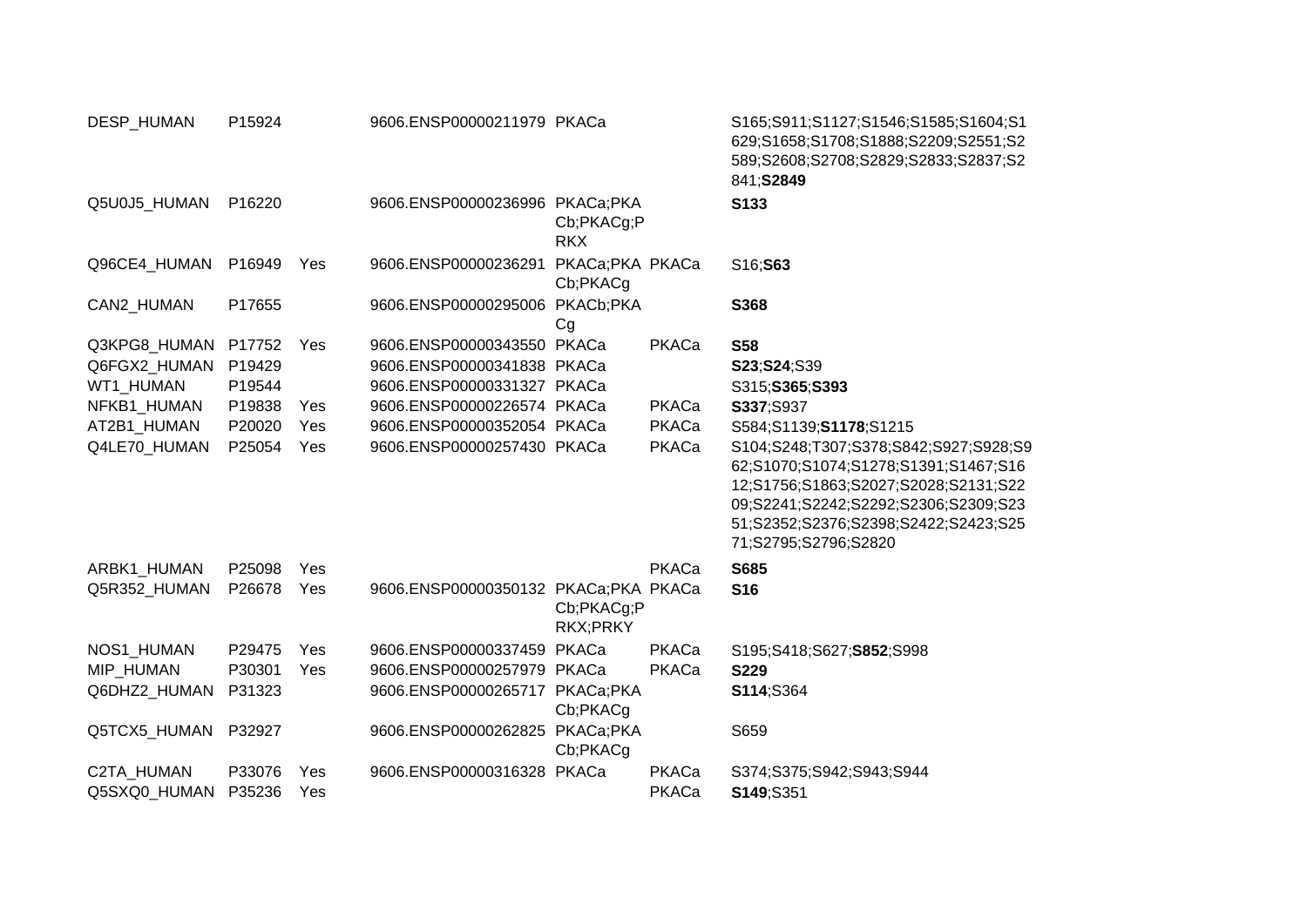| ADDA_HUMAN        | P35611 |     | 9606.ENSP00000264758 PKACa           |                                           |       | S59;S481                                           |
|-------------------|--------|-----|--------------------------------------|-------------------------------------------|-------|----------------------------------------------------|
| ADDB_HUMAN        | P35612 | Yes | 9606.ENSP00000264436 PKACa           |                                           | PKACa | S531                                               |
| RGP2_HUMAN        | P47736 | Yes |                                      |                                           | PKACa | S439;S441;S498;S499;S515;S569;S570                 |
| GRIA4_HUMAN       | P48058 | Yes | 9606.ENSP00000282499 PKACa           |                                           | PKACa | S862;S892                                          |
| PSN1_HUMAN        | P49768 |     | 9606.ENSP00000326366 PKACa;PKA       | Cb;PKACg;P<br>RKX;PRKY                    |       | S310;S324                                          |
| GSK3A_HUMAN       | P49840 | Yes | 9606.ENSP00000222330 PKACa           |                                           | PKACa | <b>S21</b>                                         |
| Q6FI27 HUMAN      | P49841 | Yes | 9606.ENSP00000324806 PKACa;PKA PKACa | Cb;PKACg;P<br>RKX;PRKY                    |       | S <sub>9</sub>                                     |
| VASP_HUMAN        | P50552 | Yes | 9606.ENSP00000245932 PKACa           |                                           | PKACa | S156;S238;T277;S321                                |
| Q96CV8_HUMAN      | P52888 | Yes | 9606.ENSP00000304467 PKACa           |                                           | PKACa | <b>S98</b>                                         |
| ACLY_HUMAN        | P53396 | Yes | 9606.ENSP00000253792 PKACa           |                                           | PKACa | S455                                               |
| GMFB_HUMAN        | P60983 | Yes | 9606.ENSP00000350757 PKACa           |                                           | PKACa | <b>T26</b>                                         |
| Q5TZR4 HUMAN      | P61224 | Yes | 9606.ENSP00000250559 PKACa;PKA PKACa | Cb;PKACg;P<br>RKX;PRKY                    |       | S179                                               |
| Q32P43_HUMAN      | P63104 |     | 9606.ENSP00000297569 PKACa           |                                           |       | <b>S58</b>                                         |
| ACCN2_HUMAN       | P78348 | Yes | 9606.ENSP00000228468 PKACa           |                                           | PKACa | S40;S479                                           |
| PCTK1 HUMAN       | Q00536 | Yes | 9606.ENSP00000352776 PKACa           |                                           | PKACa | S12;S110;S119;S153;S213;S312;S475;S48<br>$\Omega$  |
| PTN12_HUMAN       | Q05209 | Yes | 9606.ENSP00000248594 PKACa           |                                           | PKACa | S39;S275;S410                                      |
| <b>LIPS HUMAN</b> | Q05469 | Yes | 9606.ENSP00000244289                 | PKACa;PKA PKACa<br>Cb;PKACg;P<br>RKX;PRKY |       | S170;S853;S855;S951                                |
| Q5VTH7_HUMAN      | Q07343 |     | 9606.ENSP00000332116                 | PKACa                                     |       | S60; S133; S154; S243                              |
| LRP1_HUMAN        | Q07954 | Yes | 9606.ENSP00000243077 PKACa           |                                           | PKACa | S2124;T2277;S2950;S4520                            |
| DEMA_HUMAN        | Q08495 | Yes | 9606.ENSP00000265800 PKACa           |                                           | PKACa | S85;S152;S211;T267;S372                            |
| CETN1_HUMAN       | Q12798 | Yes | 9606.ENSP00000319052 PKACa           |                                           | PKACa | S <sub>9</sub>                                     |
| KCNH2_HUMAN       | Q12809 | Yes | 9606.ENSP00000262186 PKACa           |                                           | PKACa | S179;S272;S275;S283;S284;S304;S890;T8<br>95; S1137 |
| Q5TIF3_HUMAN      | Q12972 |     | 9606.ENSP00000311677 PKACa           |                                           |       | S178;S199                                          |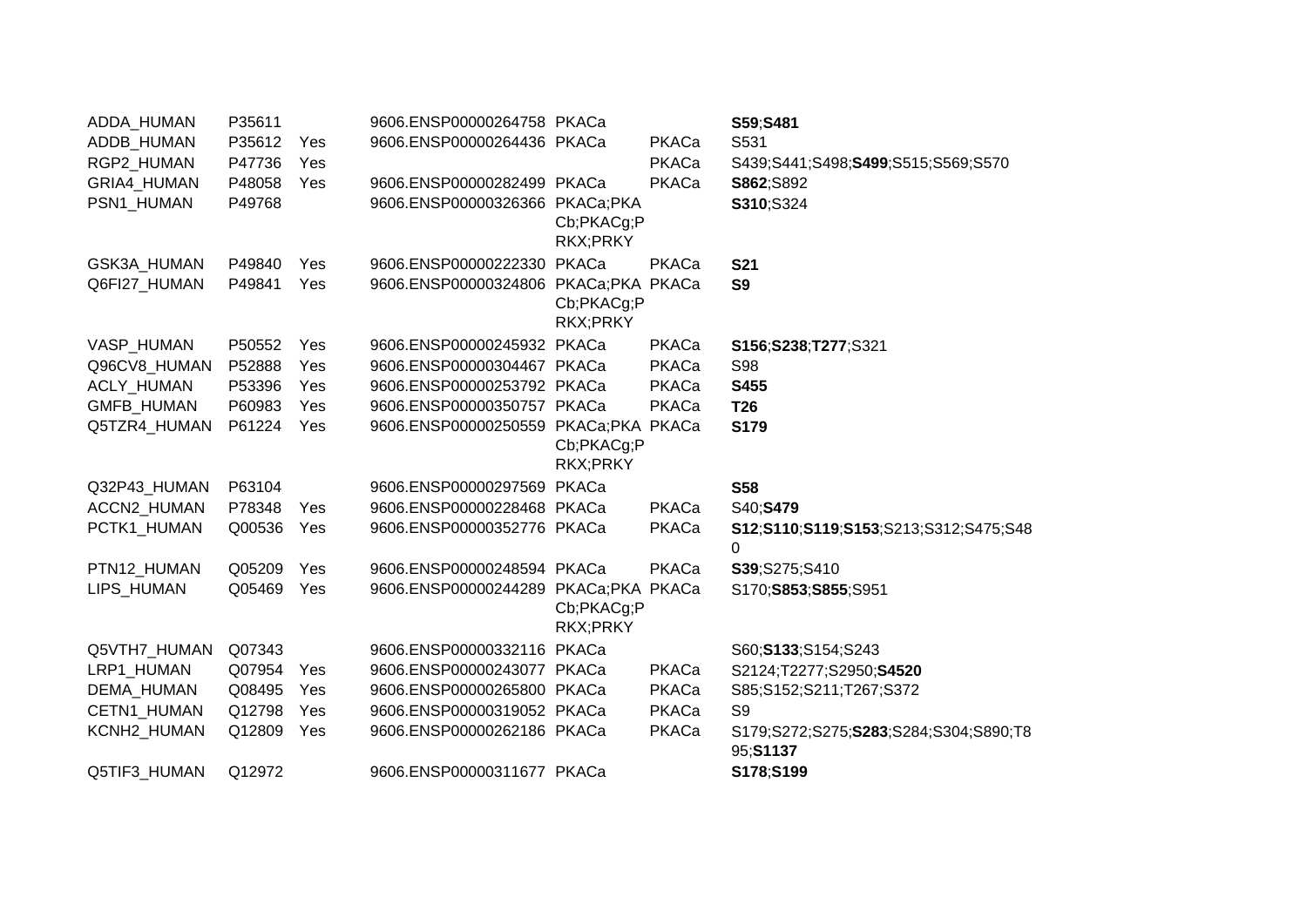| Q6SEI4_HUMAN | Q13370     | Yes | 9606.ENSP00000282096 PKACa;PKA PKACa | Cb;PKACg;P<br>RKX;PRKY |       | S279;S280;S295;S296;S318;S432;S442;S4<br>93;S494;S495;S1053                                                                         |
|--------------|------------|-----|--------------------------------------|------------------------|-------|-------------------------------------------------------------------------------------------------------------------------------------|
| GNA13_HUMAN  | Q14344     | Yes | 9606.ENSP00000239138 PKACa           |                        | PKACa | S31;T203                                                                                                                            |
| Q5VV70 HUMAN | Q14978     | Yes | 9606.ENSP00000348587 PKACa           |                        | PKACa | S83;S124;S216;S264;S265;S469;S470;S48<br>6;S622;S681                                                                                |
| Q562F4 HUMAN | Q16613     | Yes | 9606.ENSP00000250615 PKACa           |                        | PKACa | <b>T31</b>                                                                                                                          |
| RYR2_HUMAN   | Q92736     | Yes | 9606.ENSP00000353174 PKACa           |                        | PKACa | S139;S742;S2056;S2568;S2694;S2808;S3<br>153;S4260;S4538;S4539;S4692                                                                 |
| SYN2_HUMAN   | Q92777     | Yes |                                      |                        | PKACa | S10;S330;S575                                                                                                                       |
| Q6FH21 HUMAN | Q92934     | Yes | 9606.ENSP00000309103 PKACa;PKA       | Cb;PKACg               | PKACa | S75;S97;S118;S145;S164                                                                                                              |
| CUL5 HUMAN   | Q93034     | Yes | 9606.ENSP00000299351                 | PKACa                  | PKACa | S34;S730                                                                                                                            |
| Q96GN0_HUMAN | Q96GN0     |     | 9606.ENSP00000278155 PKACa           |                        |       | S176                                                                                                                                |
| Q96P79 HUMAN | Q96P79     |     | 9606.ENSP00000354718                 | PKACb;PKA<br>Cg        |       | S51;S331;S332;S577;S699;S1226;S1363;S<br>1437;S1486;S1554;S1565;S1606;S1761;S<br>1899;S2067;S2134;S2502;S2522;S2567;S<br>2580;S2737 |
| NEB2 HUMAN   | Q96SB3 Yes |     | 9606.ENSP00000320510 PKACa           |                        | PKACa | S100:S754                                                                                                                           |
| Q5BKZ6_HUMAN | Q99759     | Yes |                                      |                        | PKACa | S112;S166;S194;S246;S316;S612                                                                                                       |
| HDAC8 HUMAN  | Q9BY41     | Yes | 9606.ENSP00000354431 PKACa           |                        | PKACa | <b>S39;S83</b>                                                                                                                      |
| Q5T5B3_HUMAN | Q9Y6E0     |     | 9606.ENSP00000261573 PRKX;PRKY       |                        |       | T18;S434                                                                                                                            |
| S4A4 HUMAN   | Q9Y6R1     | Yes | 9606.ENSP00000264485 PKACa           |                        | PKACa | S177;T254;S1026                                                                                                                     |
| TNR16_HUMAN  | P08138     |     | 9606.ENSP00000172229 PKACa;PKA       | Cb                     |       |                                                                                                                                     |
| Q6FI00_HUMAN | P24385     | Yes | 9606.ENSP00000227507 PKACa           |                        | PKACa |                                                                                                                                     |
| Q9BUQ0 HUMAN | P26599     | Yes | 9606.ENSP00000349428 PKACa           |                        | PKACa |                                                                                                                                     |
| Q3MIJ6_HUMAN | P32245     | Yes | 9606.ENSP00000299766 PKACa           |                        | PKACa |                                                                                                                                     |
| Q2NKM6_HUMAN | P42261     |     | 9606.ENSP00000285900 PKACa;PKA       | Cb;PKACg;P<br>RKX;PRKY |       |                                                                                                                                     |
| Q5U024_HUMAN | P61586     | Yes | 9606.ENSP00000354222                 | PKACa                  | PKACa |                                                                                                                                     |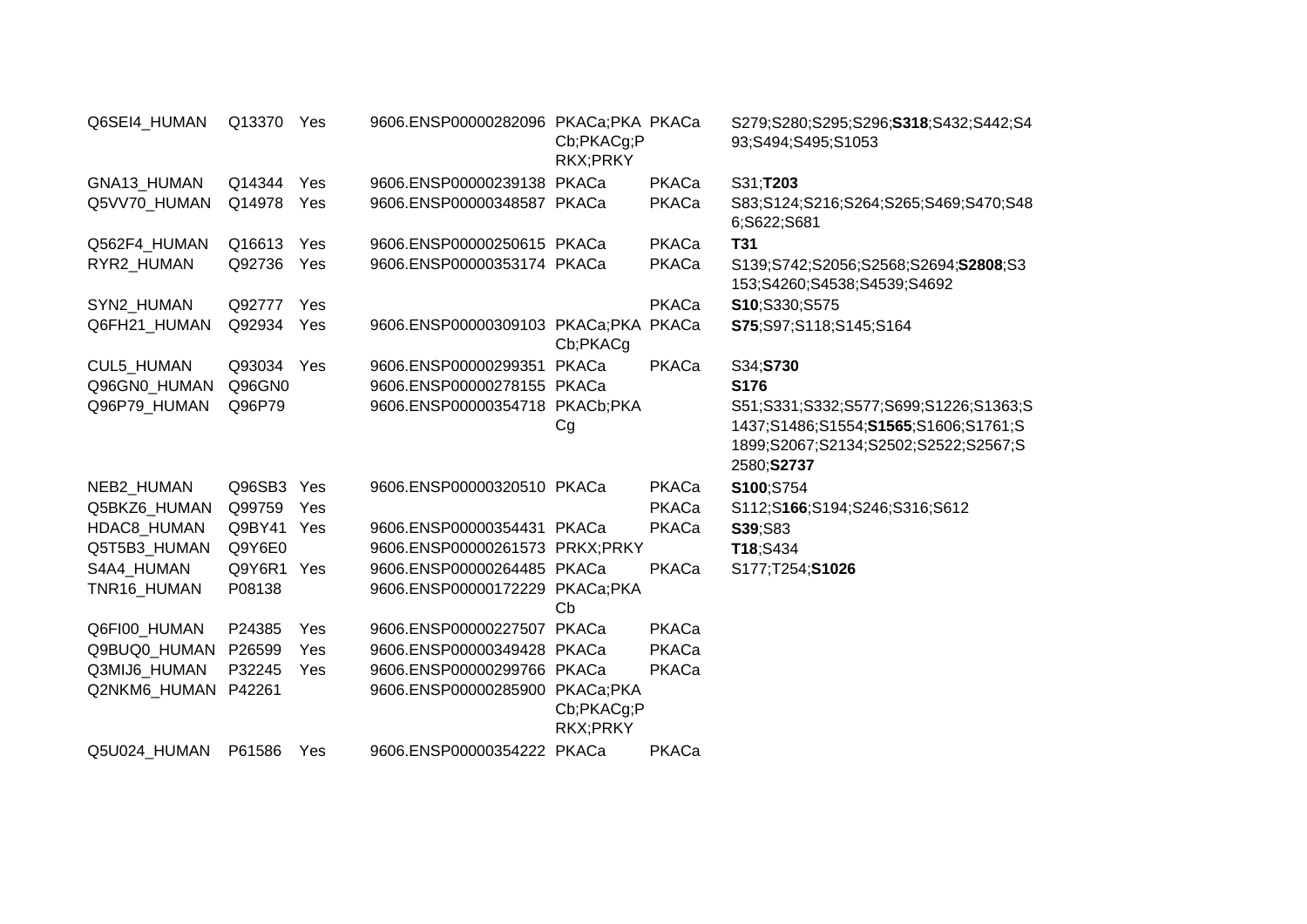| Q5QPH6_HUMAN P62834 Yes                  |            | 9606.ENSP00000235108 PKACa;PKA PKACa | Cb;PKACg;P<br>RKX;PRKY                                   |                       |                                                                                                              |
|------------------------------------------|------------|--------------------------------------|----------------------------------------------------------|-----------------------|--------------------------------------------------------------------------------------------------------------|
| Q4W5A1_HUMAN Q14103                      |            | 9606.ENSP00000313199 PKACa           |                                                          |                       |                                                                                                              |
| <b>Predicted PKA substrates in human</b> |            |                                      |                                                          |                       |                                                                                                              |
| ABHD5_HUMAN                              |            | 9606.ENSP00000013894 PKACa;PKA       | Cb;PKACg                                                 |                       | S237                                                                                                         |
| ADCY1 HUMAN                              |            |                                      | 9606.ENSP00000297323 PKACa;PKA<br>Cb;PKACg;P<br>RKX;PRKY |                       | S550;S551;S943                                                                                               |
| ADCY2_HUMAN                              |            | 9606.ENSP00000264672 PKACa;PKA       | Cb;PKACg;P<br>RKX;PRKY                                   |                       | S515;S544;S1085                                                                                              |
| ADCY6_HUMAN                              |            | 9606.ENSP00000311405 PKACa;PKA       | Cb;PKACg;P<br>RKX;PRKY                                   |                       | T33;S576;S732                                                                                                |
| ADCY7 HUMAN                              |            | 9606.ENSP00000254235 PKACa;PKA       | Cb;PKACg;P<br>RKX;PRKY                                   |                       | S505                                                                                                         |
| ADCY8_HUMAN                              |            | 9606.ENSP00000286355 PKACa;PKA       | Cb;PKACg;P<br>RKX;PRKY                                   |                       | S31;S181;T236;S614                                                                                           |
| ADCY9 HUMAN                              |            | 9606.ENSP00000294016 PKACa;PKA       | Cb;PKACg;P<br>RKX;PRKY                                   |                       | S38;S373;S374;S922                                                                                           |
| AKAP9 HUMAN                              |            | 9606.ENSP00000339128 PKACb;PKA       | Cg                                                       |                       | T54;S55;S402;S403;S972;S1654;S1679;S1<br>694;S1773;S1777;S2252;S2383;S2451;S2<br>710;S2860;T3111;S3317;S3460 |
| AKP8L HUMAN<br>AP2A1_HUMAN               | Yes<br>Yes | 9606.ENSP00000263378 PKACa           |                                                          | PKACa<br><b>PKACb</b> | S522<br>S611                                                                                                 |
| BCA3_HUMAN                               | Yes        | 9606.ENSP00000310459 PKACa           |                                                          | PKACa                 | T143;S144                                                                                                    |
| CAC1C_HUMAN                              |            | 9606.ENSP00000266376 PKACa           |                                                          |                       | S465;S498;T688;S1645;S1879;S1904;S19<br>75;S1981                                                             |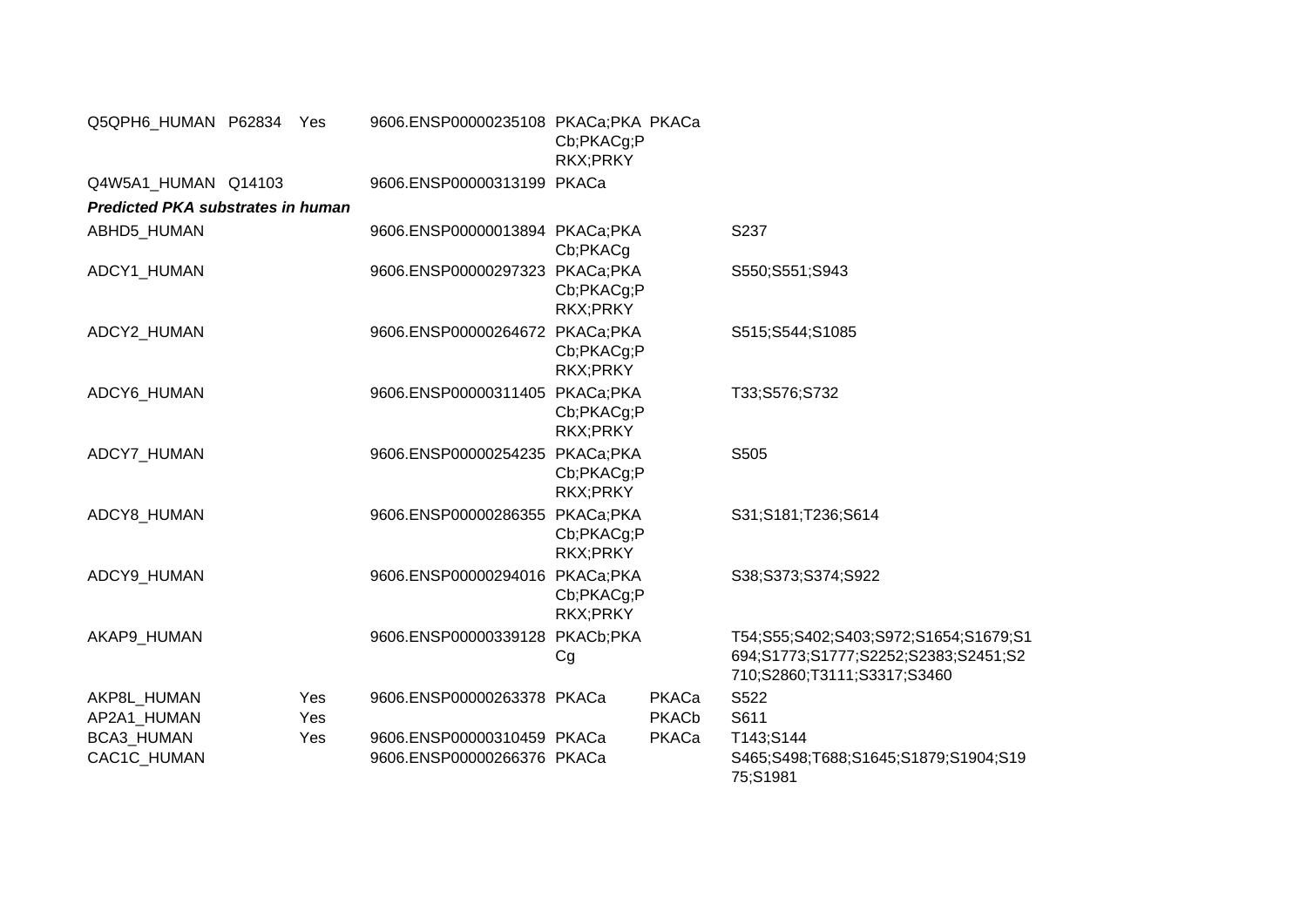| CCNB1_HUMAN              |     | 9606.ENSP00000256442 PKACb;PKA                         | Cg                     |             | S310                                                               |
|--------------------------|-----|--------------------------------------------------------|------------------------|-------------|--------------------------------------------------------------------|
| CDC2_HUMAN               |     | 9606.ENSP00000306043 PKACb                             |                        |             | S53                                                                |
| CDK2 HUMAN               |     | 9606.ENSP00000266970 PRKX                              |                        |             | S53;S276                                                           |
| CDK5_HUMAN               |     | 9606.ENSP00000297518 PKACg                             |                        |             | S276                                                               |
| CDKL2 HUMAN              |     | 9606.ENSP00000306340 PKACa;PRK                         | X                      |             | S312;S373;S409                                                     |
|                          |     |                                                        |                        |             |                                                                    |
| CDY1_HUMAN<br>CDY2_HUMAN |     | 9606.ENSP00000302968 PRKY<br>9606.ENSP00000250838 PRKY |                        |             | T59;T82;S83;T452                                                   |
|                          |     |                                                        |                        | <b>PRKX</b> | T59;T82;S83;T453<br>S136                                           |
| CMGA_HUMAN               | Yes |                                                        |                        |             |                                                                    |
| CND1_HUMAN               |     | 9606.ENSP00000325017 PKACb;PKA                         | Cg                     |             | T466;S829;S907;S1320;T1346;S1357                                   |
| CNR1_HUMAN               |     | 9606.ENSP00000306843 PKACa                             |                        |             | S185                                                               |
| CPNS1 HUMAN              |     | 9606.ENSP00000246533 PKACb;PKA                         | Cg                     |             | S218                                                               |
| CSF1R_HUMAN              |     | 9606.ENSP00000286301 PRKX                              |                        |             | S713;S730                                                          |
| CTNB1_HUMAN              |     | 9606.ENSP00000344456 PKACa;PKA                         | Cb;PKACg;P<br>RKX;PRKY |             | S389;S552;S675                                                     |
| CXA5_HUMAN               | Yes | 9606.ENSP00000271348 PKACa                             |                        | PKACa       | S344                                                               |
| DDX3Y HUMAN              |     | 9606.ENSP00000353284 PRKY                              |                        |             | S288;S586;S604;S617;S618                                           |
| DLG4_HUMAN               |     | 9606.ENSP00000293813 PKACg                             |                        |             | S295;S371;S519                                                     |
| DNJC5 HUMAN              | Yes |                                                        |                        | PKACa       | S8;S10                                                             |
| EF2K_HUMAN               | Yes | 9606.ENSP00000263026 PKACa                             |                        | PKACa       | S70;S435                                                           |
| EGFR_HUMAN               |     | 9606.ENSP00000275493 PKACa                             |                        |             | T678                                                               |
| EVL_HUMAN                |     | 9606.ENSP00000347624 PKACa                             |                        |             | S152;S158;S259;S331;S345                                           |
| GCR_HUMAN                | Yes | 9606.ENSP00000231509 PKACa                             |                        | PKACa       | S134;S617                                                          |
| GFAP_HUMAN               | Yes | 9606.ENSP00000253408 PKACa                             |                        | PKACa       | T7;S38;S68;S393                                                    |
| GLI1_HUMAN               |     | 9606.ENSP00000228682 PKACa;PKA                         | Cb;PKACg;P<br>RKX;PRKY |             | S84;S408;S543;S544;S545;S559;S560;S64<br>0;S982                    |
| GLI2_HUMAN               |     | 9606.ENSP00000344473 PKACa;PKA                         | Cb;PKACg;P<br>RKX;PRKY |             | S29;S30;S480;S481;S496;S507;S508;S538<br>;S539;S584;S613;S642;S702 |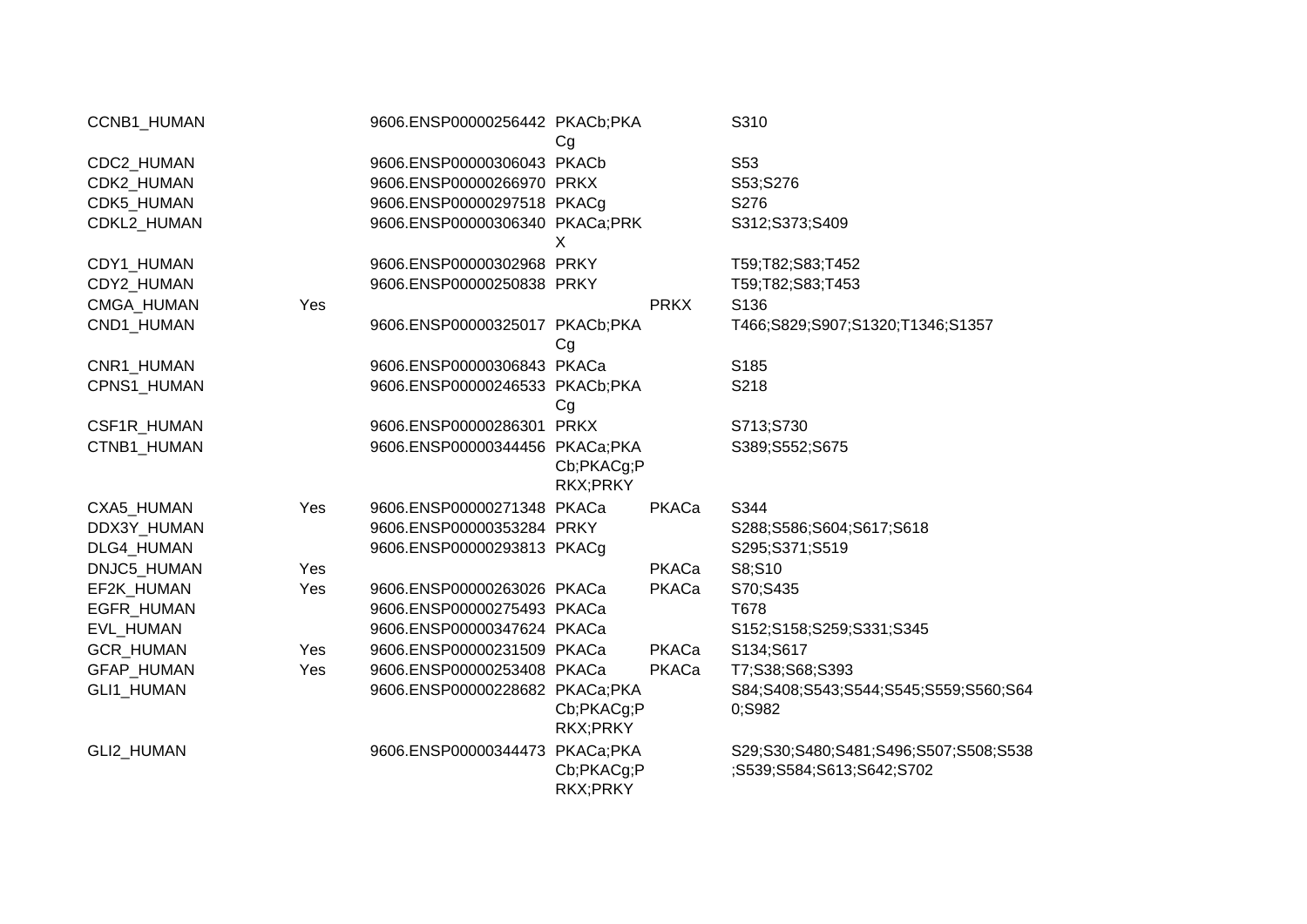| GLI3_HUMAN         |     | 9606.ENSP00000342226 PKACa;PKA               | Cb;PKACg;P<br>RKX;PRKY    |       | S84;T293;S295;S327;S328;S369;S849;S85<br>0;S865;S876;S877;S906;S907;S952;S980;<br>S1006;S1026 |
|--------------------|-----|----------------------------------------------|---------------------------|-------|-----------------------------------------------------------------------------------------------|
| GNRP_HUMAN         | Yes | 9606.ENSP00000261752 PKACa                   |                           | PKACa | S34;S462;S738;S836;S929                                                                       |
| GTR4 HUMAN         |     | 9606.ENSP00000320935 PKACa;PKA               | Cb                        |       | S243                                                                                          |
| GYS1_HUMAN         | Yes | 9606.ENSP00000317904 PKACa                   |                           | PKACa | S8;S698;S710                                                                                  |
| H2A3 HUMAN         | Yes |                                              |                           | PKACa | S <sub>19</sub>                                                                               |
| HAND2_HUMAN        | Yes | 9606.ENSP00000352565 PKACa                   |                           | PKACa | T103;T112;S114                                                                                |
| HGF_HUMAN          |     | 9606.ENSP00000222390 PRKX                    |                           |       | T38                                                                                           |
| HMDH_HUMAN         | Yes | 9606.ENSP00000287936 PKACa                   |                           | PKACa | S138;S504                                                                                     |
| HMGN2_HUMAN        |     | 9606.ENSP00000347963 PKACa                   |                           |       | S24                                                                                           |
| IL9R HUMAN         |     | 9606.ENSP00000244174 PRKY                    |                           |       | S432;S433                                                                                     |
| INAR1_HUMAN        | Yes | 9606.ENSP00000270139 PKACa                   |                           | PKACa | S528                                                                                          |
| INVS_HUMAN         |     | 9606.ENSP00000262457 PRKX;PRKY               |                           |       | S637;S957;S1030                                                                               |
| <b>IP3KA HUMAN</b> | Yes | 9606.ENSP00000260386 PKACa                   |                           | PKACa | S121;S212                                                                                     |
| IP3KB_HUMAN        | Yes | 9606.ENSP00000272117 PKACa                   |                           | PKACa | S184;S280;S599;S764                                                                           |
| IPKA_HUMAN         | Yes | 9606.ENSP00000336552 PKACa;PKA PKACa;PR S59  | Cb;PRKX;P<br><b>RKY</b>   | KX.   |                                                                                               |
| IQGA1_HUMAN        | Yes | 9606.ENSP00000268182 PKACa                   |                           | PKACa | S360                                                                                          |
| <b>ISK5 HUMAN</b>  | Yes |                                              |                           | PKACa | S270;S357;S427                                                                                |
| ITB7_HUMAN         |     | 9606.ENSP00000267082 PKACb                   |                           |       | S250                                                                                          |
| ITPR1_HUMAN        | Yes | 9606.ENSP00000349597 PKACa                   |                           | PKACa | S271;S472;S712;S1177;S1541;S1598;S17<br>64;S2565;S2690                                        |
| ITPR2_HUMAN        | Yes | 9606.ENSP00000242737 PKACa                   |                           | PKACa | S150;S271;S1532;S2508;S2633                                                                   |
| JAD1D_HUMAN        |     | 9606.ENSP00000322408 PRKY                    |                           |       | S780                                                                                          |
| KAP0_HUMAN         | Yes | 9606.ENSP00000226090 PKACa;PKA PKACa;PR S307 | Cb;PKACg;P KX<br>RKX;PRKY |       |                                                                                               |
| KCNB1_HUMAN        |     | 9606.ENSP00000289405 PKACa;PKA               | Cb;PKACg;P<br>RKX;PRKY    |       | S444;S496;S518;S519;S700                                                                      |
| KIF17_HUMAN        |     | 9606.ENSP00000318133 PKACq                   |                           |       | S248;T460;S720;S922;S959;S969;S1020                                                           |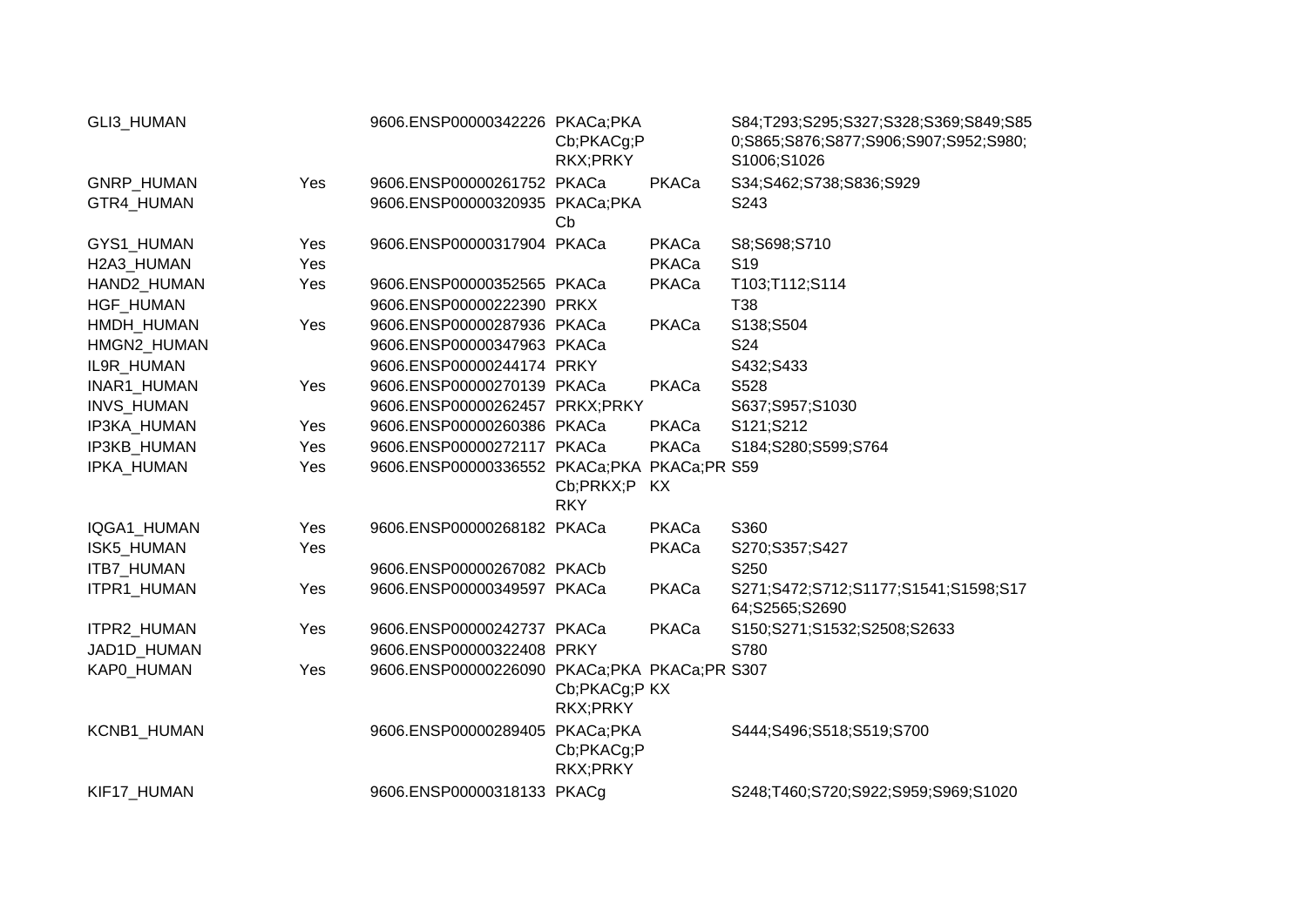| KPB1_HUMAN        | Yes | 9606.ENSP00000262840 PKACa     |                                     | PKACa | S5;S250;S431;T866;S1018                                                  |
|-------------------|-----|--------------------------------|-------------------------------------|-------|--------------------------------------------------------------------------|
| LPXN_HUMAN        |     | 9606.ENSP00000263845 PKACb     |                                     |       | S88;S127;T327                                                            |
| MAP2 HUMAN        |     | 9606.ENSP00000352460 PKACa     |                                     |       | S532;S821;S833;T1068;S1324;S1421;T15<br>06;T1507;S1540;T1577;S1787;S1795 |
| MBP_HUMAN         |     | 9606.ENSP00000348273 PKACa     |                                     |       | S16;S40;S141;S190                                                        |
| MEP1B_HUMAN       | Yes | 9606.ENSP00000269202 PKACa     |                                     | PKACa | S289;S408;S513;S648;S687                                                 |
| MGR3_HUMAN        |     | 9606.ENSP00000355316 PKACb;PKA | Cg                                  |       | T718;S845                                                                |
| MK03_HUMAN        |     | 9606.ENSP00000263025           | PKACa;PKA<br>Cb;PKACg;P<br>RKX;PRKY |       | T320                                                                     |
| MLC1_HUMAN        |     | 9606.ENSP00000310375 PKACb     |                                     |       | S176                                                                     |
| <b>MLTK HUMAN</b> |     | 9606.ENSP00000340257 PKACq     |                                     |       | S252;S567;S636;S637;S718;S757                                            |
| NHERF_HUMAN       |     | 9606.ENSP00000262613 PKACb;PKA | Cg                                  |       | S289;S339                                                                |
| <b>NIN HUMAN</b>  | Yes | 9606.ENSP00000310655 PKACa     |                                     | PKACa | S80;S269;T281;S812;S926;S1927;S2020                                      |
| NMDE2 HUMAN       |     | 9606.ENSP00000279593 PKACb;PKA | Cg                                  |       | S28;S350;S469;S882;S929;S930;S1095;S1<br>166;S1323;T1410                 |
| NMDE3_HUMAN       |     | 9606.ENSP00000338645 PKACg     |                                     |       | S437;S1016;S1081;S1095;S1227;S1228                                       |
| NMDE4 HUMAN       |     | 9606.ENSP00000263269 PKACq     |                                     |       | S939;T1288;S1326                                                         |
| NMDZ1_HUMAN       |     | 9606.ENSP00000316696 PKACg     |                                     |       | S126;S189;S896;S897                                                      |
| O14605_HUMAN      |     | 9606.ENSP00000250805 PRKY      |                                     |       | S <sub>19</sub>                                                          |
| OXER1 HUMAN       |     | 9606.ENSP00000294971           | PKACb;PKA<br>Cg                     |       | S205;S398                                                                |
| P52K HUMAN        |     | 9606.ENSP00000260045 PKACb;PKA | Cg;PRKX;P<br><b>RKY</b>             |       | S14;T15;S718                                                             |
| PDE3A_HUMAN       |     | 9606.ENSP00000351957           | PKACa;PKA<br>Cb;PKACg;P<br>RKX;PRKY |       | S62;S225;S292;S293;S294;S312;S336;S43<br>8;S465;S511;S654                |
| PDE4D_HUMAN       | Yes | 9606.ENSP00000345502 PKACa     |                                     | PKACa | S190;S210;S211;S252;S299;S561                                            |
| PHX2A HUMAN       | Yes | 9606.ENSP00000298231 PKACa     |                                     | PKACa | S153                                                                     |
| PI51B HUMAN       |     | 9606.ENSP00000322356 PKACg     |                                     |       | S214;S221                                                                |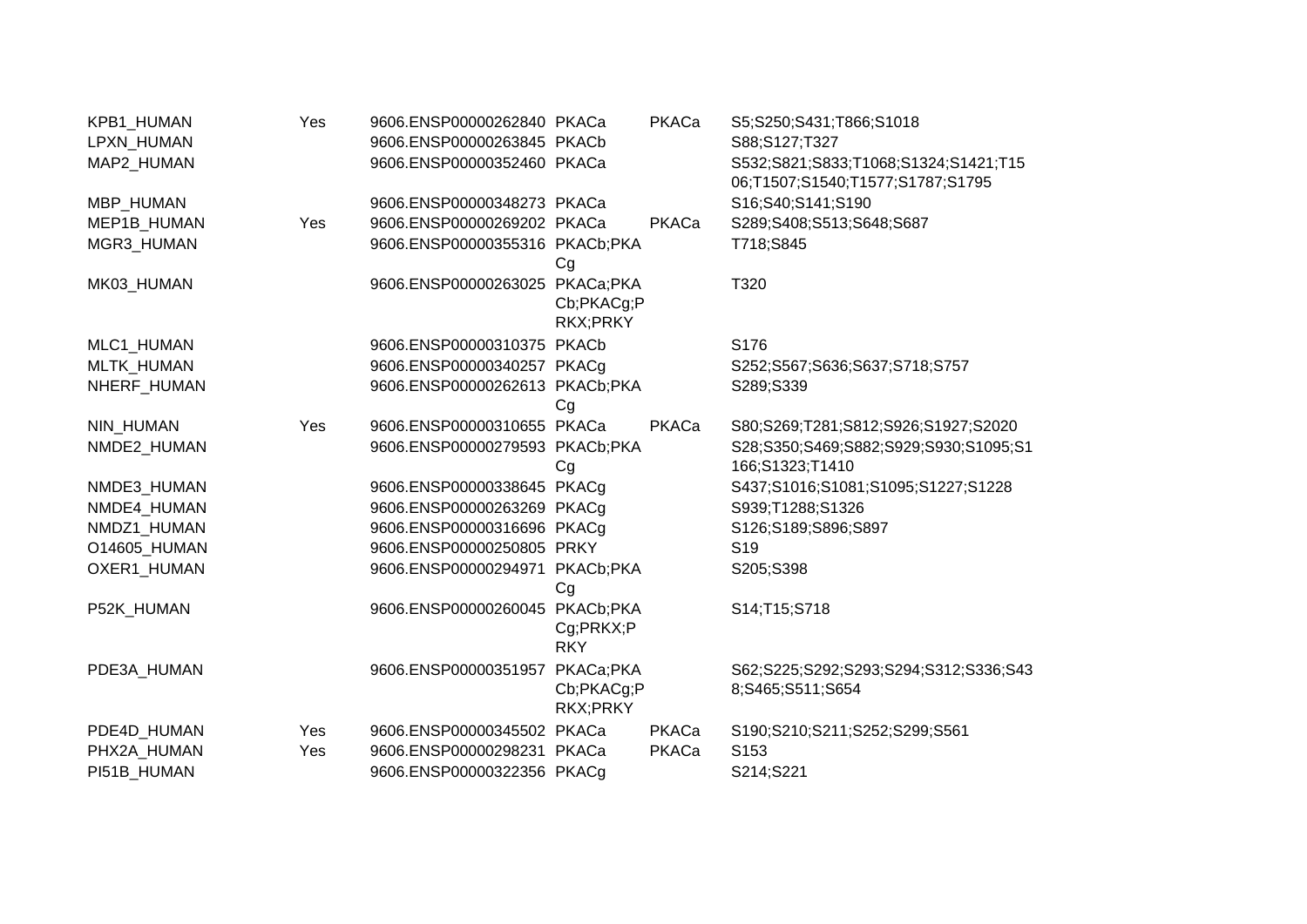| PKD1_HUMAN   |     | 9606.ENSP00000262304 PRKX;PRKY       |                        |       | S2000;S2164;S2890;S3894;S4166;S4169;<br>S4252                                             |
|--------------|-----|--------------------------------------|------------------------|-------|-------------------------------------------------------------------------------------------|
| PKN1 HUMAN   |     | 9606.ENSP00000343325 PKACb;PKA       | Cg                     |       | T63;S374;S380                                                                             |
| PLIN_HUMAN   | Yes | 9606.ENSP00000300055 PKACa;PKA PKACa | Cb;PKACg               |       | S81;S130;S277;S382;S436;S455;S497                                                         |
| PSA7_HUMAN   | Yes |                                      |                        | PKACa | S30;S49                                                                                   |
| PTN13_HUMAN  | Yes | 9606.ENSP00000349909 PKACa           |                        | PKACa | S40;S215;S827;S887;S936;S967;S1082;S1<br>204;S1229;S1243;S1341;S1651;S1858                |
| PTPRR_HUMAN  |     | 9606.ENSP00000339605 PKACa           |                        |       | S339;S652                                                                                 |
| PYR1_HUMAN   | Yes | 9606.ENSP00000264705 PKACa           |                        | PKACa | S688;S691;S1406;S1900;S1978                                                               |
| Q12771 HUMAN | Yes |                                      |                        | PKACa | S266                                                                                      |
| Q20BG8_HUMAN |     | 9606.ENSP00000003084 PKACa;PKA       | Cb;PKACg               |       | S10;S422;S557;S660;S686;S700;S712;S73<br>7;S768;T787;T788;S795;S813;S902;S1456            |
| Q2KHN7_HUMAN |     | 9606.ENSP00000302355 PRKY            |                        |       | S <sub>18</sub>                                                                           |
| Q2M1M1_HUMAN | Yes | 9606.ENSP00000300105 PKACa           |                        | PKACa | S237;S239;S240;S241                                                                       |
| Q2M241_HUMAN |     | 9606.ENSP00000290374 PKACa;PKA       | Cb;PKACg;P<br>RKX;PRKY |       | S110;S185;S293;S315                                                                       |
| Q2M3B4_HUMAN | Yes |                                      |                        | PKACa | S40;S152;S171;S318                                                                        |
| Q2M3N2 HUMAN | Yes | 9606.ENSP00000220003 PKACa;PKA PKACa | Cb;PKACg               |       | S340;S364                                                                                 |
| Q2TAJ3_HUMAN | Yes |                                      |                        | PKACa | S94;S407                                                                                  |
| Q32M72_HUMAN | Yes |                                      |                        | PKACa | S241                                                                                      |
| Q32MQ3_HUMAN |     | 9606.ENSP00000306124 PKACb;PKA       | Cg                     |       | S346;S380                                                                                 |
| Q3B790_HUMAN |     | 9606.ENSP00000303812 PKACa           |                        |       | S7;S21                                                                                    |
| Q3MIV9_HUMAN |     | 9606.ENSP00000351142 PKACg           |                        |       | S337;S379;T528;S855                                                                       |
| Q3SXR8_HUMAN |     | 9606.ENSP00000306277 PRKX            |                        |       | S22;S23                                                                                   |
| Q4KMQ6_HUMAN | Yes | 9606.ENSP00000242066 PKACa           |                        | PKACa | S216;S334                                                                                 |
| Q4LE79_HUMAN | Yes |                                      |                        | PKACa | S212;S958;S1174;S1336;S1657;S1999;S2<br>037;S2056;S2156;S2277;S2281;S2285;S2<br>289;S2297 |
| Q4VB56 HUMAN |     | 9606.ENSP00000325738 PKACb           |                        |       | S44;S48                                                                                   |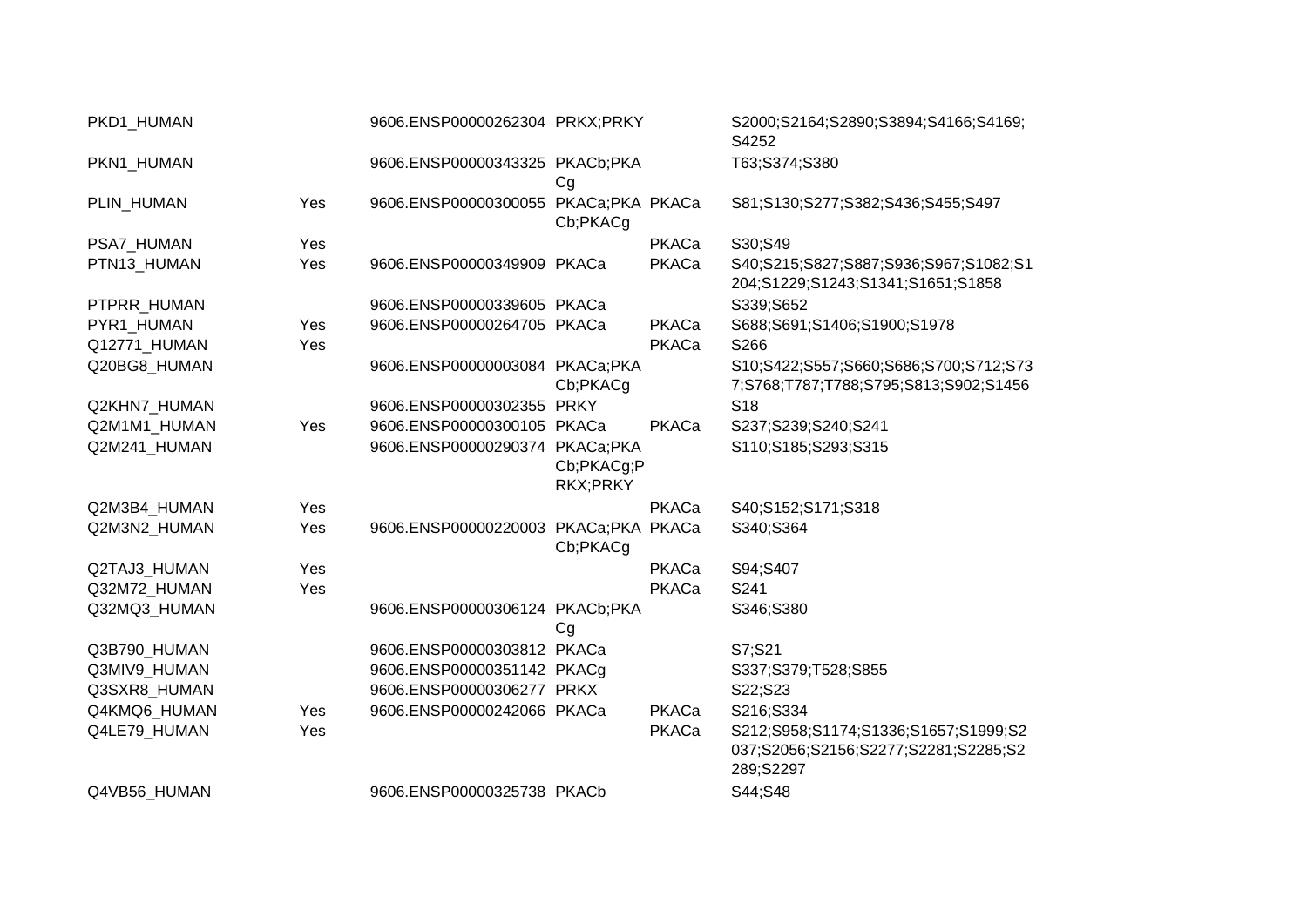| Q4VX75_HUMAN |     | 9606.ENSP00000338934 PKACb;PKA       | Cg                       |       | S66;T332;T519                      |
|--------------|-----|--------------------------------------|--------------------------|-------|------------------------------------|
| Q52NZ1_HUMAN | Yes |                                      |                          | PKACa | T281                               |
| Q53FV8_HUMAN | Yes |                                      |                          | PKACa | S306;S320                          |
| Q53QF9_HUMAN |     | 9606.ENSP00000263339 PKACb           |                          |       | S87                                |
| Q53T66_HUMAN |     | 9606.ENSP00000234091 PRKX            |                          |       | S14;S60                            |
| Q53Y25 HUMAN |     | 9606.ENSP00000223366 PKACa;PKA       | Cb;PKACg                 |       | S396;T431                          |
| Q53YB1_HUMAN | Yes |                                      |                          | PKACa | S71;S156;S320                      |
| Q547U9 HUMAN |     | 9606.ENSP00000332549 PKACb;PKA       | Cg                       |       | S468;S1025;S1045;S1312;S1342;S1404 |
| Q547V9_HUMAN | Yes | 9606.ENSP00000254079 PKACa;PKA PKACa | Cb;PKACg                 |       | T34;S58;S198                       |
| Q548L2_HUMAN | Yes | 9606.ENSP00000349623 PKACa           |                          | PKACa | S7;S25;S26                         |
| Q561W4_HUMAN | Yes |                                      |                          | PKACa | S178;S199                          |
| Q59EI9_HUMAN |     | 9606.ENSP00000306222 PRKX;PRKY       |                          |       | S <sub>17</sub>                    |
| Q59F64_HUMAN |     | 9606.ENSP00000225964 PKACg           |                          |       | S1362                              |
| Q59FX9_HUMAN | Yes |                                      |                          | PKACa | S185;T222;S432;S440                |
| Q5H9B0_HUMAN | Yes |                                      |                          | PKACa | S9;S330;S449;S568;S605             |
| Q5HYQ7_HUMAN |     | 9606.ENSP00000327890 PKACa;PKA       | Cb;PKACg;P<br><b>RKY</b> |       | S174                               |
| Q5JWF2 HUMAN |     | 9606.ENSP00000302237                 | PKACa;PKA<br>Cb;PKACg    |       | S214;S254;S691                     |
| Q5JXS5_HUMAN |     | 9606.ENSP00000289537 PKACa;PKA       | Cb;PKACg                 |       | S33                                |
| Q5SXQ1_HUMAN |     | 9606.ENSP00000336997 PKACa           |                          |       | S25;S83;S285                       |
| Q5SZK7_HUMAN |     | 9606.ENSP00000265601 PKACb;PKA       | Cg                       |       | S42;S343                           |
| Q5T3T4_HUMAN |     | 9606.ENSP00000315420 PKACa           |                          |       | S439;S441;S498;S499;S515;S569;S570 |
| Q5T3Z8_HUMAN | Yes |                                      |                          | PKACa | S71                                |
| Q5T5Y4_HUMAN |     | 9606.ENSP00000046967 PKACq           |                          |       | S312                               |
| Q5TC39_HUMAN |     | 9606.ENSP00000230402 PKACb;PKA       | Cg                       |       | S60;S88;S89;S356;S573              |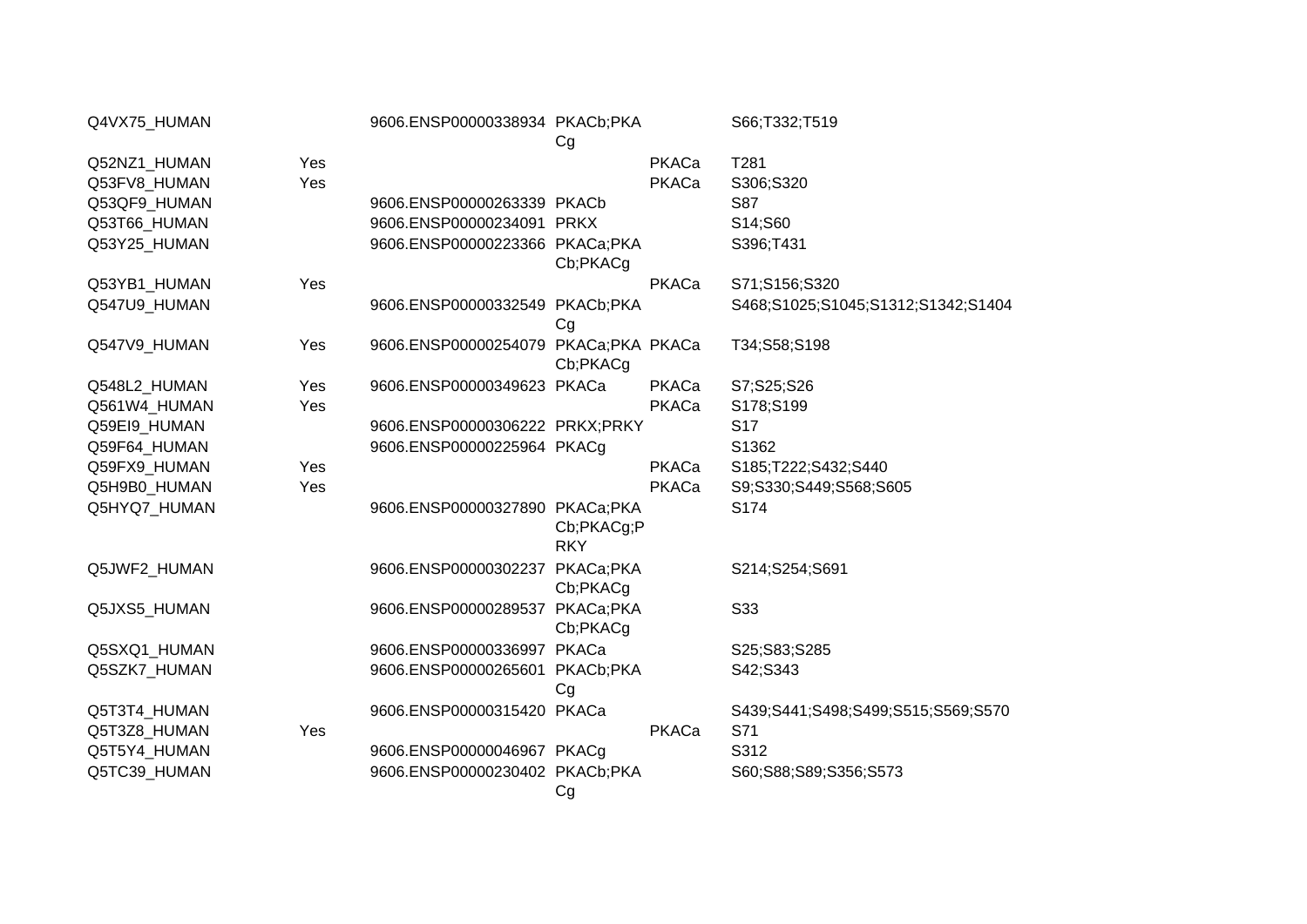| Q5THJ6_HUMAN |     | 9606.ENSP00000029717 PKACb     |                        |       | S364                                       |
|--------------|-----|--------------------------------|------------------------|-------|--------------------------------------------|
| Q5U0B5_HUMAN | Yes |                                |                        | PKACa | T138                                       |
| Q5VT17_HUMAN |     | 9606.ENSP00000322727 PKACg     |                        |       | S64                                        |
| Q5VV10_HUMAN | Yes |                                |                        | PKACa | S405;S435;S546                             |
| Q5VVF4_HUMAN |     | 9606.ENSP00000327513 PRKX      |                        |       | T446;S485;S524                             |
| Q5VVQ3_HUMAN | Yes |                                |                        | PKACa | S463                                       |
| Q5VVQ4_HUMAN |     | 9606.ENSP00000271749 PKACa     |                        |       | S466;S483                                  |
| Q5VY38_HUMAN |     | 9606.ENSP00000354950 PKACg     |                        |       | T247;S597;S726;S1621                       |
| Q5VY78_HUMAN | Yes | 9606.ENSP00000302111 PKACa     |                        | PKACa | T <sub>11</sub>                            |
| Q5VZ01_HUMAN |     | 9606.ENSP00000297735 PKACg     |                        |       | S56                                        |
| Q5W1A8_HUMAN |     | 9606.ENSP00000333055 PKACa     |                        |       | S52;S120                                   |
| Q6FH37_HUMAN | Yes |                                |                        | PKACa | S8;S57                                     |
| Q6FHU1_HUMAN |     | 9606.ENSP00000282561 PKACa;PKA | Cb;PKACg;P<br>RKX;PRKY |       | S306;S364;S365;S368;S369;S372              |
| Q6GTT3_HUMAN |     | 9606.ENSP00000312262 PKACa     |                        |       | S685                                       |
| Q6IAZ6_HUMAN | Yes |                                |                        | PKACa | S162                                       |
| Q6IB01 HUMAN |     | 9606.ENSP00000257905 PKACa;PKA | Cb;PKACg;P             |       | T35                                        |
|              |     |                                | RKX;PRKY               |       |                                            |
| Q6ISC3_HUMAN |     | 9606.ENSP00000314067 PRKX;PRKY |                        |       | S260;T402;S490                             |
| Q6YNR3 HUMAN |     | 9606.ENSP00000320002 PKACa;PKA | Cg                     |       | S138                                       |
| Q86XM2_HUMAN | Yes |                                |                        | PKACa | S59;S481                                   |
| Q8IWE7_HUMAN |     | 9606.ENSP00000346310 PKACq     |                        |       | S43                                        |
| Q8N3I9_HUMAN |     | 9606.ENSP00000354927 PKACa     |                        |       | S47;S143;S197;S225;S277;S347;S643          |
| Q8N5V8_HUMAN |     | 9606.ENSP00000326830 PKACb     |                        |       | S26;S34;S36;T138;S140                      |
| Q8N6C0_HUMAN | Yes |                                |                        | PKACa | S465;S498;T688;S1597;S1821;S1892;S18<br>98 |
| Q8NDI4_HUMAN |     | 9606.ENSP00000245544 PKACa     |                        |       | S134;S653                                  |
| Q8NE02_HUMAN |     | 9606.ENSP00000269701 PKACb;PKA | Cg                     |       | S182                                       |
| Q8NIA4_HUMAN |     | 9606.ENSP00000307082 PKACg     |                        |       | S14;T255;S299;S333;S334;S535               |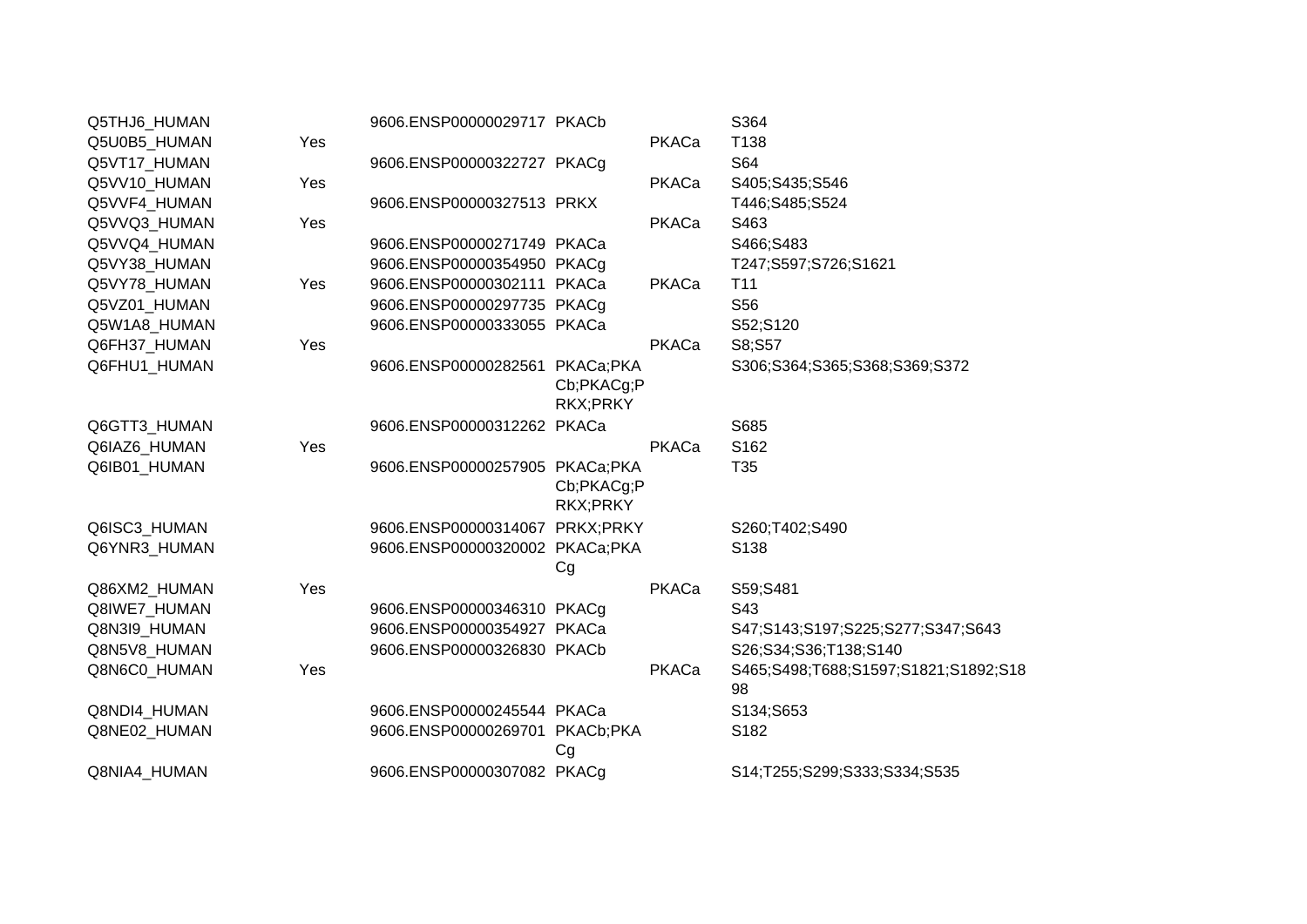| Q96AQ3_HUMAN      |            | 9606.ENSP00000310030 PKACa;PKA       | Cb;PKACg;P<br>RKX;PRKY |             | S326                             |
|-------------------|------------|--------------------------------------|------------------------|-------------|----------------------------------|
| Q96EL5_HUMAN      |            | 9606.ENSP00000353576 PKACa           |                        |             | S657                             |
| Q9BQ80_HUMAN      |            | 9606.ENSP00000348515 PKACg           |                        |             | S91                              |
| Q9BW27_HUMAN      | Yes        |                                      |                        | PKACa       | S133;S652                        |
| Q9BX06_HUMAN      | Yes        | 9606.ENSP00000275066 PKACa           |                        | PKACa       | S128;S238;S434;S438              |
| Q9NRC2_HUMAN      | Yes        |                                      |                        | PKACa       | S129;S373                        |
| Q9NTI9_HUMAN      |            | 9606.ENSP00000315757 PKACa           |                        |             | S5;S536;S537                     |
| Q9NUP6_HUMAN      | Yes        | 9606.ENSP00000261441 PKACa           |                        | PKACa       | S43;S44;S70;S430;S506            |
| Q9UHB4_HUMAN      |            | 9606.ENSP00000343344 PKACg           |                        |             | S385                             |
| Q9UP23_HUMAN      | Yes        | 9606.ENSP00000271587 PKACa;PKA PKACa | Cb;PKACg;P<br>RKX;PRKY |             | S91;S110                         |
| RAD_HUMAN         | Yes        | 9606.ENSP00000299759 PKACa           |                        | PKACa       | S26;S214;S257;S273               |
| RASK_HUMAN        |            | 9606.ENSP00000256078 PKACg           |                        |             | S172                             |
| RYR1 HUMAN        | <b>Yes</b> | 9606.ENSP00000352608 PKACa           |                        | PKACa       | S1728;S2843;T4324                |
| SC5A1 HUMAN       | <b>Yes</b> |                                      |                        | <b>PRKX</b> | S418                             |
| SEC20_HUMAN       | Yes        |                                      |                        | PKACa       | T127                             |
| SNP25_HUMAN       |            | 9606.ENSP00000254976 PKACa           |                        |             | T138                             |
| SRP72_HUMAN       |            | 9606.ENSP00000342181 PKACg           |                        |             | S210;S326                        |
| STK11_HUMAN       | Yes        | 9606.ENSP00000324856 PKACa           |                        | PKACa       | S299;S428                        |
| STMN2_HUMAN       | Yes        | 9606.ENSP00000220876 PKACa           |                        | PKACa       | S50;S97                          |
| SYN1_HUMAN        |            | 9606.ENSP00000263237 PKACa           |                        |             | S9;S330;S449;S568;S605;S681;S698 |
| TF65_HUMAN        | Yes        | 9606.ENSP00000311508 PKACa           |                        | PKACa       | S276;T305;S338                   |
| <b>TRBM HUMAN</b> |            | 9606.ENSP00000315029 PKACb           |                        |             | S65                              |
| USP9Y_HUMAN       |            | 9606.ENSP00000342812 PRKY            |                        |             | S761;S1940                       |
| UTY_HUMAN         |            | 9606.ENSP00000351914 PRKY            |                        |             | S31;S382;S500;S501;S586;S1313    |
| WBS14_HUMAN       |            | 9606.ENSP00000320886 PKACa;PKA       | Cb;PKACg               |             | S140;S196;S614;T653;S798         |
| ZFY_HUMAN         |            | 9606.ENSP00000155093 PRKY            |                        |             | S639;S785                        |
| ADCY5_HUMAN       | Yes        | 9606.ENSP00000308685 PKACa;PKA PKACa | Cb;PKACg;P<br>RKX;PRKY |             |                                  |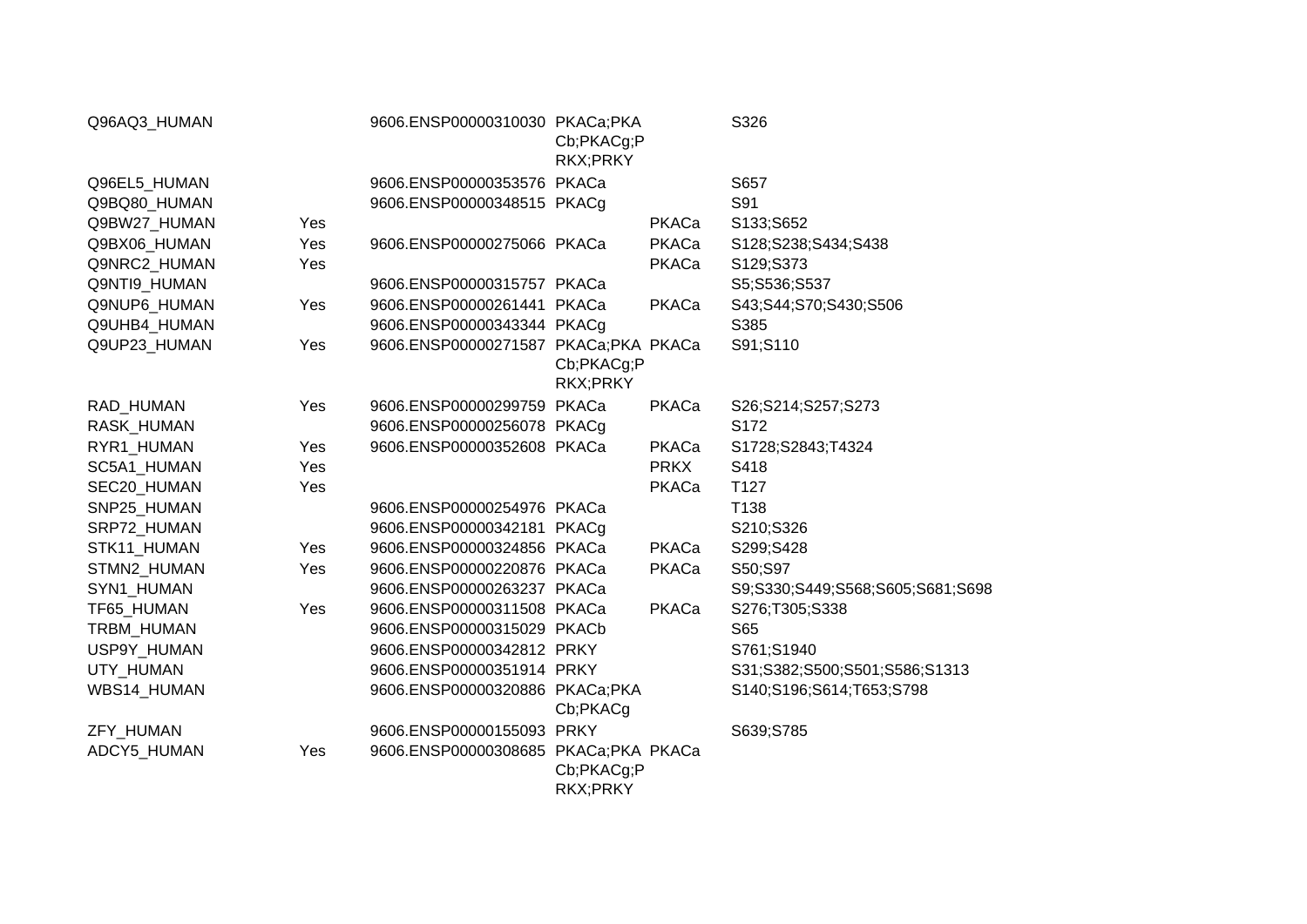| AKA28_HUMAN       | Yes | 9606.ENSP00000334550 PKACa     |    | PKACa |
|-------------------|-----|--------------------------------|----|-------|
| BCL2_HUMAN        | Yes | 9606.ENSP00000353498 PKACa     |    | PKACa |
| <b>BGLR HUMAN</b> | Yes |                                |    | PKACa |
| CH60 HUMAN        | Yes |                                |    | PKACa |
| GRIA1_HUMAN       | Yes |                                |    | PKACa |
| <b>GSUB HUMAN</b> | Yes | 9606.ENSP00000340125 PKACa     |    | PKACa |
| HMGN2_HUMAN       | Yes | 9606.ENSP00000324171 PKACa     |    | PKACa |
| IRK12 HUMAN       | Yes | 9606.ENSP00000328150 PKACa     |    | PKACa |
| KLF1_HUMAN        | Yes | 9606.ENSP00000264834 PKACa     |    | PKACa |
| MGN_HUMAN         | Yes |                                |    | PKACa |
| PRLR HUMAN        | Yes |                                |    | PKACa |
| Q3KQY7 HUMAN      | Yes | 9606.ENSP00000191922 PKACa     |    | PKACa |
| Q53Y01_HUMAN      | Yes |                                |    | PKACa |
| Q59FC7 HUMAN      | Yes |                                |    | PKACa |
| Q5SXU8 HUMAN      | Yes | 9606.ENSP00000271856 PKACa     |    | PKACa |
| Q5T8W2_HUMAN      | Yes | 9606.ENSP00000244689 PKACa     |    | PKACa |
| Q68GS5 HUMAN      | Yes |                                |    | PKACa |
| Q75L79 HUMAN      | Yes | 9606.ENSP00000297926 PKACa     |    | PKACa |
| Q7RTZ3_HUMAN      | Yes | 9606.ENSP00000328213 PKACa     |    | PKACa |
| Q9BRD5 HUMAN      | Yes |                                |    | PKACa |
| TPSN HUMAN        | Yes |                                |    | PKACa |
| AAKG1_HUMAN       |     | 9606.ENSP00000323867 PKACb;PKA | Cg |       |
| AKAP3_HUMAN       |     | 9606.ENSP00000228850 PKACa     |    |       |
| AKT1 HUMAN        |     | 9606.ENSP00000270202 PKACb;PKA |    |       |
|                   |     |                                | Cg |       |
| AMELY_HUMAN       |     | 9606.ENSP00000215479 PRKX;PRKY |    |       |
| ARSE HUMAN        |     | 9606.ENSP00000354503 PRKX      |    |       |
| CBX8 HUMAN        |     | 9606.ENSP00000269385 PRKY      |    |       |
| CD36_HUMAN        |     | 9606.ENSP00000353555 PKACb     |    |       |
| CSRP3_HUMAN       |     | 9606.ENSP00000265968 PKACg     |    |       |
| <b>GBG1 HUMAN</b> |     | 9606.ENSP00000248572 PKACb;PKA |    |       |
|                   |     |                                | Cg |       |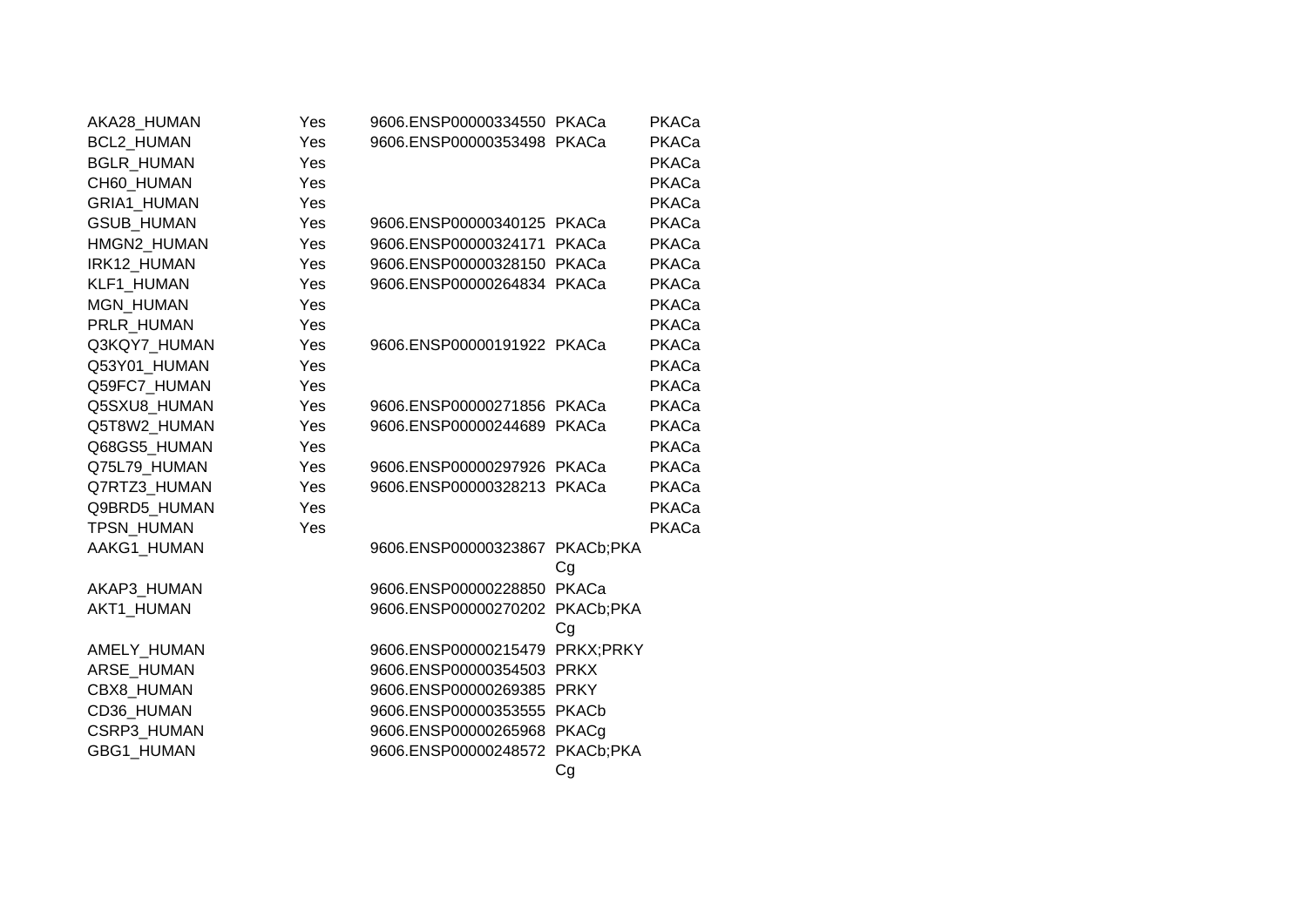| GRIA2_HUMAN        | 9606.ENSP00000264426 PKACa;PKA | Cb;PKACg;P<br>RKX;PRKY |
|--------------------|--------------------------------|------------------------|
| HMGN2_HUMAN        | 9606.ENSP00000355228 PKACa     |                        |
| IF1AY HUMAN        | 9606.ENSP00000354722 PRKY      |                        |
| <b>IGF1B HUMAN</b> | 9606.ENSP00000302665           | PKACb;PKA<br>Cg        |
| <b>KBRS2 HUMAN</b> | 9606.ENSP00000351719           | PKACa;PKA<br>Cb;PKACg  |
| MK01 HUMAN         | 9606.ENSP00000215832 PKACa;PKA | Cb;PKACg;P<br>RKX:PRKY |
| NEK7_HUMAN         | 9606.ENSP00000281083 PKACg     |                        |
| NMT1 HUMAN         | 9606.ENSP00000258960           | PKACa                  |
| O14606_HUMAN       | 9606.ENSP00000354051           | <b>PRKY</b>            |
| PP1A HUMAN         | 9606.ENSP00000326031           | PKACa;PKA<br>Cb;PKACg  |
| PP1B_HUMAN         | 9606.ENSP00000296122 PKACa;PKA | Cb;PKACg               |
| PP1G HUMAN         | 9606.ENSP00000341779           | PKACa;PKA<br>Cb;PKACg  |
| PRDX1 HUMAN        | 9606.ENSP00000262746           | <b>PKACb</b>           |
| Q38G75_HUMAN       | 9606.ENSP00000313026           | <b>PRKY</b>            |
| Q38L19_HUMAN       | 9606.ENSP00000340019           | PKACa                  |
| Q3B790_HUMAN       | 9606.ENSP00000355293           | PKACa                  |
| Q3KR25 HUMAN       | 9606.ENSP00000290551           | <b>PKACb</b>           |
| Q496E4 HUMAN       | 9606.ENSP00000250784           | <b>PRKY</b>            |
| Q4W5P4_HUMAN       | 9606.ENSP00000274026           | <b>PRKX</b>            |
| Q53F77_HUMAN       | 9606.ENSP00000316598           | <b>PRKY</b>            |
| Q53F96 HUMAN       | 9606.ENSP00000235470           | PKACb;PKA<br>Cg        |
| Q53S29 HUMAN       | 9606.ENSP00000272298           | PKACg                  |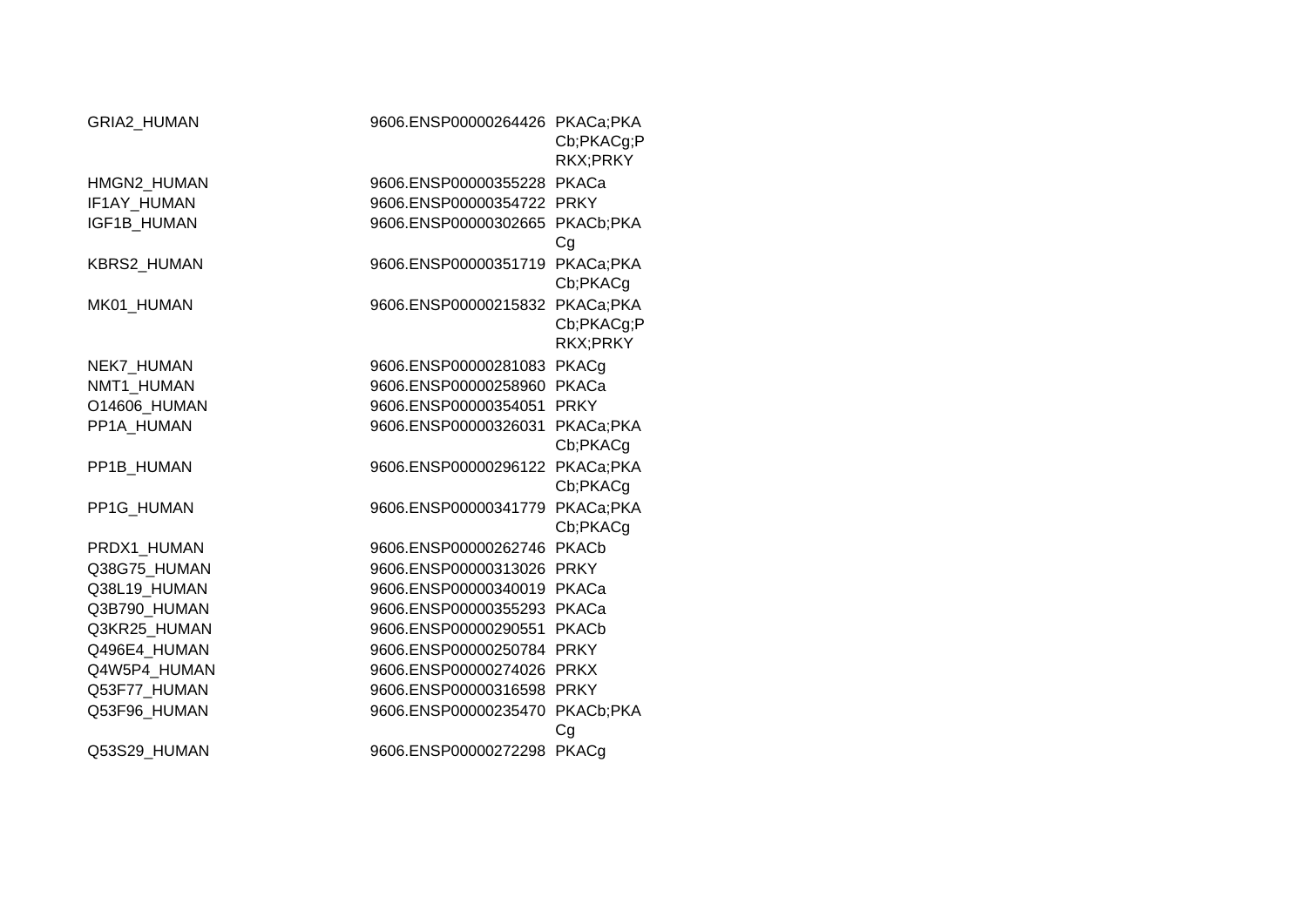| Q53T54_HUMAN | 9606.ENSP00000260600 PKACa;PKA | Cb;PKACg;P<br>RKX;PRKY |
|--------------|--------------------------------|------------------------|
| Q53TK1_HUMAN | 9606.ENSP00000260630 PKACb     |                        |
| Q53XX2 HUMAN | 9606.ENSP00000263341 PKACb     |                        |
| Q549U0_HUMAN | 9606.ENSP00000302728 PKACa     |                        |
| Q567T9 HUMAN | 9606.ENSP00000346227 PKACa;PKA |                        |
|              |                                | Cb                     |
| Q5EB53_HUMAN | 9606.ENSP00000312673 PKACg     |                        |
| Q5QPR5_HUMAN | 9606.ENSP00000263750 PKACb;PKA |                        |
|              |                                | Cg                     |
| Q5TE65_HUMAN | 9606.ENSP00000302564 PKACb;PKA |                        |
|              |                                | Cg                     |
| Q5VUH0_HUMAN | 9606.ENSP00000282728 PRKX      |                        |
| Q5VZ16 HUMAN | 9606.ENSP00000238356 PKACq     |                        |
| Q69FE3_HUMAN | 9606.ENSP00000349096 PKACa;PKA |                        |
|              |                                | Cb                     |
| Q6FI20_HUMAN | 9606.ENSP00000344220 PKACa     |                        |
| Q6IBG8 HUMAN | 9606.ENSP00000317659 PRKY      |                        |
| Q6IBJ2 HUMAN | 9606.ENSP00000263182 PKACb     |                        |
| Q6ICV7 HUMAN | 9606.ENSP00000002594 PRKY      |                        |
| Q6IS69_HUMAN | 9606.ENSP00000291744 PKACq     |                        |
| Q6NSY2 HUMAN | 9606.ENSP00000023165 PKACg     |                        |
| Q86TZ7 HUMAN | 9606.ENSP00000312126 PKACa;PKA |                        |
|              |                                | Cb;PKACg;P             |
|              |                                | RKX;PRKY               |
| Q96E31_HUMAN | 9606.ENSP00000288840 PRKX      |                        |
| Q96I59_HUMAN | 9606.ENSP00000281038 PRKY      |                        |
| Q96J53_HUMAN | 9606.ENSP00000296503 PKACb     |                        |
| SHH_HUMAN    | 9606.ENSP00000297261 PKACb     |                        |
| SYBL1_HUMAN  | 9606.ENSP00000262640 PRKY      |                        |
| TYB4Y_HUMAN  | 9606.ENSP00000284856 PRKY      |                        |
| UHMK1 HUMAN  | 9606.ENSP00000311376 PRKX      |                        |